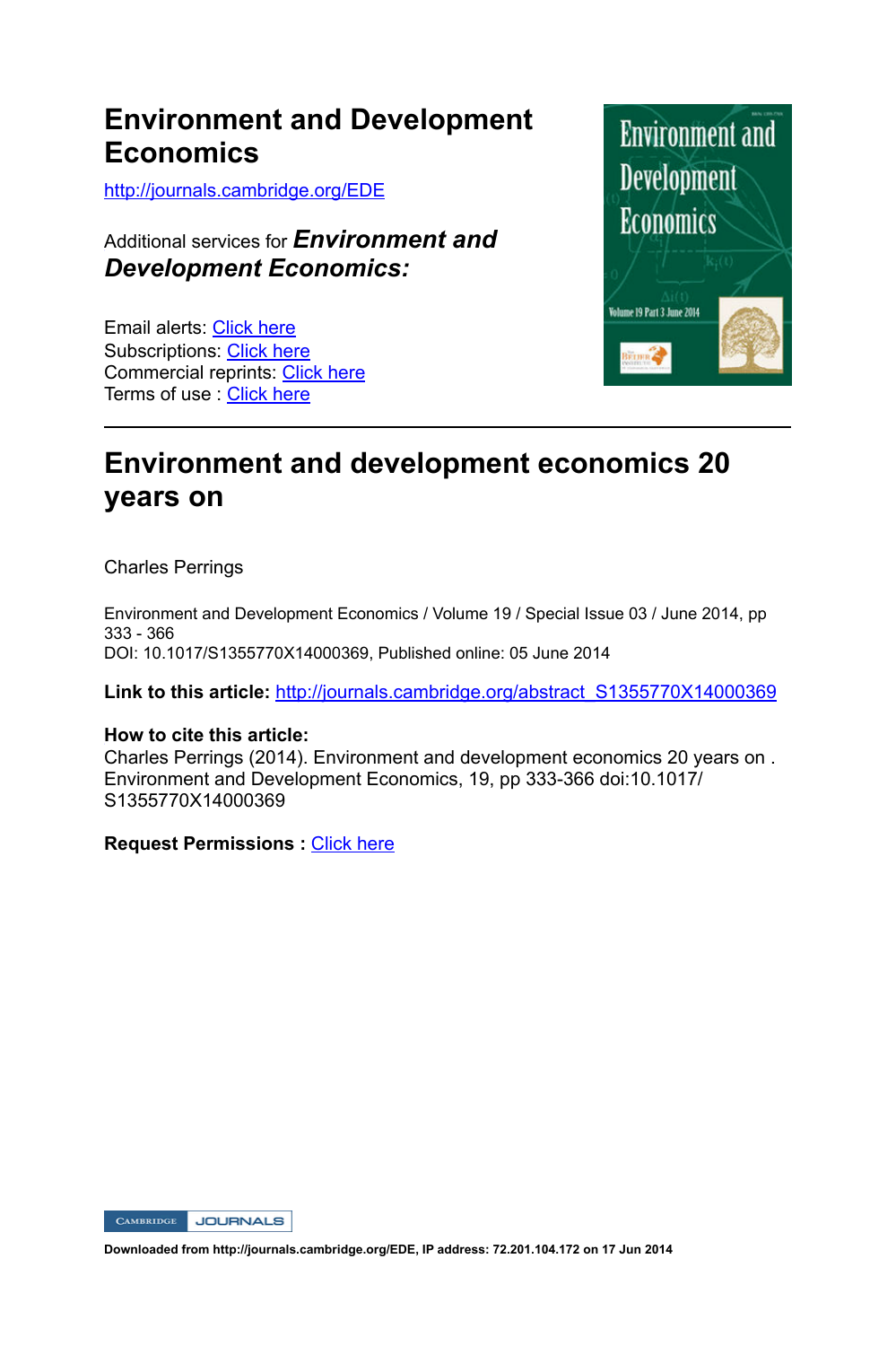# **Environment and development economics 20 years on**

## CHARLES PERRINGS

*School of Life Sciences, Arizona State University, P.O. Box 874501, Tempe, AZ 85287, USA. [Email: charles.perrings@asu.edu](mailto:charles.perrings@asu.edu)*

ABSTRACT. This paper reviews the evolution of the field of environment and development over the last two decades. I argue that a central concern of the field has been the relation between natural resource use, income and growth, under the institutional and market conditions that prevail in developing countries. Particular attention is paid to the demographic and other drivers of change in the asset base, the linkages between poverty, property rights and the allocation of natural resources, the valuation of environmental assets and investment of resource rents, and the development of policies for managing environmental externalities and environmental public goods. I consider how the balance between topics and the treatment of individual topics has changed over time, and indicate how the field might be expected to move in the future.

## **1. Introduction**

This paper has its origins in an exchange of views over an NBER working paper produced in the last year by Michael Greenstone and Kelsey Jack. Writing under the title 'Envirodevonomics: a research agenda for a young field', Greenstone and Jack argue that there exist a number of urgent economic and policy questions about environmental quality in developing countries that require the integration of the tools of environmental and development economics. They claim that the new field might be organized around a central question: why is environmental quality so poor in developing countries? They then offer, as candidate answers to their question: the high marginal utility of consumption at low income levels and the high marginal cost of environmental quality improvement, together with market and policy failures [\(Greenstone and Jack](#page-27-0), [2013\)](#page-27-0). Since they cite almost none of the existing literature on these topics, it prompted me to consider how well their perceptions might map to the evolution of the field as it has developed over the last two decades. Since the journal *Environment and Development Economics* is now in its 20th year of publication, it provides a useful lens through which to investigate the development of the field. While it is clear that Greenstone and Jack's central question has not been the focus of work on the relation between environment and development, it is also clear that market and policy failures, and the significance of poverty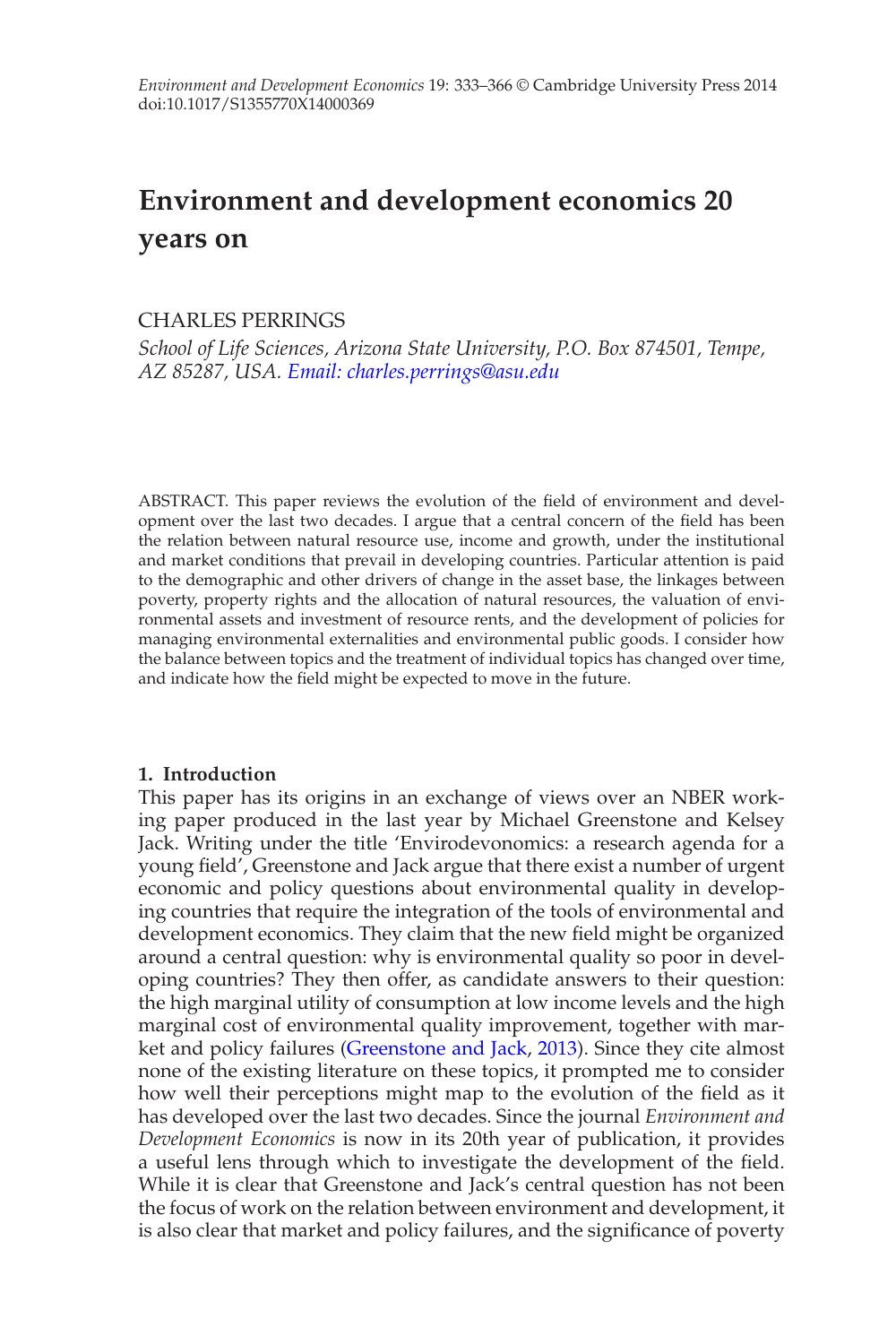for the way in which people use their environment, have been enduring themes.

If there is a central question addressed by the field in the last two decades, it concerns the relation between natural resource use, income and growth, under the institutional and market conditions that prevail in developing countries. There are many aspects to this, including the demographic and other drivers of change in the asset base, the linkages between poverty, property rights and the allocation of natural resources, the valuation of environmental assets and the investment of resource rents, and the development of policies for managing environmental externalities and environmental public goods. Issues surrounding the depletion of exhaustible and renewable natural resources have in general been more prominent than issues surrounding the emission of waste to soil, water and air. There have certainly been studies of pollution, both local and global. Indeed, these account for an increasing proportion of papers in the field. But a more consistent concern has been the use and abuse of common pool resources, both locally in regions where a majority of the population makes a living from agriculture, forestry and fisheries, and globally.

The range of policy issues addressed by the field is wider than that addressed in any of the component fields or disciplines. It includes, for example, the usual design of instruments to correct for the failure of domestic markets, policies and regulatory regimes, and to assure the supply of local environmental public goods. But it also includes the design of mechanisms to secure the international interests at stake in environmental change in developing countries. The UN REDD+ scheme for combatting the effect of deforestation on climate and biodiversity is a case in point. In addition, it includes the policy issues raised by the connection between income/asset distribution and environmental change. The field has seen the development of various mechanisms that are intended both to alleviate poverty and to enhance the efficiency of environmental resource allocation. In this it reflects the findings of the B[rundtland](#page-33-0) [Report](#page-33-0) [\(](#page-33-0)World Commission on Environment and Development, [1987\)](#page-33-0), which hypothesized a relationship between poverty, environmental change and economic development that has helped to structure research on the topic ever since.

The range of management issues is wider still. The 'production functions' by which people exploit common pool resources to obtain foods, fuels and fibers include basic ecosystem processes. These may be transformed both by direct management action, and by wider landscape-scale processes such as forest fragmentation. Such extended production functions accordingly reflect both the resource-based activities involved – agriculture, aquaculture, forestry, fisheries, wildlife 'ranching' – and the ecological processes that support those activities. Although the term 'ecosystem services' has been part of the language of environmental and resource economics for decades, the treatment of ecosystem services as the output of extended production functions that include critical ecological processes has become commonplace only since publication of the Millennium Ecosystem Assessment [\(Millennium Ecosystem Assessment,](#page-30-0) [2005;](#page-30-0) [Carpenter](#page-25-0)*et al.*, [2009](#page-25-0)).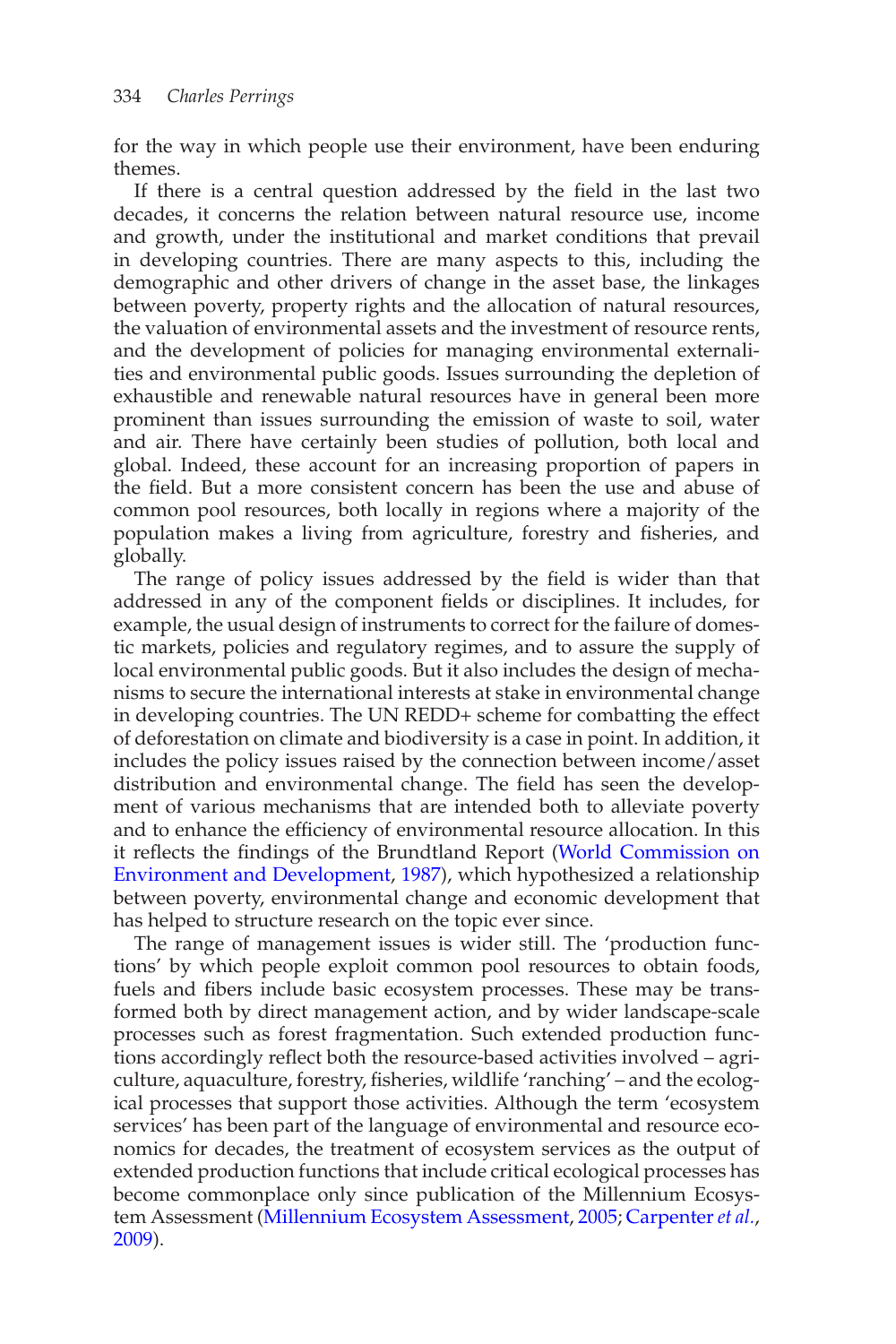In what follows I consider how research on the relation between environmental change and economic development has evolved over the last two decades, drawing extensively – but not exclusively – on papers published in *Environment and Development Economics* since its inception in 1995. The journal was originally designed both to report research at the intersection of environmental, resource, and development economics, and to help build the capacity to undertake work of this kind in developing countries. The research recorded in its pages reflects the evolution of research questions, techniques and data used by people working in the field. While the choice of techniques and types of data responds to trends in the parent fields, the topics addressed are unique to the field. They also reflect trends in the identity of the researchers themselves. Not surprisingly, the questions posed by economists from low- and middle-income countries are different from those posed by economists from high-income countries.

My intention is not to provide a comprehensive review of the evolution of the field, but to capture its main characteristics. To do this I consider four broad areas: (a) poverty, population, and common pool resources; (b) the valuation of non-marketed environmental assets and the development of inclusive wealth accounts; (c) market failure and the internalization of local environmental externalities; and (d) trade policy, the internalization of transboundary externality and the provision of global environmental public goods. I conclude by reviewing how the approach to these topics has changed in the last two decades, and considering where the field might go in the future.

#### **2. Poverty, population and common pool resources**

The Brundtland Report argued that poverty is both a cause and effect of environmental degradation. Environmental degradation exacerbates poverty both within and between generations, and deepening poverty further degrades [the environment \(](#page-33-0)World Commission on Environment and Development, [1987](#page-33-0)). The testing of that hypothesis has been an important part of the research agenda in the field, with interestingly mixed results. While the protection of common pool resources has been shown to offer benefits to the poor, poverty alleviation has only occasionally improved environmental quality, and has frequently had the opposite effect [\(Markandya](#page-29-0), [2001\)](#page-29-0). The increasing scarcity of common pool resources that satisfy basic needs such as water or fuel wood have long been shown to affect the poor more than the rich [\(Kumar and Hotchkiss,](#page-29-1) [1988](#page-29-1)). It is not therefore surprising that environmental change that reduces the supply of such things might reduce the welfare of low-income groups.

The basic proposition – restated in many papers – is that low-income rural households that are dependent on the exploitation of common pool resources will be adversely affected by the degradation of those resources [\(Dasgupta](#page-25-1), [1996;](#page-25-1) [Barbier](#page-23-0), [2010\)](#page-23-0). At the same time, the poor face incentives that lead to the degradation of the same resources. Various mechanisms have been identified in the literature. One is the effect of poverty on rates of time preference, and therefore on the incentive to conserve environmental resources [\(Perrings,](#page-31-0) [1989\)](#page-31-0). A study of rates of time preference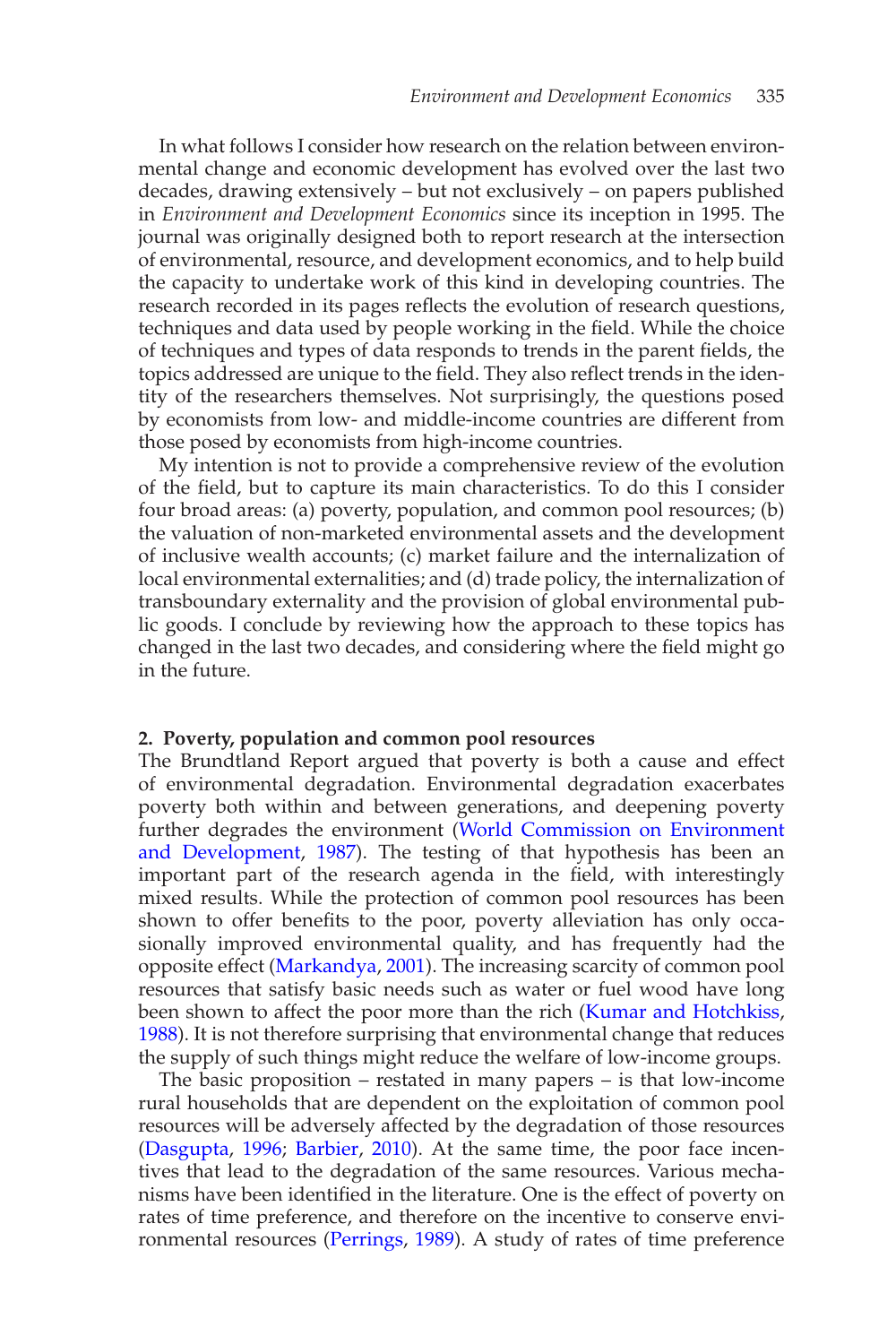among rural households in Indonesia, Zambia and Ethiopia, for example, found that poverty in assets, or cash liquidity constraints, was correlated with higher rates of time preference, implying that the poor were less likely to invest in the conservation of such resources [\(Holden](#page-28-0) *et al.*, [1998\)](#page-28-0). The authors concluded that poverty reduction might therefore reduce the 'intertemporal externality' due to high rates of time preference.

A second set of mechanisms stem from the effect of poverty on population growth. A number of papers in the 1980s and 1990s advanced evidence that population growth was implicated in environmental degradation in low-income c[ountries](#page-25-2) [\(De Janvry and Garcia](#page-26-0)[,](#page-25-2) [1988;](#page-26-0) [Lopez](#page-29-2), [1992](#page-29-2); Cleaver and Schreiber, [1994](#page-25-2)). Among the proposed mechanisms is the tendency for poor households with low expectations of secure future income to respond by increasing fertility rates. This in turn increases pressure on the environment – especially where access to environmental resources is unregulated. Moreover, since unregulated access to environmental resources itself increases uncertainty about future income, there is argued to be a positive feedback between poverty, fertility decisions and environmental degradation [\(Dasgupta,](#page-25-3) [1993a](#page-25-3), [2001\)](#page-26-1).

Other proposed mechanisms suggest a quite different relation between poverty and population growth. Declining mortality is widely regarded as the main cause of population growth during the demographic transition, and declining mortality is frequently associated with improving living standards [\(Caldwell](#page-25-4), [1976](#page-25-4)). But so too is migration. A study of deforestation in Belize, for example, found that in-migration accounted for around one-third of deforestation in that country [\(Lopez and Scoseria](#page-29-3), [1996](#page-29-3)), and in-migration is frequently driven by at least the perception of greater opportunities in the destination area. It is also frequently a feature of either local or regional economic growth poles [\(Todaro](#page-33-1), [1969](#page-33-1); Lall *[et al.](#page-29-4)*, [2006](#page-29-4); [Mansoor and Quillin,](#page-29-5) [2007\)](#page-29-5).

There is at least some evidence that the relation between poverty and population growth, and the impact of population growth on the environment, are both strongly influenced by institutional conditions. A policy forum [constructed](#page-26-2) [around](#page-26-2) [a](#page-26-2) [paper](#page-26-2) [by](#page-26-2) [Paul](#page-26-2) [and](#page-26-2) [Ann](#page-26-2) [Ehrlich](#page-26-2) [\(](#page-26-2)Ehrlich and Ehrlich, [2002](#page-26-2)) illustrates the points at issue. The Ehrlichs argued that the main challenge for both environment and development was to incorporate the bottom four-fifths of the world's still-expanding population into the global economy while preserving essential life support systems. They asserted that the main threat to life support systems stems from the ecological impact of population growth and increasing levels of per capita consumption. At the same time, they claimed that the institutions needed to manage the threat had not evolved as rapidly as the technologies or consumption patterns that lie behind that threat [\(Ehrlich and Ehrlich](#page-26-2), [2002\)](#page-26-2). This suggests that the population response to consumption growth is institutionally constrained. In a reaction to the paper, Arrow observed that while it was unquestionable that population and consumption growth would, other things being equal, increase stress on planetary resources, there was reason to be more optimistic about the institutional response. Examples from the global North included the emergence of a conservation ethic at the beginning of the 20th century, and the success of at least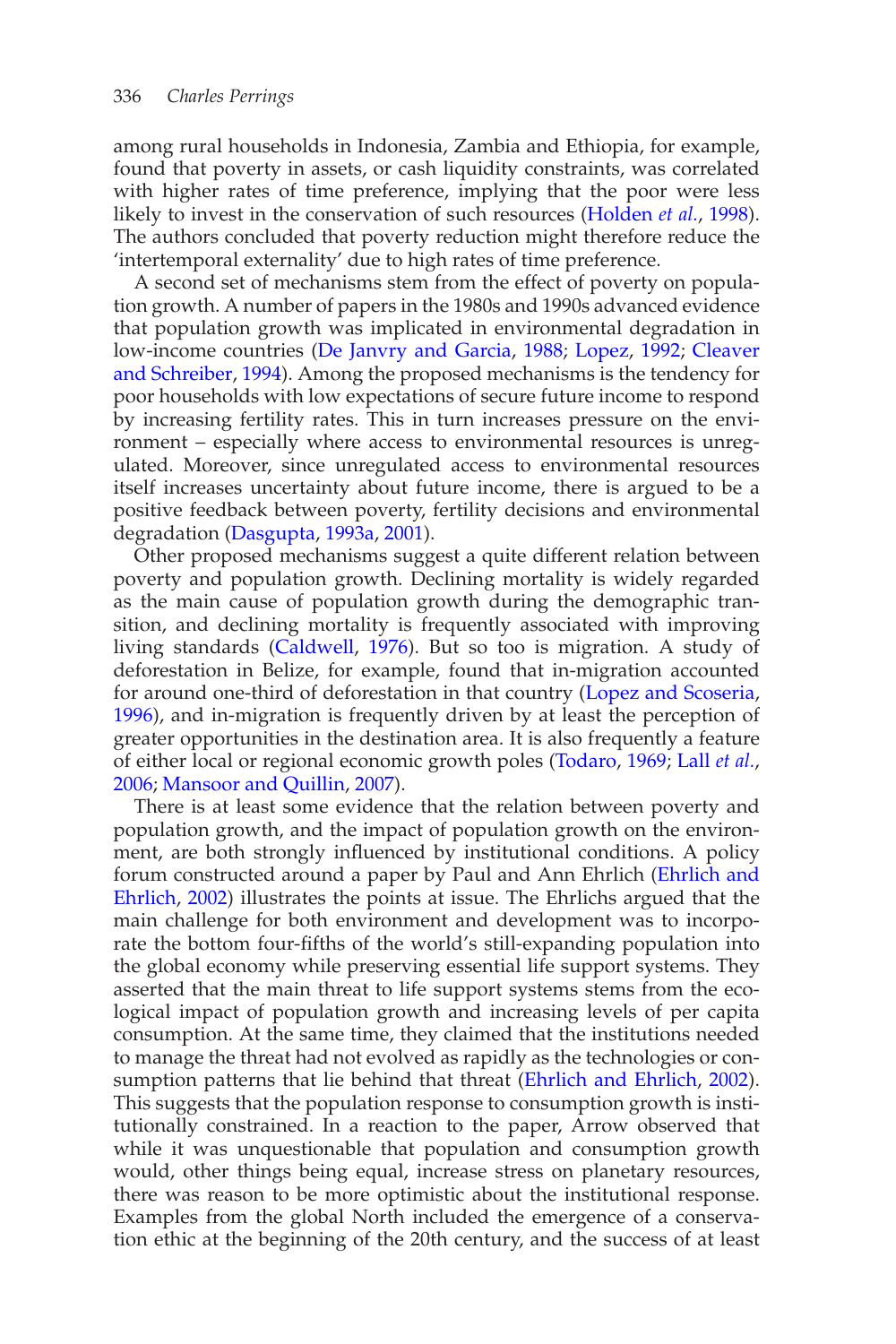some of the multilateral agreements established to manage the global commons. He noted that since these things were not responses to current environmental conditions, but reactions to scientific predictions of future adverse consequences, they represented 'a new and higher level of social response' [\(Arrow](#page-23-1), [2002\)](#page-23-1). In fact Sub-Saharan Africa offers several instances where population growth has stimulated productivity increases that have more than compensated for any reduction in environmental resources [\(Pingali](#page-31-1) *et al.*, [1987](#page-31-1); [Tiffen](#page-33-2) *et al.*, [1994](#page-33-2)). Some of the more specific responses reported in the literature are described in later sections of this paper.

In all cases the effect of population growth on the resource base increases with the openness of access to common pool resources. Indeed, the role of property rights in mediating the poverty–environment connection has been another persistent topic in the literature. Among the many case studies of this phenomenon, an investigation of the role of common pool forests in alleviating poverty in rural Malawi found that access to forest income significantly reduced measured income inequality, asset-poor households being most reliant on forest access [\(Fisher](#page-26-3), [2004](#page-26-3)). Whether or not the poverty of people having access to forest resources degrades those resources has generally been found to depend on the rules of access [\(Ostrom,](#page-30-1) [1990](#page-30-1)). A study of the relation between poverty, forest use and dependence, and forest degradation in Iran, for example, found the connections between poverty, forest dependence and forest degradation to vary with institutions for forest management. Depending on forest institutions, poor households or households with high forest dependence did not contribute more to forest degradation than others [\(Soltani](#page-32-0) *et al.*, [2014](#page-32-0)). In fact, it has been a central proposition of the field that institutions largely determine the effect of poverty and population growth on the environment [\(Heath and Binswanger](#page-27-1), [1996\)](#page-27-1).

Interestingly, the evidence on dependence on common pool resources and household income does not all point in the same direction. A study of the contribution of community forestry to household income in Nepal, for example, found that poorer households benefited less from community forestry than richer households. Specifically, the relation between income and the contribution of forests to income had an inverted U-shape. This is largely because households with livestock assets gained more from access to the commons than households without livestock [\(Adhikari,](#page-23-2) [2005](#page-23-2)).

At the country level, the relationship between environmental stress and income was explored in the 1990s in the literature on the so-called environmental Kuznets curve [\(Stern](#page-32-1), [1998,](#page-32-1) [2004\)](#page-32-2). This literature, stimulated by Grossman and Krueger's assessment of the environmental implications of Mexico'[s inclusion in the North American Free Trade Area \(](#page-27-2)Grossman and Krueger, [1995\)](#page-27-2), showed that various indicators of environmental quality might be expected first to deteriorate and then to improve as per capita incomes increased. Since the relation mirrored a relation between income and income inequality uncovered much earlier by Simon Kuznets, the relation was dubbed the environmental Kuznets curve.

The relation between per capita income and various indicators of environmental change were studied during the 1990s using a range of databases and econometric approaches. An inverted 'U'-shaped curve was found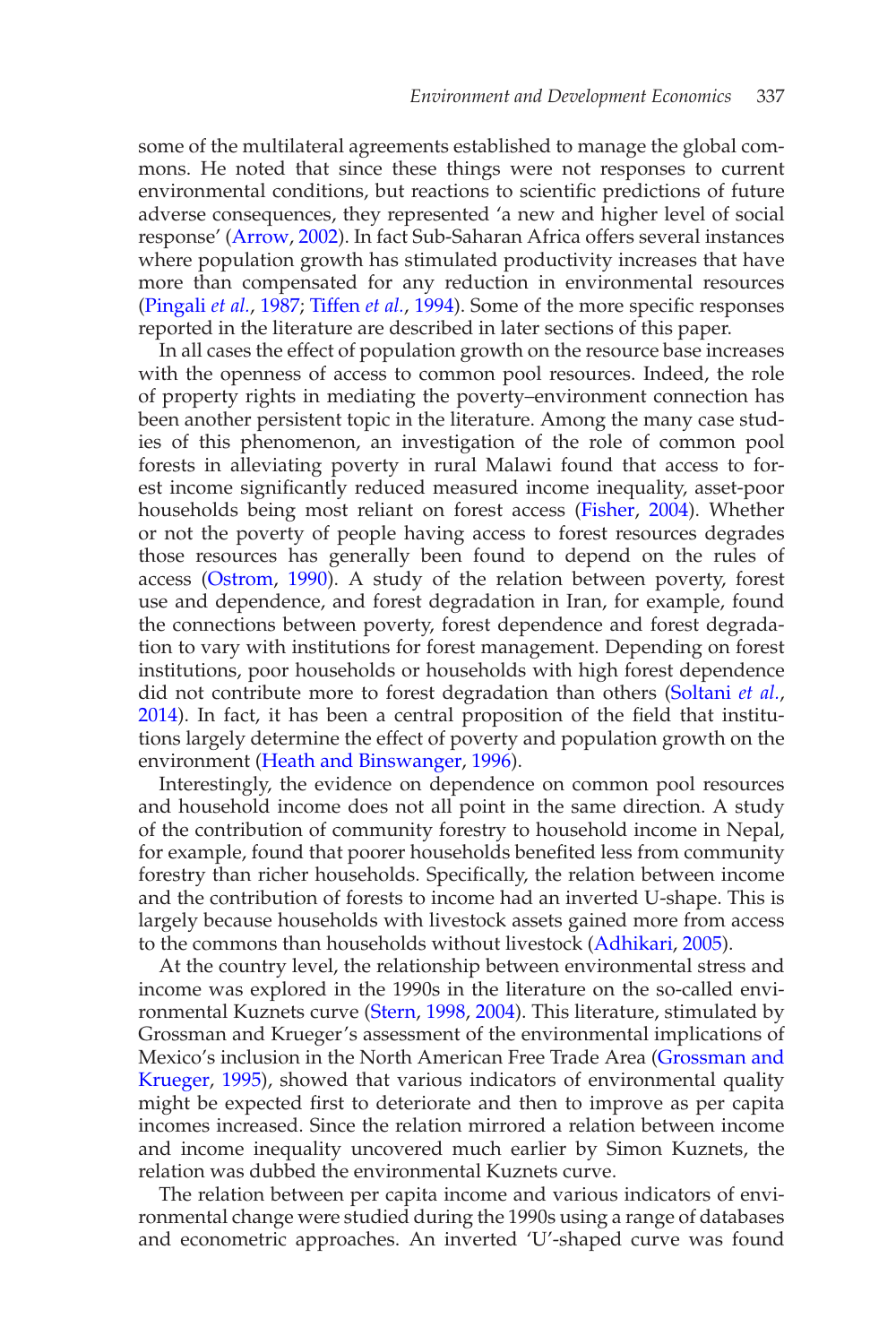for the relation between per capita income and various atmospheric pollutants [\(Seldon and Song](#page-32-3)[,](#page-33-3) [1994;](#page-32-3) [Shafik,](#page-32-4) [1994;](#page-32-4) Cole *[et al.](#page-25-5)*, [1997](#page-25-5); Stern and Common, [2001\)](#page-33-3). The relation was not, however, consistent. For some measures of environmental quality it was found to be monotonically increasing (for example, carbon dioxide or municipal waste) or decreasing (for example, coliform in drinking water). For others it was found to have more than one turning point. Moreover, even where the best fit to the data was given by a quadratic function – the inverted  $'U'$  – there were wide discrepancies in estimates of the level of per capita income at which the particular measure of environmental quality started to improve as per capita incomes rose.

What is interesting about this literature is not the specific form of the relation, or the precise value of the turning point(s), but the indirect evidence it offered on the nature of the institutional response to environmental stress. Almost all of the indicators of environmental quality involve environmental public goods of one kind or another. Improvement in those indicators therefore implies more effective environmental regulation, enhanced public expenditure on corrective or defensive measures, or both. A policy forum constructed around an assessment of the environmental Kuznets curve originally published in *Science* [\(Arrow](#page-23-3) *et al*., [1995\)](#page-23-3), summarized what was then known about the institutional response in developing countries. The core argument made by Arrow *et al.* was that the environmental improvements observed by Grossman and Krueger, and those who followed, was evidence that the institutional reforms required to confront resource users with the social cost of their actions had occurred at some times and in some places. It was not evidence that economic growth would, in some sense, take care of the environment. Nor was it evidence that institutional reform would happen in time to avert the worst environmental consequences of economic growth.

The question this raises about the relation between per capita income growth and environmental change is why institutional responses should be weaker in low-income countries than in high-income countries. A range of answers has subsequently been explored in both case studies and cross-sectional and/or panel analyses of country-level data. A common explanation relates to the responsiveness of governments to public pressure. Where environmental damage imposes significant costs on society it is more likely to result in corrective action – whether defensive public expenditures or environmental regulation – if those who hold office are responsible to the public. It has subsequently been hypothesized that the patterns observed in the environmental Kuznets curve studies reflect the relative strength of democratic institutions in low-income and highincome countries [\(Barrett and Graddy,](#page-24-0) [2000](#page-24-0)). A related argument is that one characteristic of non-democratic states is high levels of corruption, and that this allows those who are the source of social cost to block corrective measures [\(Damania,](#page-25-6) [2002](#page-25-6)).

Environmental Kuznets curves have most frequently been found for local air pollutants, while indicators with global, or indirect impacts either increase monotonically with income or else peak at high per capita income levels. Furthermore, concentrations of local pollutants in urban areas tend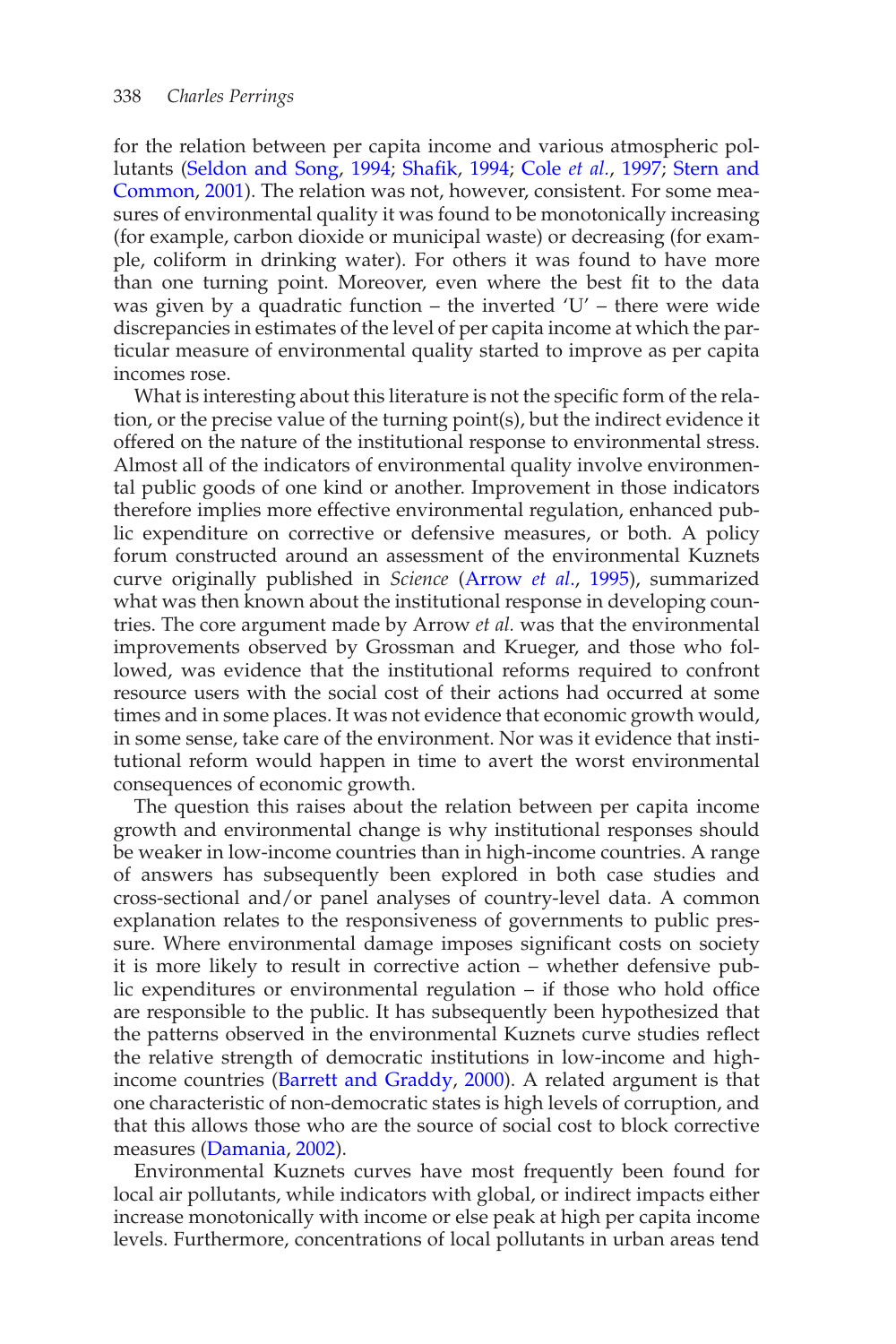to peak at a lower per capita income levels than total emissions per capita, while transport-generated local air pollutants peak at a higher per capita income level than total emissions per capita [\(Cole](#page-25-5) *et al.*, [1997](#page-25-5)). What this suggests is that the institutional capacity to deliver local environmental public goods has been easier to develop than the institutional capacity to deliver national or international environmental public goods. But it also indicates that where public bodies have failed to respond to local environmental damage, it may be because there are higher private and public priorities.

The decision process that leads to environmental improvements has also been found to be much less smooth and gradual than one might think. A study of the structural transition of per capita  $CO<sub>2</sub>$  emissions and per capita GDP in the 16 countries that had undergone such a transition by the mid-1990s found that the transition correlated not with income levels but with the oil price shocks of the 1970s, and the policies that followed them [\(Moomaw and Unruh](#page-30-2), [1997\)](#page-30-2).

## **3. Valuing environmental externalities and environmental assets**

Since there are few measures to internalize the external effects of resource use, or to secure environmental public goods, it is not surprising that some effort has been expended on the valuation of non-marketed environmental goods and services in developing countries. Nor is it surprising that this has been used to press for reforms of the system of national income accounts.

Methodologically, the evolution of the approach to the valuation of nonmarketed resources in papers in *Environment and Development Economics* has mapped to the evolution of valuation approaches elsewhere. Contingent valuation and choice experiment approaches have dominated, and there have been fewer studies using hedonic pricing, benefit transfer or travel cost methods. More surprisingly, there have also been fewer studies using production function methods, although those that have appeared have turned out to be very significant.

Where valuation studies at the intersection of environment and development differ from studies elsewhere is in the ecosystem services and environmental assets treated. There have, for example, been a number of studies using contingent valuation methods to estimate willingness to pay for the services offered by wetlands in Taiwan [\(Hammitt](#page-27-3) *et al.*, [2001](#page-27-3)) and Korea [\(Kwak](#page-29-6) *et al.*, [2007](#page-29-6)), by forests in Ethiopia [\(Mekonnen,](#page-30-3) [2000](#page-30-3)) and India (Köhlin, [2001](#page-29-7)), by mangroves in Micronesia [\(Naylor and Drew,](#page-30-4) [1998](#page-30-4)), and by marine parks in the Seychelles [\(Mathieu](#page-30-5) *et al.*, [2003](#page-30-5)). More recently, there have been studies of willingness to pay to avoid air pollution in the industrializing parts of the developing world, particularly in China [\(Du and Mendelsohn](#page-26-4), [2011\)](#page-26-4). There have also been contingent valuation studies of the many issues surrounding water supplies, including flood risk in Bangladesh [\(Brouwer](#page-24-1) *et al.*, [2009](#page-24-1)), and drinking water supplies in Brazil [\(Rosado](#page-32-5) *et al.*, [2006\)](#page-32-5) and Nicaragua (Vásquez *et al.*, [2012](#page-33-4)).

The scientific challenges raised by studies of this kind relate less to the nature of the resource being evaluated than to the socio-economic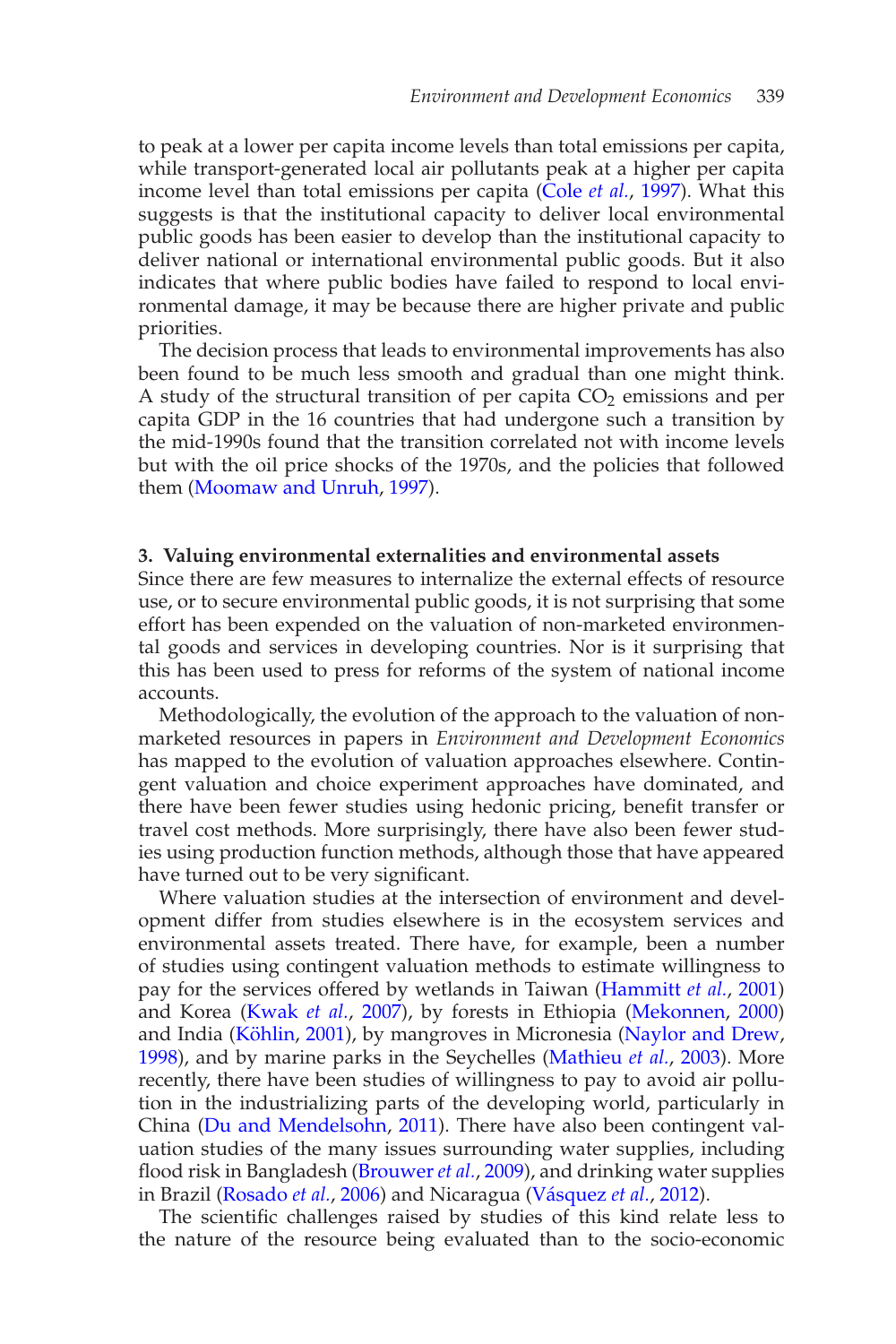conditions informing peoples' responses. For instance, a dichotomous choice contingent valuation study of willingness to pay to reduce flood risks in Bangladesh found that both subjective risk aversion and objective baseline risk exposure affected stated willingness to pay. However, half of all respondents were unwilling (unable) to pay anything in financial terms, but were willing to make a positive contribution in kind. The authors concluded that combined use of monetary and non-monetary measures of willingness to pay would have significantly reduced the number of zero bids received [\(Brouwer](#page-24-1) *et al.*, [2009](#page-24-1)).

The geographical specificity of willingness to pay estimates has also been shown to limit the applicability of methods commonly applied elsewhere. A study in Costa Rica and Portugal, employing similar contingent valuation surveys of willingness to pay to avoid the effects of seawater pollution, [was used to test the scope for benefit transfer methods \(](#page-24-2)Barton and Mourato, [2003\)](#page-24-2). It found that benefit transfer from Portugal led to errors of the order of 100 per cent, whether or not income and other easily accessible socio-demographic variables were controlled for.

There are few examples of revealed preference methods in the literature on developing countries. In one, Pattanayak and Kramer applied producer welfare theory to the valuation of drought mitigation services from protected watersheds in Indonesia. They first characterized the effect of changes in forest cover on hydrological baseflows, then modeled the effect of changes in baseflow for agricultural productivity, and finally estimated the effect of productivity changes for the economic welfare of agricultural h[ouseholds living around the protected watershed \(](#page-30-6)Pattanayak and Kramer, [2001;](#page-30-6) [Pattanayak](#page-30-7), [2004\)](#page-30-7). While such methods avoid many of the biases inherent in contingent valuation and related stated preference methods, they do make considerably greater demands in terms of the science, and they do assume that markets exist for the goods produced on the basis of the ecosystem services being valued.

In a parallel effort to improve estimates of the value of goods and services produced in the economy, the 1990s also saw a sharp increase in the number of papers addressing the weakness of aggregate measures of value such as gross domestic product (GDP). The inability of such measures to indicate changes in the value of environmental assets had long been recognized [\(Repetto](#page-32-6) *et al.*, [1989](#page-32-6); [Pearce and Atkinson](#page-31-2), [1993](#page-31-2)). Since the accounts exclude most non-marketed production and consumption, externalities, environmental deterioration and public lands, but include defensive or remedial expenditures (repairing depreciation), they provide unreliable measures of the value of goods and services produced in the economy. Moreover, the errors they contain tend to be greatest where a large proportion of economic activity depends on the exploitation of common pool environmental resources.

In the first issue of the journal, Pearce, Hamilton and Atkinson argued for the development both of a measure of green national income, and for a measure of what they termed 'genuine savings' (gross savings adjusted for loss of assets including environmental assets). They claimed that such a measure was essential to test whether a country was on a sustainable development path. Genuine savings rates that were persistently negative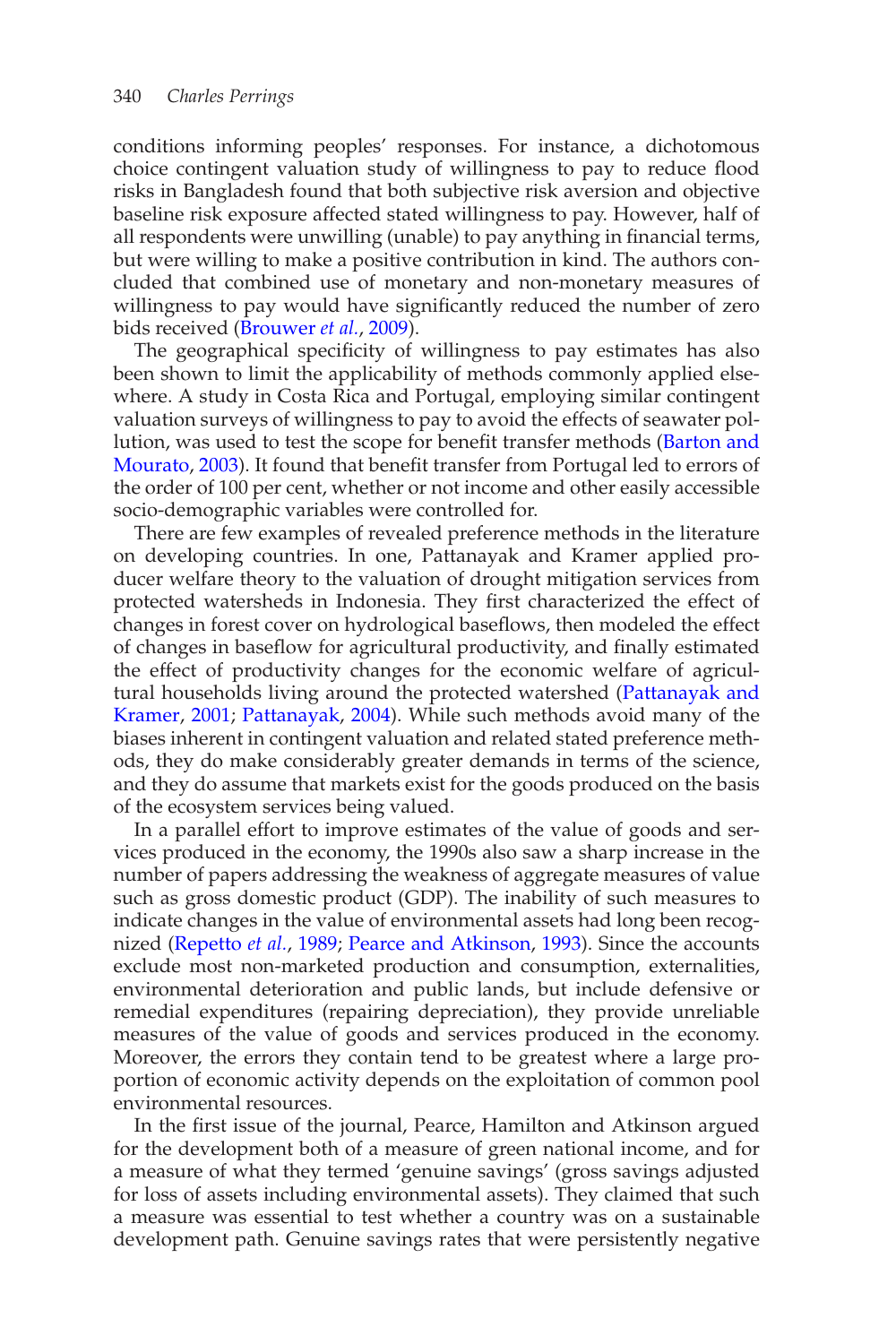would be evidence that the development path of the country concerned was unsustainable [\(Pearce](#page-31-3) *et al.*, [1996](#page-31-3)). The issue became a major theme of the field with a number of contributions on both green accounts and inclusive wealth [\(Hamilton and Clemens](#page-27-4), [1999;](#page-27-4) Dasgupta and Mäler, [2000;](#page-26-5) [Haripriya,](#page-27-5) [2000;](#page-27-5) [Ferreira and Vincent](#page-26-6), [2005;](#page-26-6) [Vouvaki and Xepapadeas,](#page-33-5) [2008;](#page-33-5) [Dasgupta](#page-26-7), [2009\)](#page-26-7).

The aim of green accounting is to measure the value of the contribution to human wellbeing made by ecosystem processes, and to incorporate that value into the most appropriate of the national income accounting measures of wellbeing – net national product (NNP) [\(Cairns,](#page-25-7) [2002\)](#page-25-7). In the absence of market prices, green accounts require estimation of shadow or accounting prices. Hence there is at least potentially a direct link between the individual valuation studies used to test the efficiency of particular policies or projects involving non-marketed environmental resources, and the development of green accounts. Since NNP is only as accurate a measure of welfare as the prices that are used, it also places a considerable burden on those who attempt to generate accounting prices.

What such studies sought to do was to estimate the value of ecosystem services that are not captured in the market value of resources in private hands. Of the four categories of ecosystem identified in the Millennium Assessment – provisioning, cultural, regulating and supporting – the provisioning services are most likely to be priced in the market, and to be subject to well-defined property rights. There are certainly well functioning markets for some cultural services, such as tourism and recreation, but many cultural services and most regulating services are not priced in the market. Variants of the Millennium Assessment classification have been proposed to address the potential for double counting among such ecosystem services [\(Boyd and Banzhaf](#page-24-3), [2007;](#page-24-3) [Johnston and Russell,](#page-28-1) [2011](#page-28-1)). To the extent that the regulating and supporting ecosystem services needed for agricultural production are reflected in the price of the private land, for example, they will be appropriately measured in the system of national accounts. However, the offsite benefits or costs of land management – flows of nutrients, pests and pesticides, siltation of rivers and the like – are not. The task is not therefore to account for all ecosystem services. It is to account for ecosystem services that are not already explicitly or implicitly priced (and so reflected in the national income accounts), and that have a significant impact on wellbeing [\(Perrings,](#page-31-4) [2012](#page-31-4)).

A study of the national income accounts in Chile identified several potential sources of bias in the standard approach, including the structure of property rights. It estimated four measures of green income from Chile's mining sector for the period 1977–1996. The measures differed in the method used to estimate the value of mineral resources and exploration expenditures. The study showed that the standard approach overestimated the income generated by the Chilean mining sector during the period by between 20 and 40 per cent, and its rate of growth by between 3 and 20 per cent. Moreover, the bias was similar for the different methodologies used [\(Figueroa](#page-26-8) *et al.*, [2002\)](#page-26-8). There have also been studies of the effect of including positive production externalities. A study of the impact of carbon and hydrological externalities in forests in South Africa, for example,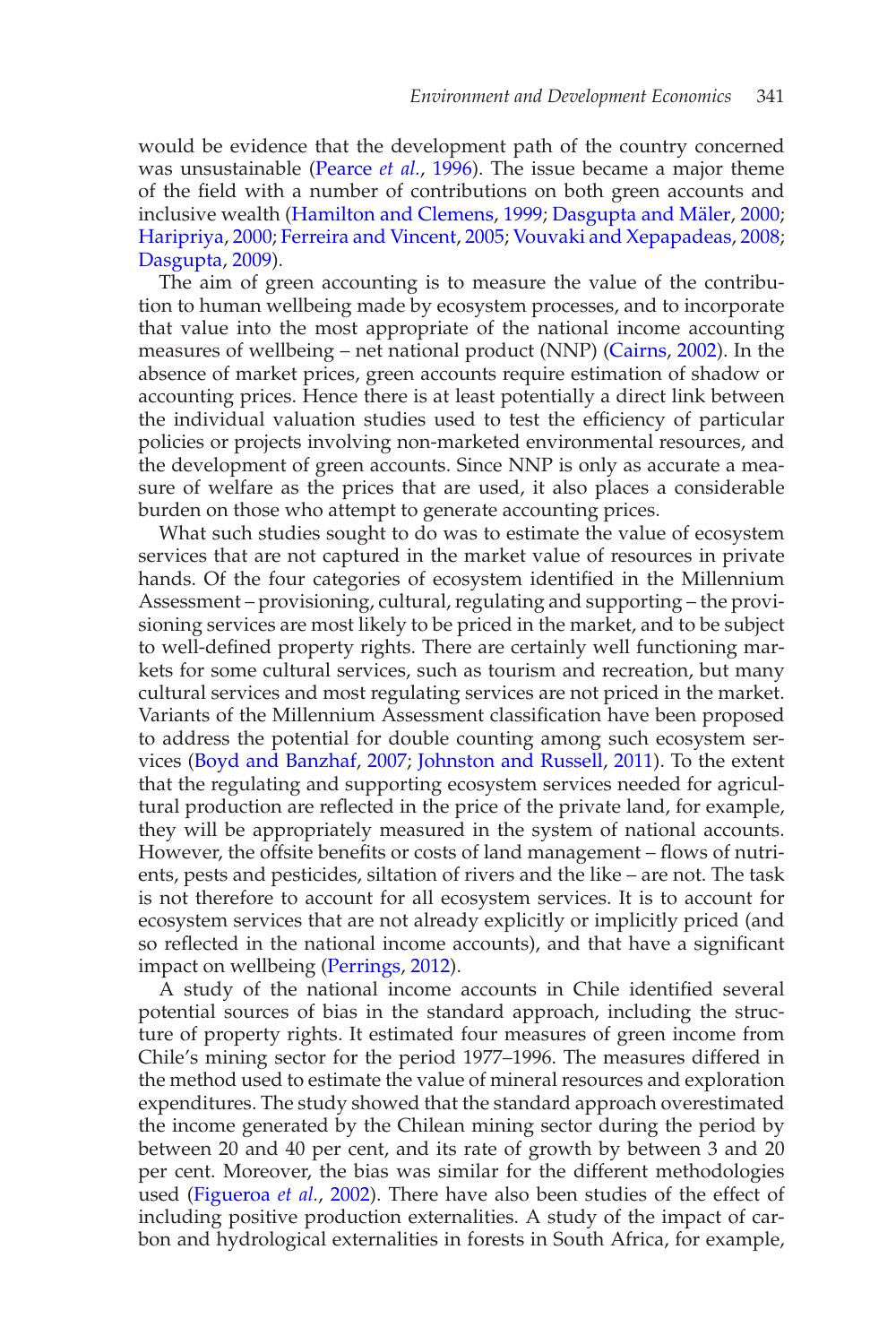estimated that they added around 0.6 per cent to the measure of value added in NNP [\(Hassan,](#page-27-6) [2000;](#page-27-6) [Hassan](#page-27-7), [2003\)](#page-27-7).

The second challenge identified by Pearce in 1996 was the development of better estimates of the value of the underlying environmental stocks or wealth accounts. Since the value of any stock is simply the discounted flow of services it yields, there is a connection between attempts to improve estimates of the value of the flows derived from ecosystems and attempts to improve estimates of change in the value of the underlying stocks. The flow estimates make it possible to determine the social opportunity cost of particular activities. The stock estimates make it possible to check the sustainability of a program of activities – a development path. Of the two main measures of changes in environmental stocks, both genuine savings (now 'adjusted net savings') and inclusive wealth are designed to provide improved estimates of the depreciation of natural assets.

The central requirement of a sustainable consumption program is that it should not reduce the consumption possibilities available to future generations. This idea was embodied in Lindahl's definition of 'income' as the maximum amount that could be consumed without reducing the value of the capital stocks available to future generations [\(Lindahl,](#page-29-8) [1993](#page-29-8)). Income in the Lindahl sense is equivalent to NNP or net national income. The common theoretical foundations of efforts to build wealth accounts from this lie in the work of Solow and Hartwick in the 1970s. They showed that a necessary condition for a consumption program based on the exploitation of depletable natural resources was that the rents from resource depletion should be reinvested in reproducible assets [\(Solow,](#page-32-7) [1974a,](#page-32-7) [1974b,](#page-32-8) [1986](#page-32-9); [Hartwick](#page-27-8), [1977,](#page-27-8) [1978](#page-27-9)). By the 1990s, these ideas were being harnessed to the task of constructing wealth accounts [\(Hartwick,](#page-27-10) [1990,](#page-27-10) [1994,](#page-27-11) [2000](#page-27-12); [Pearce and Atkinson](#page-31-2), [1993](#page-31-2); [Hamilton](#page-27-13)[,](#page-27-4) [1994;](#page-27-13) [Pearce](#page-31-3) *et al.*, [1996](#page-31-3); Hamilton and Clemens, [1999](#page-27-4)).

Initially, the corrections to measures of gross national savings recorded in the national income accounts focused on the depreciation of mineral and other non-renewable resource stocks, but these were later extended to include at least some renewable resource stocks (standing forests), and proxies for the stability of the general circulation system (carbon emissions). Currently, adjustments to gross savings include: (a) subtraction of the depreciation of produced capital; (b) addition of expenditure on education as a proxy for investment in human capital; (c) subtraction of the rents on depleted resource stocks; and (d) subtraction of specific pollution damages. The resource stocks currently included comprise energy (oil, gas and coal), minerals (non-renewable mineral resources) and forest (rent being calculated on timber extraction in excess of the 'natural' increment in wood volume). Pollution damages currently recorded include carbon dioxide and PM10 damages.

The results, reported in the World Bank's time series for adjusted net savi[ngs, and associated estimates of changes in aggregate wealth \(](#page-33-6)World Bank, [2006](#page-33-6), [2011](#page-33-7)), showed that, when corrected for the depreciation of natural assets, adjusted net savings in many resource-dependent economies were negative for much of the last quarter of the last century. Indeed, in per capita terms, Sub-Saharan Africa appears to have lost around one-third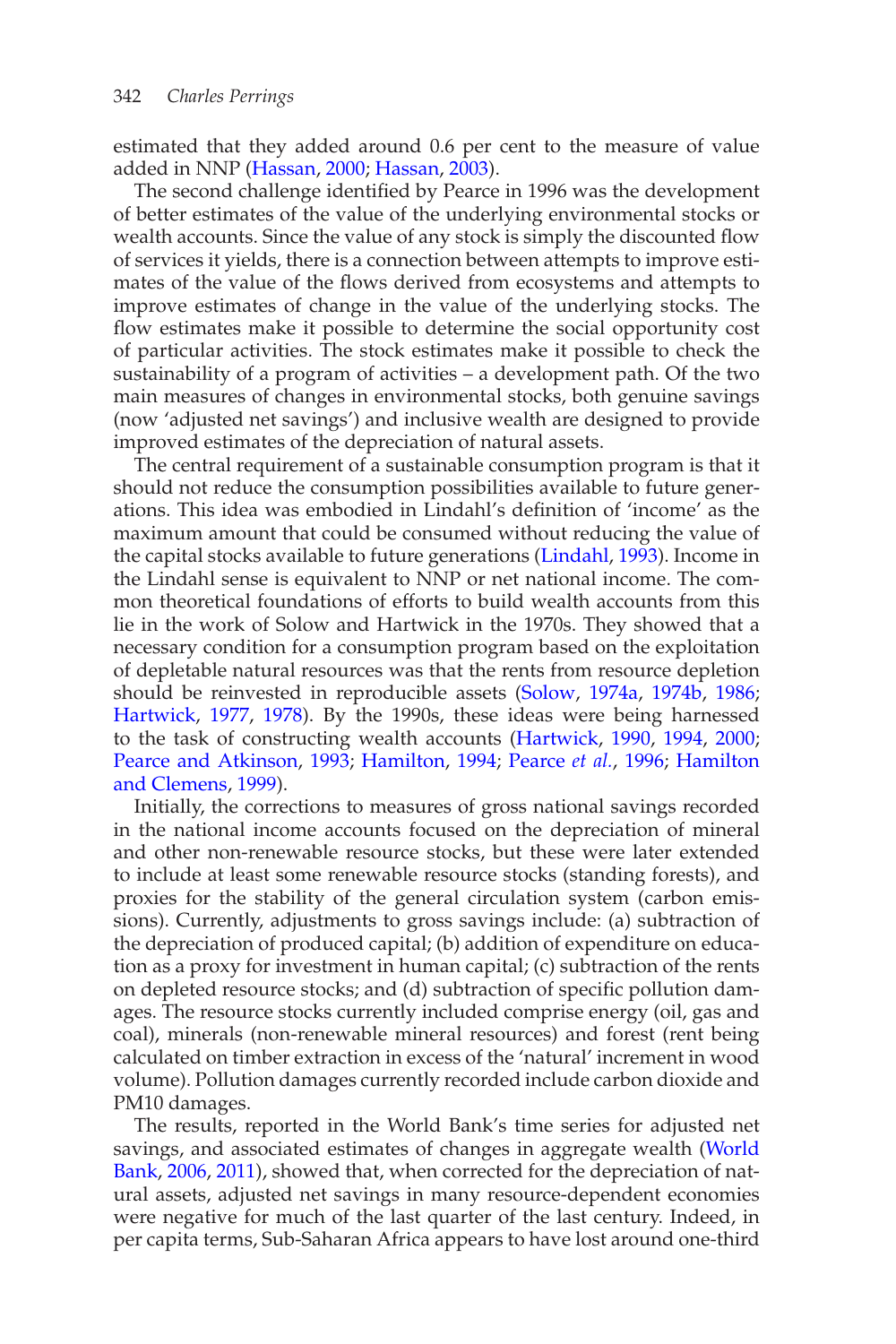of its wealth in that period [\(Dasgupta](#page-26-1), [2001\)](#page-26-1). This outcome is consistent with the observation that resource-rich developing countries generally performed worse, economically, than resource-poor developing countries in that period – the so-called 'resource curse'. The observation incidentally prompted investigation of why this should have occurred, which showed that two critical features were frequently missing: that there should be a responsible agency to recover and invest resource rent, and that investments in alternative assets should yield as much as the natural capital they replace [\(Lange,](#page-29-9) [2004;](#page-29-9) [Lange and Wright,](#page-29-10) [2004\)](#page-29-10).

Latterly, a number of papers have considered how best to extend the corrections to gross national savings to encompass changes in the state of ecosystems [\(Barbier,](#page-23-0) [2010](#page-23-0), [2013\)](#page-23-4). Most recently, a report by the United Nations University, the International Human Dimensions Program and the United Nations Environment Programme offered preliminary estimates of changes in inclusive wealth for a selected set of countries, based largely on market prices and a different aggregation procedure from that used by the World Bank [\(UNU-IHDP and UNEP](#page-33-8), [2012\)](#page-33-8). Since the measure of environmental wealth in the report included only assets for which there existed market prices, it did not correct for externalities. A second attempt to estimate comprehensive wealth, reported in *Environment and Development Economics*, used World Bank data for stocks of produced and natural capital, but separately estimated stocks of human capital [\(Arrow](#page-23-5) *et al*., [2012](#page-23-5)).

Investments in human capital were calculated from projected changes in the labor force and labor productivity associated with different levels of education, and from changes in human health. Estimates of investment in natural capital were similar to those made by the World Bank, depending on the Hotelling assumption that exhaustible resource prices would rise at the rate of interest. Changes in selected resource stocks were then weighted by their shadow price: the impact of a marginal change in those stocks on wellbeing. For non-renewable resources, the change in resource stocks was the amount extracted and the shadow value was the resource rent. For renewable resources, the change in stocks was the difference between the natural rate of regeneration and harvest, and the shadow value was calculated in the same way. Focusing on five countries, the USA, China, India, Brazil and Venezuela, it was shown that natural capital had declined in all countries except for the USA, and that the increase in total (comprehensive) wealth was mainly due to investment in human capital [\(Arrow](#page-23-5) *et al*., [2012\)](#page-23-5).

Among the responses to the paper, [Hamilton](#page-27-14) [\(2012\)](#page-27-14) considered the differen[ces between the estimates reported and those reported by the](#page-33-7) World Bank [\(2011\)](#page-33-7). He conjectured that the discrepancies between Arrow *et al*. and the World Bank for produced and natural capital were linked to differences in data sources, and assumptions about depreciation and discount rates, but drew particular attention to discrepancies in estimates of the value of human capital. He observed that the big difference in the two wealth accounts lies in the value of health. Whereas the World Bank followed the system of national accounts in this respect, Arrow *et al*. started from the US value of a statistical life, converted this to the mean value of a life-year, and then multiplied by the discounted expected years of life to arrive at total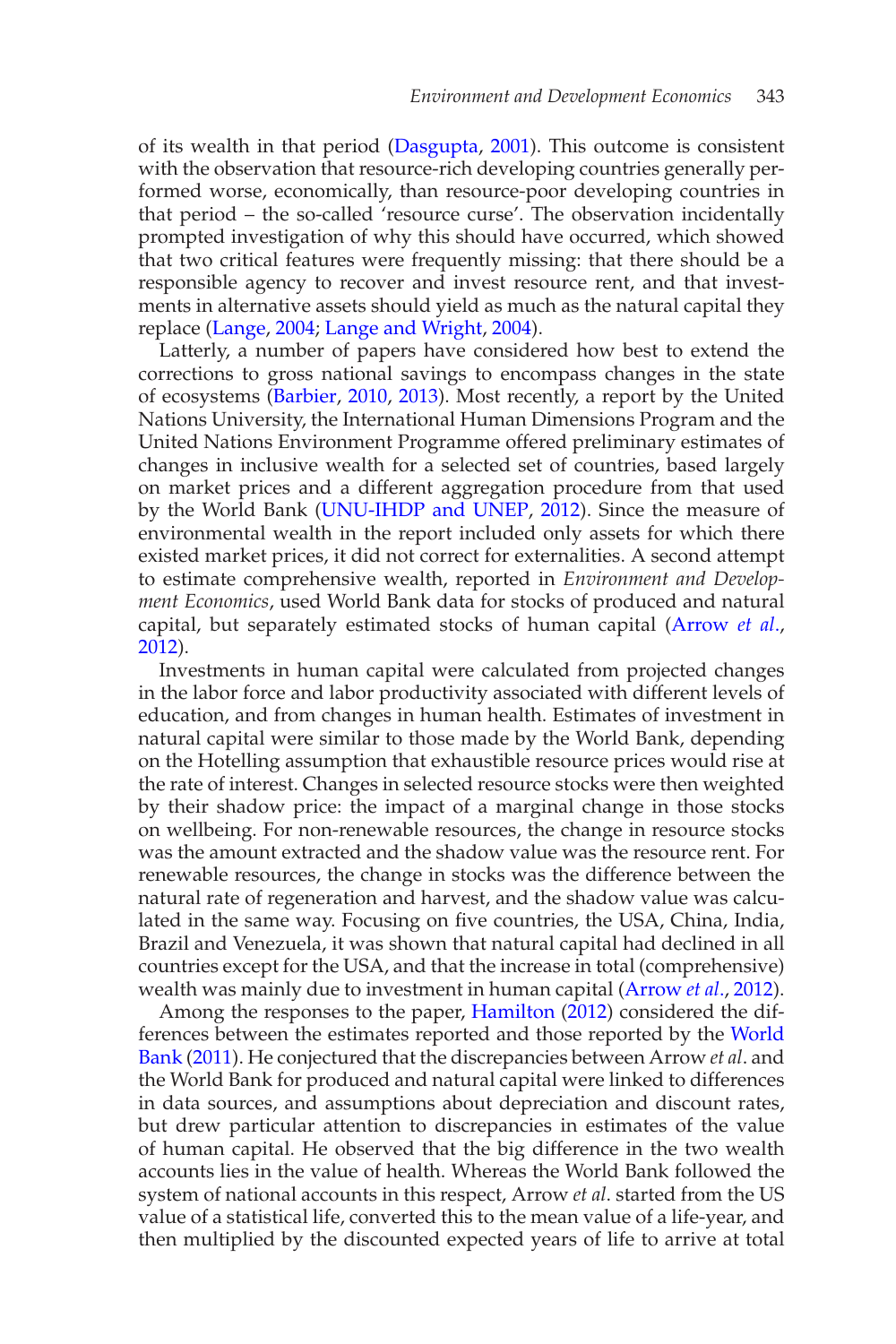'health capital'. Hamilton questioned whether the value of a statistical life could so narrowly be tied to health, arguing that it more properly reflects everything that people value in life – consumption of goods and services, leisure, environmental amenity and the like, in addition to good health – and hence that it more closely approximates the value of intergenerational wellbeing [\(Hamilton,](#page-27-14) [2012](#page-27-14)).

At this stage, the most that can be said is that, although the estimation of inclusive wealth has been an abiding concern of those working at the intersection of environment and development, it remains work in progress. The identification and valuation of many critical ecosystem functions has yet to be resolved satisfactorily. Nor do we yet have a solution to the problem of accounting for the environmental drivers of total factor productivity growth [\(Perrings](#page-31-4), [2012](#page-31-4)). In the meantime the intergovernmental organizations are moving ahead with the development of satellite accounts – the *System of Environmental and Economic Accounts* (SEEA), still under development by the UN, the EC, the OECD, the IMF and the World Bank. The SEEA (2003 version) includes measures of the effect of environmental change on capital stocks. As in [Arrow](#page-23-5) *et al*. [\(2012\)](#page-23-5), [UNU-IHDP and UNEP](#page-33-8) [\(2012\)](#page-33-8) and [World Bank](#page-33-7) [\(2011\)](#page-33-7), it takes changes in aggregate capital as a test of sustainability. Development is regarded as unsustainable if it relies on stocks of natural capital, and these are degraded to the point where they are no longer able to adequately provide what are referred to in the SEEA as 'resource', 'service' or 'sink' functions (loosely corresponding to the MA provisioning, cultural and regulating/supporting services). The SEEA comprises four accounts: flow accounts for pollution, energy and materials; environmental protection and resource management expenditure accounts; natural resource asset accounts; and valuation of environmental depletion, degradation and defensive expenditures. The SEEA's ecosystem assets deliberately introduce an element of double counting. As long as the services they yield are recorded in physical terms, the double counting is not an issue, but when the assets are valued, this does not make as much sense.

Issues still to be addressed include the fact that the system of accounts excludes a number of natural resources that are important to human wellbeing, but that cannot be privately co-opted – especially resources in public ownership or those that lie beyond national jurisdiction. The stock of assets should include all lands that generate off-site benefits or costs as a result of environmental flows. This includes built environments: urban and industrial ecosystems that generate benefits and costs to people that are sometimes similar and sometimes different from ecosystems in other areas.

In developing countries, the dependence of many people on the nonmarket exploitation of natural resources in open or weakly regulated access common pool resources is not currently reflected in the accounts. The evidence from the adjusted net savings estimates suggests that many of the poorest countries have seen the value of their assets decline over much of the last four decades. But this cannot be confirmed in the absence of comprehensive wealth estimates.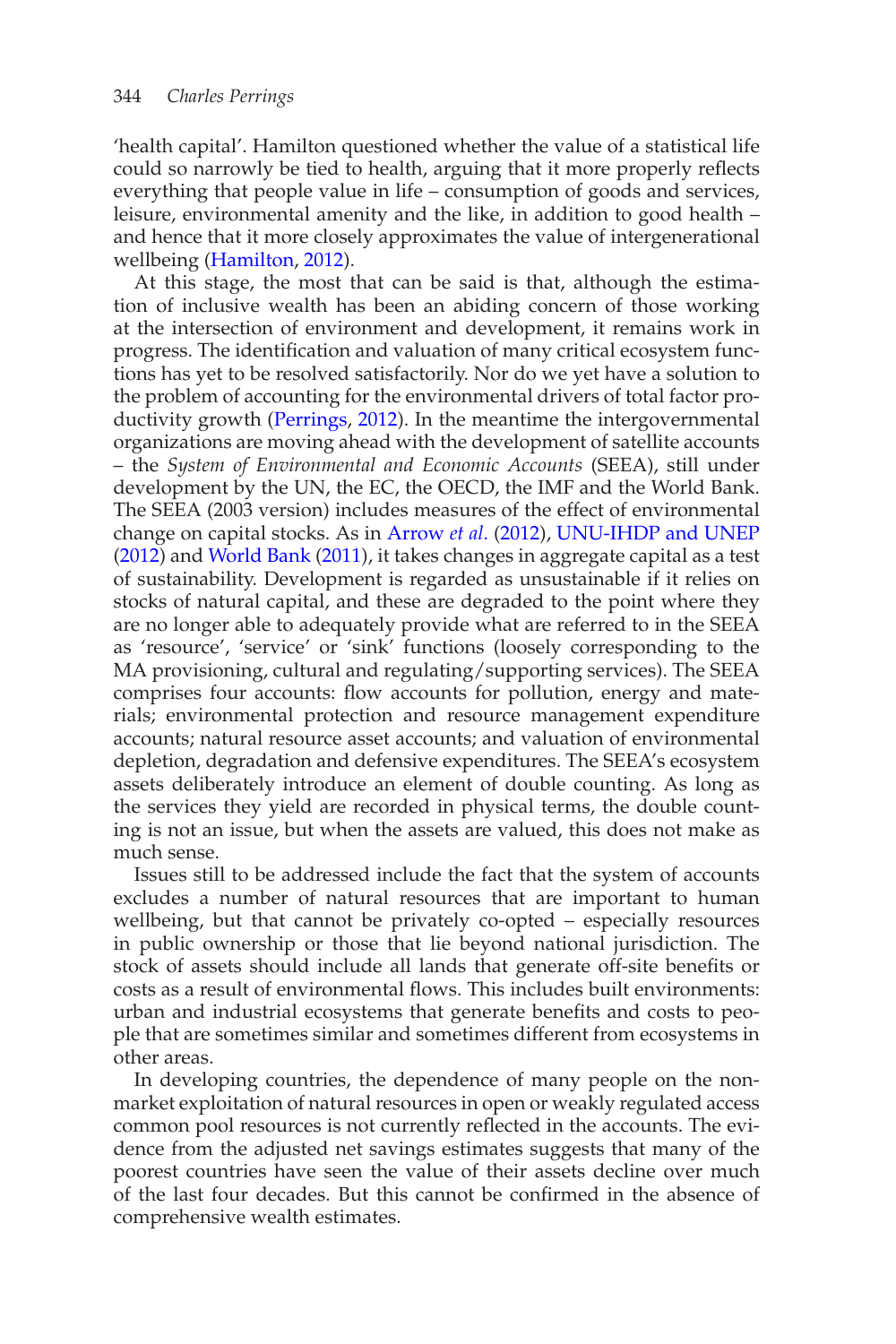### **4. Addressing environmental externalities**

Given the pervasiveness of market failures in developing countries, much of the work at the intersection of environment and development has been concerned with why markets either fail to emerge or are ineffective, and with the design of instruments to internalize externalities or to improve market performance. Dasgupta has recently observed that the externalities in the chain linking poverty, population growth and the degradation of natural resources in poor countries have prompted those working at the intersection of environmental and development economics to revise the economics of the household and other non-market institutions [\(Dasgupta](#page-26-9), [2013](#page-26-9)). As in the development economics literature, much has been made of the lack of well-functioning capital, labor and land markets, and the effect this has had on the exploitation of common pool natural resour[ces](#page-27-15) [\(Dasgupta](#page-25-8)[,](#page-27-15) [1982,](#page-25-8) [1993a,](#page-25-3) [1996](#page-25-1), [2001](#page-26-1); [Barbier](#page-23-0), [2010](#page-23-0); Groom and Palmer, [2010\)](#page-27-15). However, since the primary focus of work in the field has been on the environmental implications of development strategies under different institutional and biophysical conditions, most attention has been paid to the efficiency implications of missing markets for environmental assets.

The overexploitation of many common pool resources, including surface and groundwater, rangelands, wetlands and forests, stems from the rules governing access, and the incentive users have to neglect their effects on others. This generates reciprocal externalities of the kind characterized by Hardin as the 'tragedy of the commons' [\(Hardin,](#page-27-16) [1968\)](#page-27-16). As has already been remarked, it has given rise to numerous studies of the institutional reforms required to address the problem – frequently drawing on the approach pioneered by [Ostrom](#page-30-1) [\(1990\)](#page-30-1). Examples include the analysis of the external effects of the overdraft of groundwater for irrigation in India. The solutions in such cases typically include the allocation of property rights, mechanisms to regulate extraction, and the development of infrastructure to e[nhance groundwater recharge](#page-26-10) [\(Reddy,](#page-32-10) [2005](#page-32-10); Diwakara and Chandrakanth, [2007](#page-26-10)).

One of the more interesting effects of property rights in natural resources in developing countries is the impact it has on migration decisions. Studies of the relation between property rights and the propensity of herders to move with their livestock in Kenya, for example, showed that the establishment of well-defined property rights discouraged migration with livestock. Under common property rights migration is productivity enhancing. Under private property rights it is not. It was also shown, however, that the establishment of private rights more than compensated for the productivity losses in restricting migration [\(Kabubo-Mariara,](#page-28-2) [2003](#page-28-2), [2005](#page-28-3)). In a similar way, the propensity of people dependent on forests to migrate in search of employment opportunities in India has been shown to be highly sensitive to the nature of property rights. Reacting to the conventional wisdom that environmental degradation leads to stress migration from rural areas, Chopra and Gulati showed that changes in the institutional arrangements gover[ning access to forests in India had the opposite effect \(](#page-25-9)Chopra and Gulati, [1998](#page-25-9)).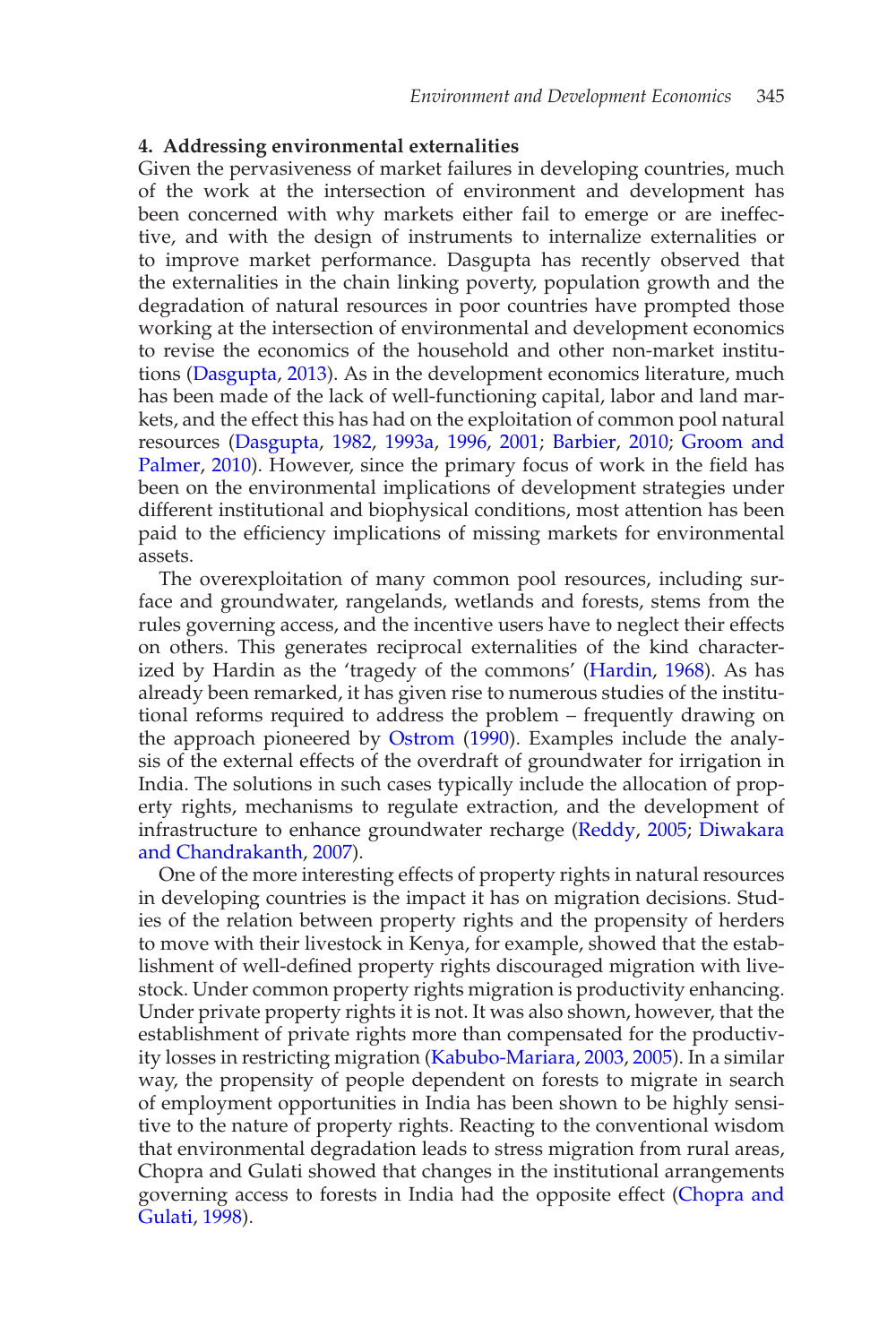Some results from work on common pool resources in developing countries are likely to be fully general. One example is the impact of the discount rate on the incentive effects of the payoff to non-compliance with regulated access rules. Akpalu considered non-compliant activity that generates a flow of returns until the offender is caught and punished. Using an artisanal fishery in Ghana as an illustration, he showed how sensitive noncompliance wa[s](#page-23-7) [to](#page-23-7) [the](#page-23-7) [discount](#page-23-7) [rate](#page-23-7) [being](#page-23-7) [applied](#page-23-7) [\(Akpalu,](#page-23-6) [2008;](#page-23-6) Akpalu and Normanyo, [2014](#page-23-7)).

The literature on the linkages between environment and development includes fewer studies of classic unidirectional local externality problems of the type that motivated the Coase 'theorem' [\(Coase](#page-25-10), [1960\)](#page-25-10). Nevertheless, there are some [\(Jack](#page-28-4), [2009\)](#page-28-4). One very good example is an analysis of soil erosion externalities between upstream (extensive) and downstream (intensive) agriculture in the Philippine province of Palawan, in which downstream labor productivity and demand were affected by upstream erosion. The author showed that environmental payments to upland households to allocate labor away from erosion-increasing activities had the potential to enhance overall productivity and welfare [\(Shively](#page-32-11), [2006\)](#page-32-11). There are, however, a growing number of studies of the process by which markets for the offsite benefits of land use are being created in developing countries (for a review, see [Arriagada and Perrings](#page-23-8), [2013](#page-23-8)). Many are on a small scale and involve either local watershed or biodiversity protection linked to ecotourism operations. Others are on a much larger scale, and address the international externalities of land use and land cover change in developing countries. The bigger challenges lie in cases where externalities are jointly produced. For example, fossil fuel combustion produces both  $CO<sub>2</sub>$  and  $SO<sub>2</sub>$ , one a major greenhouse gas, the other a local pollutant that also happens to alleviate global warming through its effect on radiative forcing. The result is a pair of negatively correlated local and global stock externalities [\(Yang,](#page-34-0) [2006](#page-34-0)). I return to the question of market creation later.

There is a very marked difference in the treatment of environmental taxes in developing and developed countries. Many of those writing on the introduction of environmental taxes in the global North have focused on the side-effects of tax reforms: the 'double dividend' to be had from the introduction of environmental taxation. This is the double benefit from reforms that move existing taxes closer to the optimum – that they deliver both a w[elfare benefit and an environmental benefit \(](#page-24-4)Bovenberg and van der Ploeg, [1994;](#page-24-4) [Goulder,](#page-27-17) [1995](#page-27-17); [Bovenberg and Goulder,](#page-24-5) [1996](#page-24-5); [Bosello](#page-24-6) *et al.*, [2001](#page-24-6); [Sartzetakis and Tsigaris,](#page-32-12) [2009](#page-32-12)). There are certainly some studies of the double dividend in developing countries. For example, a study of carbon taxes to reduce emissions of  $CO<sub>2</sub>$  in China showed that the introduction of a revenue neutral carbon tax would transfer income from consumers to producers, leading to increased investment, and hence to a double dividend of reduced emissions of CO<sub>2</sub> and a long-run increase in GDP and consumption [\(Garbaccio](#page-26-11) *et al.*, [1999\)](#page-26-11). However, the topic has not generally attracted as much attention in developing countries as it has in developed countries.

One reason is that the governments of developing countries are more concerned about the distributional effect of taxes and other economic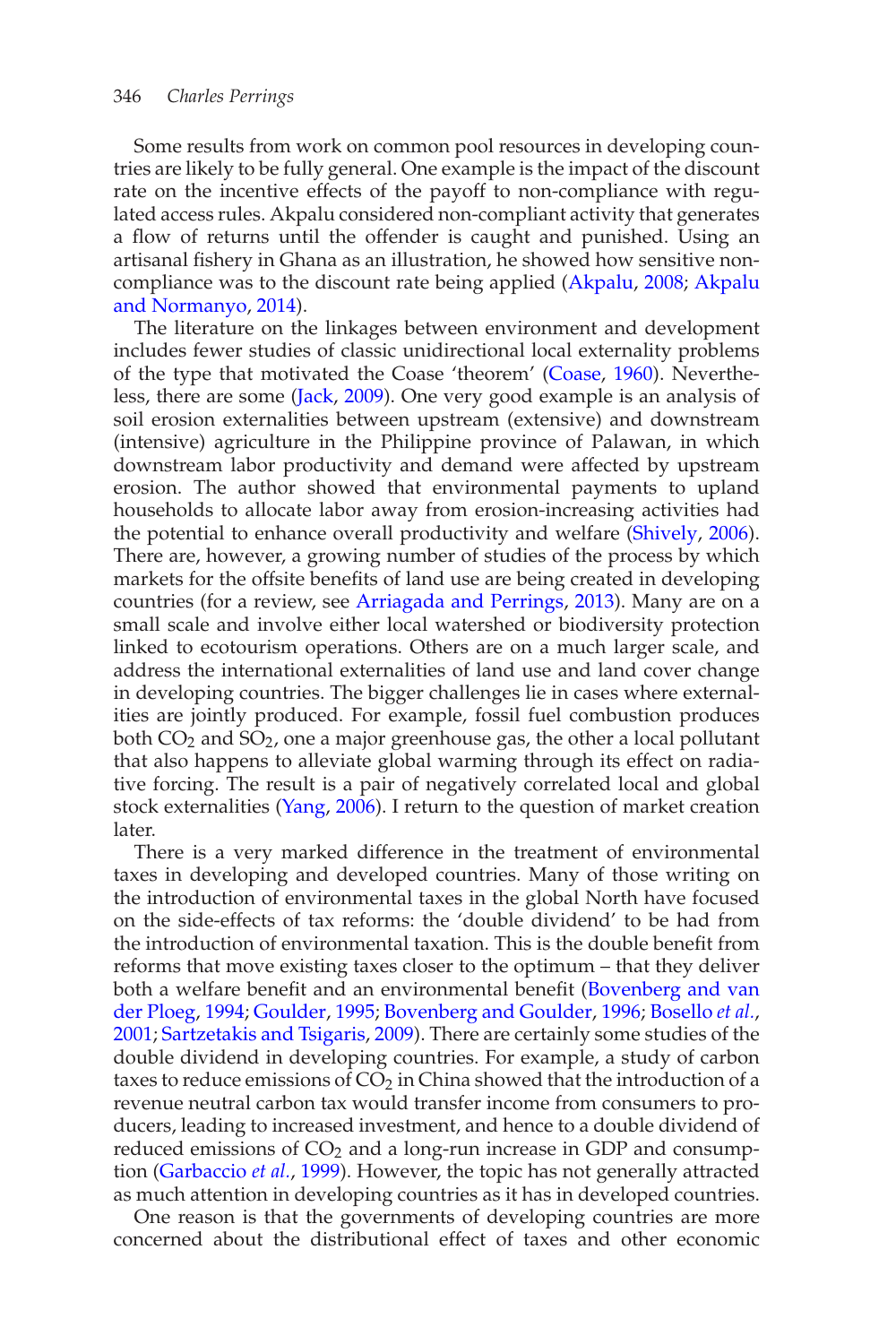instruments than they are about the efficiency gains. A review of the double dividend literature in 2001 noted that, despite progress in modeling the conditions under which a doubled dividend might be realized, there were few convincing empirical studies or tests of the sensitivity of the double dividend to alternative ways of recycling environmental fiscal revenues in developing countries [\(Bosello](#page-24-6) *et al.*, [2001](#page-24-6)). An earlier assessment of interactions between tax and environmental policy by Whalley had concluded that future research would likely go beyond the double dividend to discuss internalization of environmental externalities via tax policy, abandoning ideas of revenue neutrality, and concentrating on environmentally harmful methods of production and distributional issues [\(Whalley,](#page-33-9) [1999](#page-33-9)).

The importance of the distributional effects of efforts to internalize environmental externalities is particularly obvious in the treatment of deforestation. The environmental benefits of a reduction in the rate of deforestation, or an increase in the rate of afforestation, lie in their role in sequestering carbon. In establishing systems of payments for the climatic effects of enhanced carbon sequestration, governments, NGOs and the intergovernmental organizations have all been motivated by the fact that tho[se payments at least potentially alleviate poverty \(](#page-26-12)Ferraro and Simpson, [2002;](#page-26-12) [Pagiola](#page-30-8) *et al.*, [2007;](#page-30-8) [Bulte](#page-24-7) *et al.*, [2008](#page-24-7); [Pagiola](#page-30-9)[,](#page-30-10) [2008;](#page-30-9) Pagiola *et al.*, [2008;](#page-30-10) [Wunder,](#page-34-1) [2008](#page-34-1); [Wunder and Wertz-Kanounnikoff](#page-34-2), [2009\)](#page-34-2). Evidence of the poverty alleviation role of payments for ecosystem services schemes is sparse. Indeed, a review of extant schemes found that, while many payments for ecosystem services schemes have the potential to provide benefits to the poor, actual benefits are generally very small relative to governments' poverty alleviation goals. Moreover, schemes where poverty alleviation is the primary goal are less effective in securing conservation or carbon benefits than schemes that focus on the delivery of specific ecosystem services [\(Pattanayak](#page-31-5) *et al.*, [2010\)](#page-31-5).

Nevertheless, payments for ecosystem services are the most popular instrument for the internalization of the positive externalities involved in the provision of environmental public goods. This is precisely because they appear to be able to offer benefits to poor land holders while securing the global public interest in conservation and climate regulation. Analysis of schemes of this sort has likewise become a popular research topic. The largest of such schemes, the scheme for reducing emissions from deforestat[ion and forest degradation \(REDD\), is also the most studied \(](#page-24-8)Brown *et al.*, [2008;](#page-24-8) [Angelsen](#page-23-9) *et al.*, [2009](#page-23-9); [Chhatre and Agrawal](#page-25-11), [2009](#page-25-11); [Long,](#page-29-11) [2009;](#page-29-11) [Blom](#page-24-9) *et al.*, [2010](#page-24-9); [Phelps](#page-31-6) *et al.*, [2010](#page-31-6); [Henry](#page-27-18) *et al.*, [2011\)](#page-27-18). It aims to promote forest conservation, sustainable management of forests and enhancement of forest carbon stocks, and is directly motivated by the fact that deforestation is a significant source of carbon emissions and hence climate change. Economists who have considered its potential impact on both efficiency and equity have concluded that these things depend heavily on REDD policy design and implementation. It has, for example, been argued that while REDD has the potential to curb deforestation, to reduce the cost of climate mitigation and to alleviate poverty, it also has the potential to accelerate deforestation and to become the next resource curse [\(Bosetti](#page-24-10) *et al.*, [2011](#page-24-10)).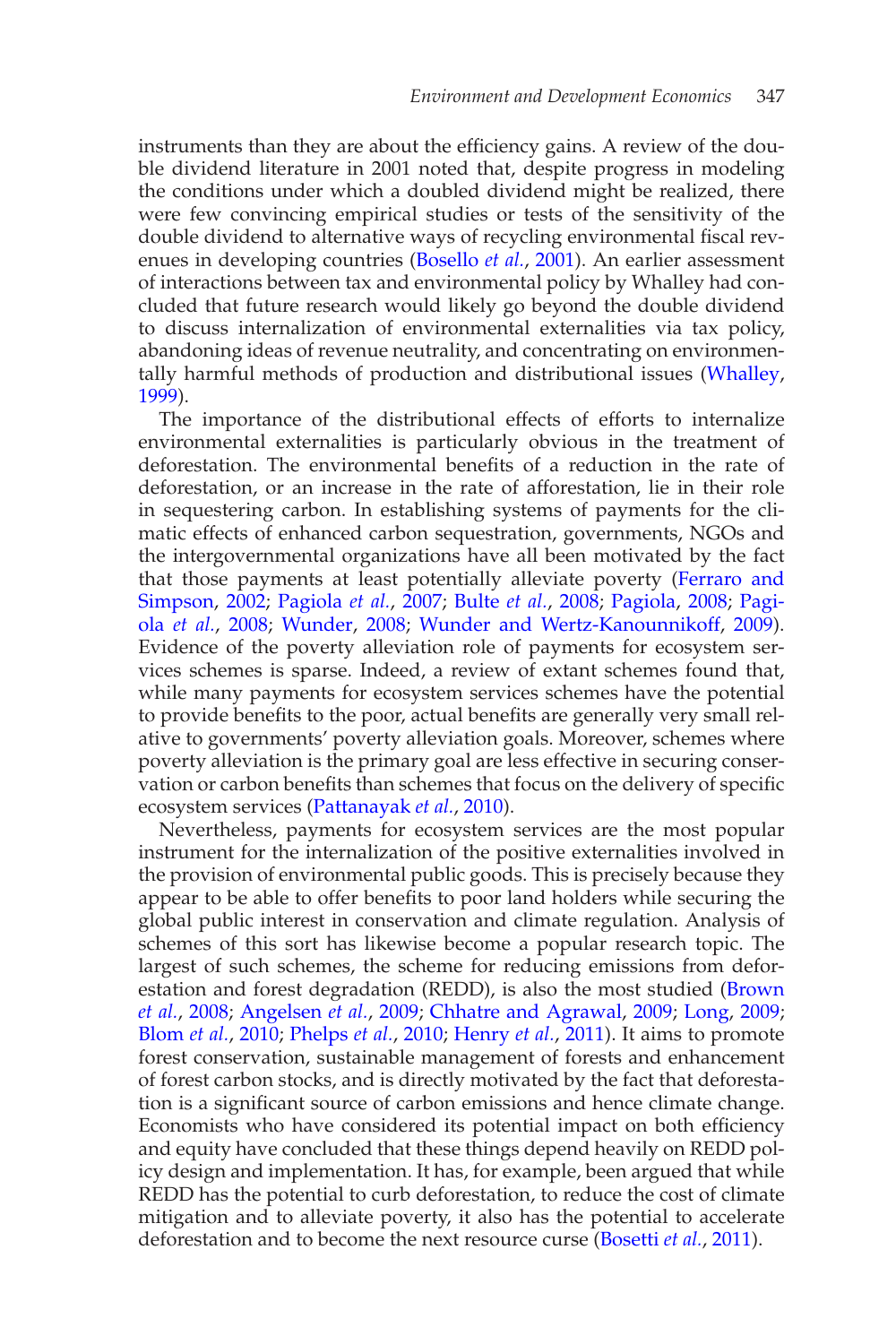#### 348 *Charles Perrings*

From an efficiency perspective the attraction of REDD (as with many other payment for ecosystem services schemes) is that it provides private incentives for the provision of a public good. There are currently five main institutional options for the provision of environmental public goods [\(Stavins,](#page-32-13) [2003](#page-32-13)): (a) regulations such as zoning restrictions, harvest quota, open and close harvest seasons, or the informal rules that govern the use of common-pool resources; (b) direct incentives such as payments for ecosystem services, taxes, user charges and access fees; (c) mixed regulation and incentive systems such as cap-and-trade schemes, tradable fisheries quotas and tradable development rights; (d) self-regulation and voluntary agreements; and (e) direct investment in the ecological and manufactured infrastructures needed for ecosystem service provision such as the protection of water supply, habitat for endangered species or storm damage protection. Which approach is the most appropriate depends on both biophysical and social conditions.

The evidence for efficiency gains from payments for ecosystem services schemes is, however, quite mixed. While such schemes do involve transactions between buyers and sellers of a service, they do not often have the characteristics of well-functioning markets. They do not, for example, allow free exit and entry, or iteration towards a market-clearing price. The 'prices' used in payments for ecosystem services schemes are frequently insensitive to changing conditions [\(Kinzig](#page-28-5) *et al.*, [2011](#page-28-5)). Indeed, while they aim to internalize externalities, payment schemes themselves may also be the source of external effects. There are many instances where a focus on a single service has had unanticipated consequences, among them being the impact of incentives for biofuels production on the conversion of wildlands (Hill *[et al.](#page-28-6)*, [2009](#page-28-6)), conversion of wetlands and stream corridors that reduces the water-purification capacity of ecosystems [\(Boyer and Polasky,](#page-24-11) [2004\)](#page-24-11), channel dredging that inhibits sediment delivery and reduces storm protection [\(Montague,](#page-30-11) [2008](#page-30-11)), or homogenization of agricultural landscapes that reduces the capacity of ecosystems to contain pest or pathogen outbreaks [\(Hutchinson](#page-28-7) *et al.*, [2009\)](#page-28-7). Payment systems that focus on a single service may be expected to have the same effect. The bigger issue, though, is that if payments for ecosystem services schemes are to signal the true scarcity of ecosystem services, they cannot simultaneously be aimed at poverty alleviation. Pursuit of that particular double benefit is likely to compromise both objectives [\(Kinzig](#page-28-8) *et al.*, [2012\)](#page-28-8).

#### **5. International trade, aid and global environmental public goods**

The archetype of the developing economy is a small, open, resourcedependent country in which growth is initially based on mining, forestry, fisheries and agriculture. The environmental impacts of development in such economies have typically been analyzed from two perspectives. The first addresses the problem of resource dependence. It concerns the optimal extraction of natural resources, and the identification of conditions under which development based on either exhaustible or renewable resources may be efficient and sustainable. This perspective evaluates development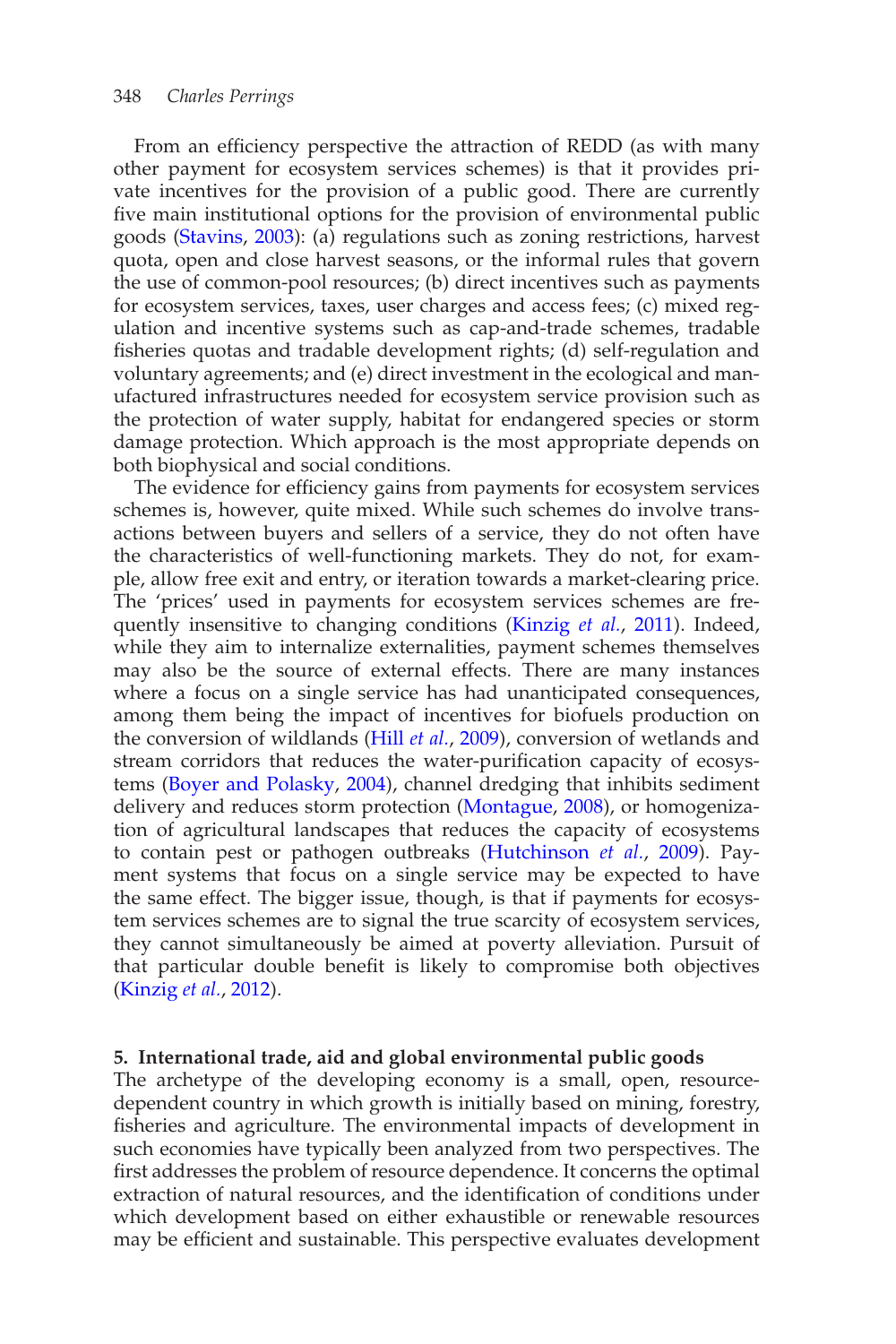strategies on the basis of their treatment of (a) resource rents and (b) the environmental external effects of mineral extraction and the harvest of wild and domesticated species. The second perspective addresses the openness of developing economies. It evaluates development strategies in terms of their treatment of international trade and transfers – a major concern of development economists – but also in terms of their treatment of the externalities of international trade, and the supply of international environmental public goods.

The core theory of natural resource-based economic growth stems from Hotelling's original work on the optimal exploitation of exhaustible resources [\(Hotelling](#page-28-9), [1931](#page-28-9)), the extension of the results obtained for exhaustible resources to biological systems [\(Clark,](#page-25-12) [1973](#page-25-12), [1976](#page-25-13)), and their generalization to a theory of the relationship between economic growth and environmental change (Mäler, [1974](#page-29-12); [Dasgupta and Heal](#page-26-13), [1979](#page-26-13)). The core theory of sustainable resource-based economic development stems from work by Solow and Hartwick on the conditions for the sustainable exploitation of environmental resources [\(Solow](#page-32-8), [1974b](#page-32-8); [Hartwick](#page-27-8), [1977,](#page-27-8) [1978](#page-27-9)). Dasgupta has recently argued that, while standard approaches in development economics recognize the importance of the accumulation of productive assets, they limit themselves to a subset of those assets and largely ign[ore environmental assets. Citing recent books by](#page-24-12) Bhagwati and Panagariya [\(2013\)](#page-24-12) and [Dreze and Sen](#page-26-14) [\(2013\)](#page-26-14) as examples, he claims that development economics is 'built on a model which presumes that in any institutional setting, a combination of labour (more broadly human capital), knowledge, and reproducible capital is the basis of production, exchange, and consumption. Nature doesn't get a look in except as a bit player' [\(Dasgupta,](#page-26-9) [2013](#page-26-9)). By contrast, a substantial body of literature on the development of resource-dependent economies aims to quantify the value of renewable and non-renewable resources when property rights are ill defined, in order to test whether national resource-based develop-ment strategies satisfy the Hartwick condition on resource rents [\(Dasgupta,](#page-25-14) [1993b;](#page-25-14) [Hamilton,](#page-27-19) [1995;](#page-27-19) Dasgupta and Mäler, [1996](#page-26-15), [2000](#page-26-5); [Hassan,](#page-27-6) [2000](#page-27-6); [Lange,](#page-29-9) [2004](#page-29-9); [Lange and Wright](#page-29-10), [2004](#page-29-10); [Hamilton and Hartwick,](#page-27-20) [2005](#page-27-20)).

The existence of the resource curse in the development literature was ascribed to a range of factors quite independent of the value of the resources themselves – including the impact of resource abundance on domestic prices in developing economies, poor economic policies and their lack of openness to international markets [\(Sachs and Warner](#page-32-14), [1997,](#page-32-14) [2001\)](#page-32-15). The motivation for the development of wealth accounts with which to test the Hartwick condition in resource-dependent economics was a concern that the investment of rents within the country failed to generate assets of equivalent value to the depleted, degraded or depreciated natural assets. A study of the phenomenon at a sub-national scale within a country that was both resource dependent and had yet experienced significant economic growth, Malaysia, found that whereas the economy as a whole had developed sustainably by the Hartwick criterion, this was not the case in two of three regions. In those regions, trends in net investment and net domestic product associated with the exploitation of natural resources indicated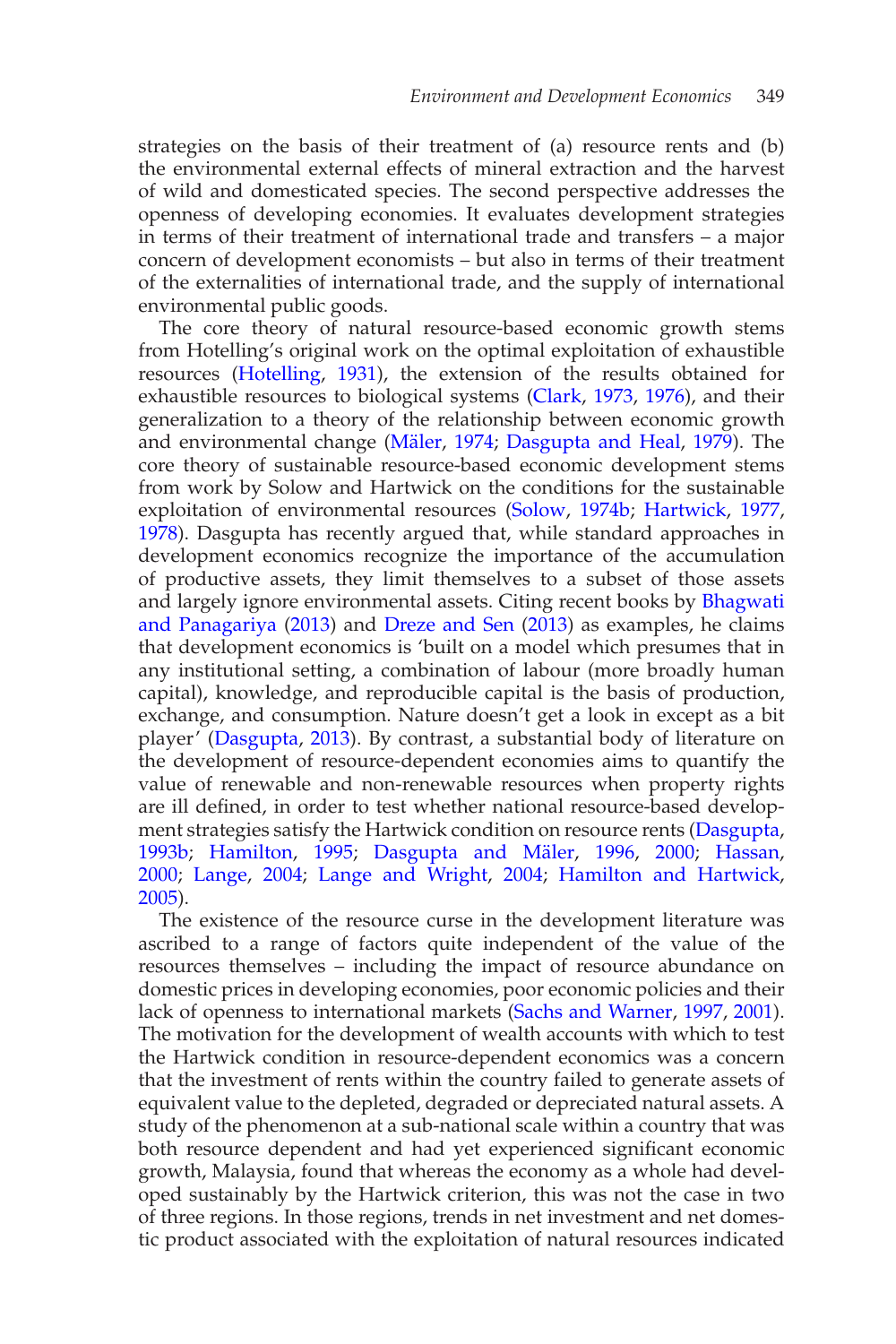that consumption levels were unsustainable [\(Vincent](#page-33-10), [1997](#page-33-10)). The question this poses is what is the appropriate spatial scale at which to assess the sustainability of resource extraction.

The diversion of resource rents and their role in building assets elsewhere is not a new story. The sustainability of consumption patterns in the resource-rich regions themselves then depends on the entitlements that people have to the yield on remote investments. There are two sets of issues involved. One is the assignment of property rights in the exploited resource. In most economies, rights to all natural resources are vested in the state. So while multilateral agreements like the Convention on Biological Diversity oblige member states to implement benefit-sharing measures for those who have custody of wild living resources, the royalties paid for exploiting those resources accrue to the state. This set of issues has been relatively neglected [\(Cooper,](#page-25-15) [2001](#page-25-15)). The second set of issues relates to the potential gains from trade in resource-based commodities. These issues span the role of trade policies in stimulating trade, and the mechanisms for ensuring that the gains from trade accrue to people in resource-rich regions. They center on the relationship between trade liberalization, growth and the environment.

Much of this literature has been cast in terms of the scale and composition effects of trade liberalization, the greater levels of both depletion and emissions associated with higher levels of output being the scale effect, and the reallocation of resources towards activities in which a country has comparative advantage being the composition effect. The two effects have the capacity to move in the same or opposite directions depending on the nature of environmental policies in all countries [\(Abler](#page-23-10) *et al.*, [1999;](#page-23-10) [Barrett](#page-24-13), [2000](#page-24-13); [Coxhead and Jayasuriya](#page-25-16), [2004](#page-25-16); [O'Ryan](#page-30-12) *et al.*, [2011\)](#page-30-12).

Once again, the standard approach in development economics has been to concentrate on the welfare gains to be had from liberalization, and to discourage – as Bhagwati put it – 'burdening trade treaties and negotiations with social agendas' [\(Arda](#page-23-11), [2000](#page-23-11); [Bhagwati](#page-24-14), [2000](#page-24-14); [Griffin,](#page-27-21) [2000](#page-27-21)). The perception that the regulation of environmental assets involves a 'social agenda' that is different from the regulation of other assets turns out to be a point of disagreement between development and environmental economists. There are several reasons why multilateral trade negotiations should reflect the environmental impacts of trade. The most important reason is the existence of transboundary environmental externalities (spillovers) that, in some cases, are large enough to compromise the welfare gains from trade [\(Cooper](#page-25-17), [2000\)](#page-25-17). Others include the fact that, if targeted multilateral environmental agreements are not an option, the second-best solution may not be to liberalize trade anyway [\(Repetto](#page-32-16), [2000](#page-32-16)), and if targeted multilateral environmental agreements are an option, that trade and environmental multilateral agreements may be mutually reinforcing [\(Xepapadeas,](#page-34-3) [2000](#page-34-3)).

Since it is recognized that environmental policy has frequently been used as a surrogate for trade policy, there is also a case for ensuring that trade considerations are part of multilateral environmental negotiations. Where trade reforms have made it impossible for countries to maintain domestic protection, environmental policy has become a second-best instrument.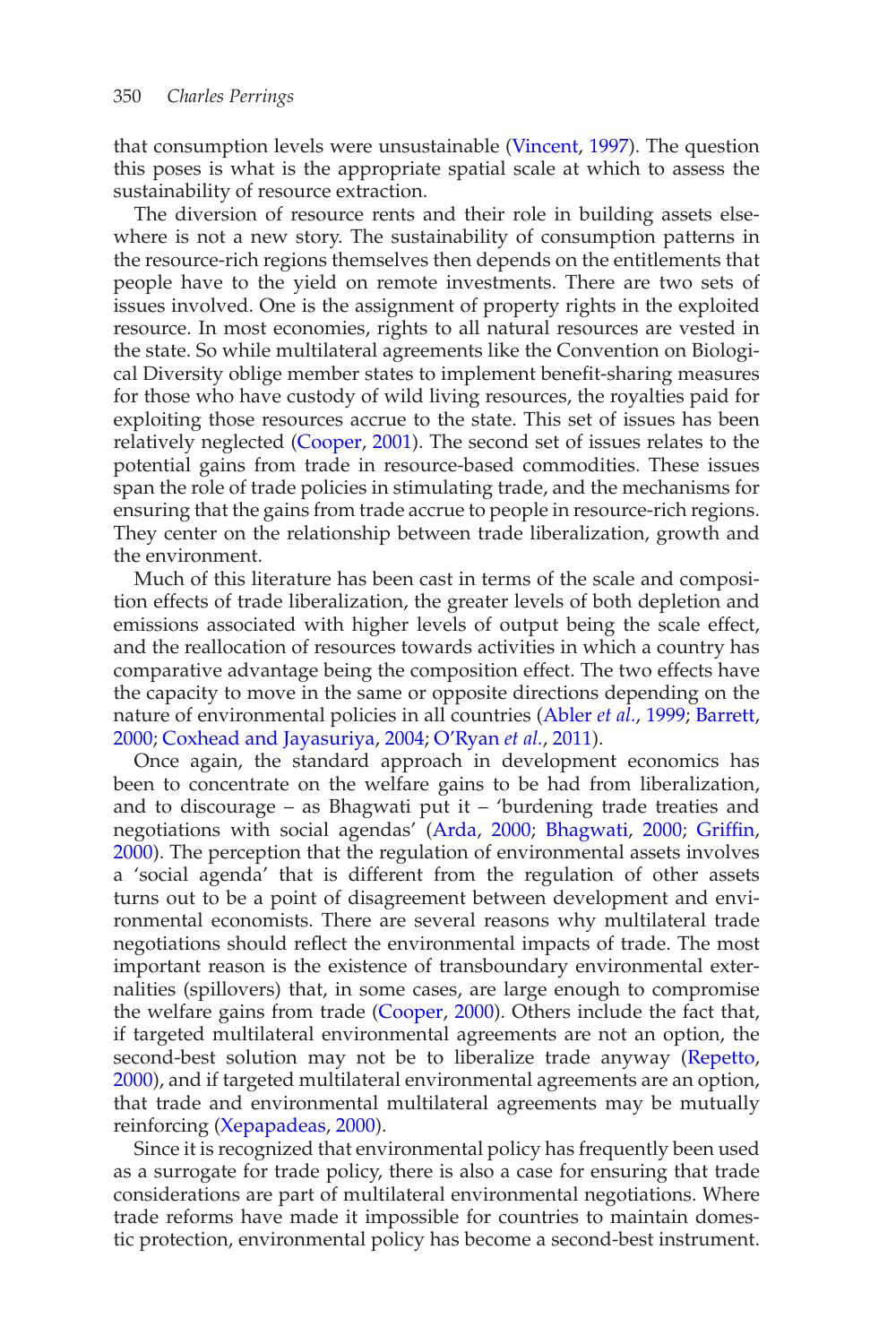Trade liberalization has induced importers of environmentally harmful goods to weaken environmental standards, and exporters of environmentally harmful goods to raise their environmental standards [\(Cooper](#page-25-17), [2000\)](#page-25-17). It has been shown that when pollution is local, trade liberalization without any constraint on environmental policy can induce a non-cooperative game between countries in pollution policy. Indeed, in the absence of agreement on environmental policy, trade negotiations are unlikely to lead to an efficient outcome. When pollution is global, countries importing pollutionintensive goods have an incentive to try to link trade agreements with environmental agreements, while countries exporting pollution-intensive goods have an incentive to try to keep trade and environmental negotiations separate [\(Copeland,](#page-25-18) [2000\)](#page-25-18).

The central point at issue is the fact that the social opportunity cost of natural resources reflects the value of all the services and disservices they provide, including any transboundary externalities. In the last decade the transboundary externalities of resource depletion that have attracted most attention have been those associated with the emission of greenhouse gases, particularly carbon dioxide and nitrous oxide. The impact of deforestation and forest degradation on emissions and sequestration of carbon dioxide, and hence on climate change, have stimulated numerous studies of the options for internalizing these externalities. Initially these focused on the instruments being developed under the Kyoto Protocol of the UN Framework Convention on Climate Change [\(Rose](#page-32-17) *et al.*, [1999;](#page-32-17) [Millock,](#page-30-13) [2002;](#page-30-13) [Tietenberg,](#page-33-11) [2003](#page-33-11)), but more recently have focused on ad hoc measures such as the REDD+ scheme already described.

REDD+ recognizes that among the services generated by forest cover is a global public good – the regulation of climate change – and that this is an important component of the value of forests to humankind [\(Barrett](#page-24-15), [2007\)](#page-24-15). It follows that any test of the sustainability of deforestation that appeals to the insights of Solow and Hartwick should include estimates of the forgone benefits of global climate regulation in the valuation of forest systems. As Pearce had put it in the 1990s, there are compelling reasons for doing a 'global cost-benefit analysis' of the drivers of climate change [\(Pearce,](#page-31-7) [1998](#page-31-7)). Forest clearance may pass a private cost-benefit test, but fails a social test at most scales. In fact analyses of the expected costs of climate change by region have consistently shown that developing countries are likely to be more strongly impacted than developed countries, in part because of their greater dependence on natural resource-based economic activities [\(Mendelsohn](#page-30-14) *et al.*, [2006;](#page-30-14) Kala *[et al.](#page-28-10)*, [2012;](#page-28-10) [IPCC](#page-28-11), [2014\)](#page-28-11). While measures such as REDD+ are designed to change the private calculus, however, the main determinant of private land use decisions continues to be the international price of foods, fuels and fibers – no account being taken of externalities.

Increasing carbon emissions and declining carbon sequestration are not the only transboundary externalities of resource-based economic activities. The closer integration of agriculture, aquaculture, forestry and fisheries in developing countries in the global economy has also been responsible for a rapid increase in the rate at which species are being dispersed across national borders, sometimes as traded commodities, and sometimes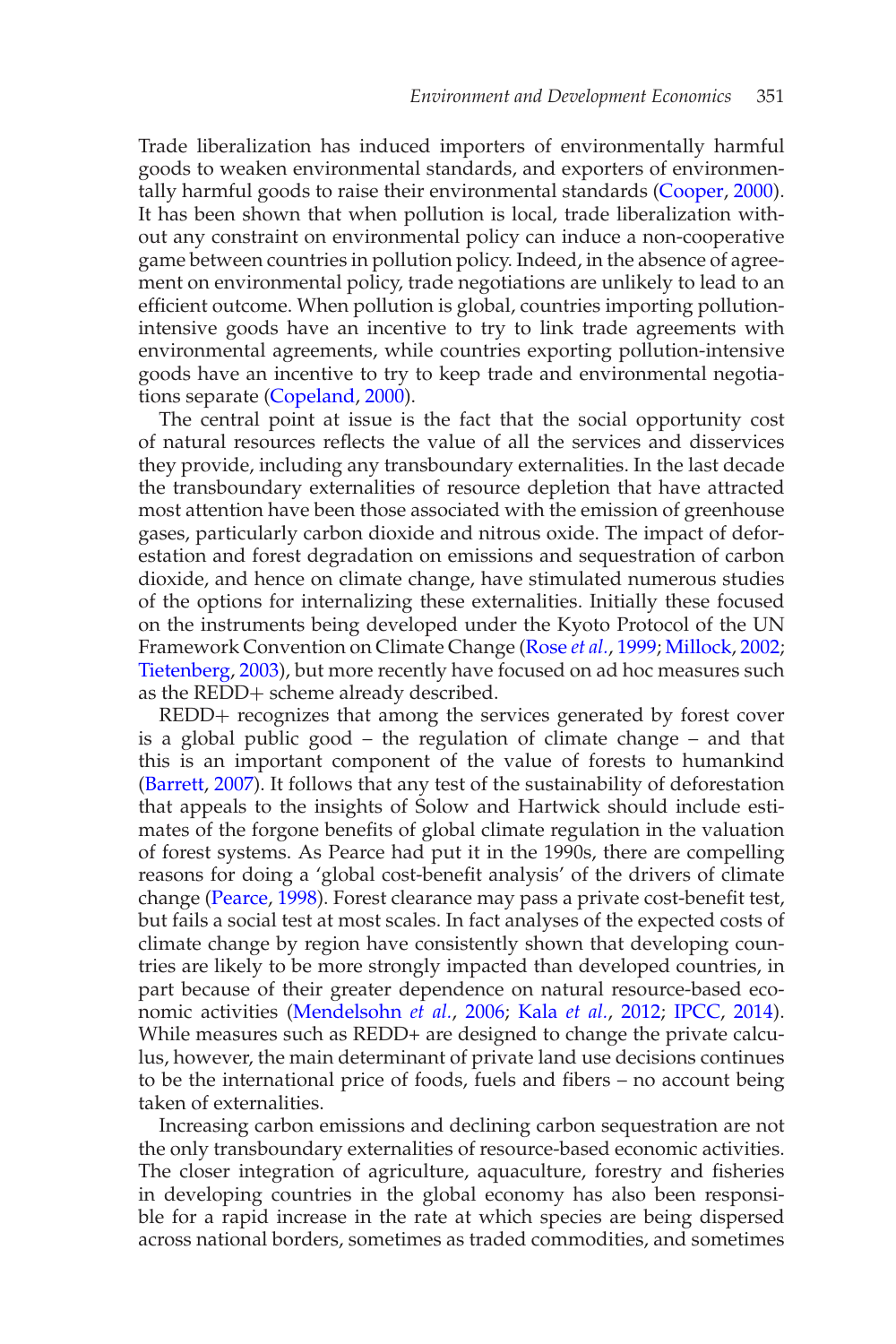as an incidental effect of trade [\(Perrings,](#page-31-8) [2010;](#page-31-8) [Perrings](#page-31-9) *et al.*, [2010\)](#page-31-9). The introduction of domesticated species in agriculture, and the accidental introduction of pests and pathogens along with traded agricultural inputs and outputs, have led to the establishment and spread of many invasive species [\(Williamson](#page-33-12), [1996](#page-33-12), [1999;](#page-33-13) [Mack](#page-29-13) *et al.*, [2000](#page-29-13)). These have been a source of significant damage [\(Olson,](#page-30-15) [2006;](#page-30-15) [Pejchar and Mooney](#page-31-10), [2010\)](#page-31-10), with particularly adverse effects recorded in developing country agriculture [\(Rangi,](#page-32-18) [2004](#page-32-18)), freshwater fisheries [\(Kasulo](#page-28-12), [2000\)](#page-28-12), marine fisheries [\(Knowler](#page-28-13), [2005\)](#page-28-13), groundwater [\(Turpie and Heydenrych,](#page-33-14) [2000;](#page-33-14) [van Wilgen and Richardson,](#page-33-15) [2010](#page-33-15)). Of particular concern are emerging zoonoses – diseases that cross from animal to human hosts – many of which originate in developing countries as forest systems are cleared for agriculture or tapped for timber and non-timber forest products [\(Daily and Ehrlich,](#page-25-19) [1996](#page-25-19); [Jones](#page-28-14) *et al.*, [2008](#page-28-14)). In most cases the dispersal of pests and pathogens is a direct result of trade [\(Levine and D'antonio,](#page-29-14) [2003](#page-29-14); [Perrings](#page-31-11) *et al.*, [2005](#page-31-11); [Costello](#page-25-20) *et al.*, [2007](#page-25-20); [Waage](#page-33-16) *et al.*, [2009](#page-33-16)).

Within the environment and development literature this has led to a number of attempts to characterize countries in terms of their vulnerability to invasive species [\(McNeely](#page-30-16), [2001](#page-30-16); [Perrings](#page-31-12), [2007](#page-31-12); [Gren](#page-27-22) *et al.*, [2011\)](#page-27-22), to identify the implications for the management of the resource-based sectors [\(Albers](#page-23-12) *et al.*, [2006](#page-23-12); Gaff *[et al.](#page-26-16)*, [2007](#page-26-16); [Rai and Scarborough](#page-31-13), [2013\)](#page-31-13), and to discuss the implications for the regulation of trade, travel and transport [\(McAusland and Costello](#page-30-17), [2004](#page-30-17); [Waage and Mumford](#page-33-17), [2008\)](#page-33-17). As in the case of deforestation, however, the invasive species externalities of resource use are seldom taken into account in national or international market interactions, and the default response under the relevant multilateral agreements is temporary trade bans imposed after an outbreak.

## **6. Future directions**

Since a number of strands in the literature on environment and development are best characterized as work in progress, they may be expected to be recurrent themes in the future evolution of the field. Among these I include the development of measures of income and wealth that more fully capture the value of natural assets, particularly those in the public domain. I also include the impact of poverty and poverty alleviation on the use made of natural resources. The treatment of both has, however, changed over the last two decades. The adjusted net savings measures generated by the World Bank originally focused on the depletion of exhaustible natural resources – oil and minerals – but are increasingly focused on biological stocks. This partly reflects the rise of climate change as an issue, which has led to an upward revision of the value of standing timber. But it also reflects awareness that ecological systems typically generate multiple services of which carbon sequestration and the production of foods, fuels and fibers are just a few [\(Barbier](#page-23-13), [2008](#page-23-13)).

The treatment of poverty and poverty alleviation has also changed. It is now less tied to demographic change, and is more frequently regarded as an ancillary benefit of measures to improve the management of forests (López-Feldman et al., [2007](#page-29-15); López-Feldman and Wilen, [2008](#page-29-16); [Ojha](#page-30-18),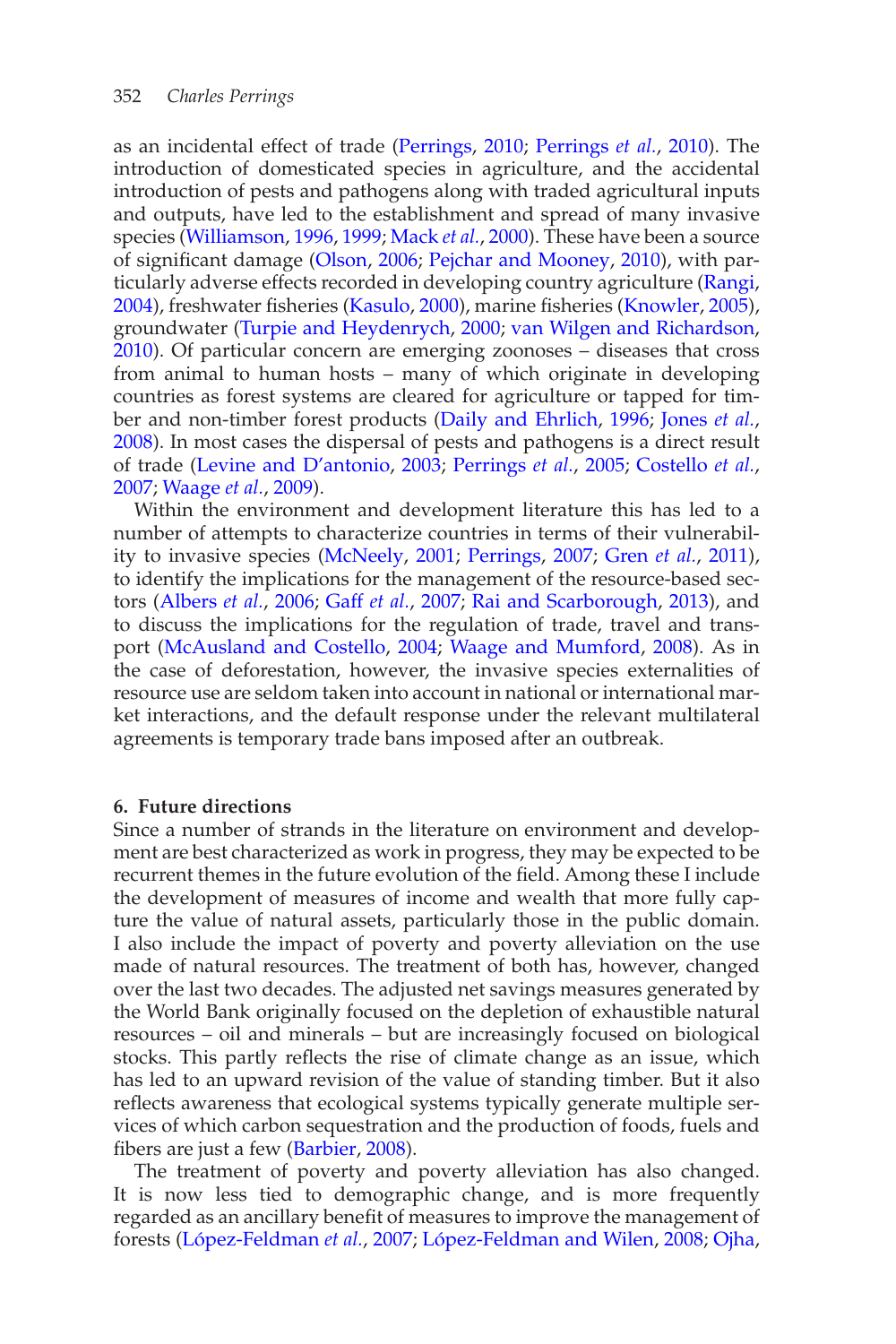[2009](#page-30-18); [Soltani](#page-32-0) *et al.*, [2014](#page-32-0)), water resources [\(Waage](#page-33-18) *et al.*, [2005\)](#page-33-18), and other features of the landscape [\(Uchida](#page-33-19) *et al.*, [2007\)](#page-33-19). Most noticeable in recent years has been the tendency – already noted – to treat poverty alleviation as a side benefit of payments for ecosystem services [\(Bulte](#page-24-7) *et al.*, [2008](#page-24-7)).

I would expect to see increasing coverage of three other phenomena. One is due to the changing balance of the world economic system. The growth of China, India, Brazil, Mexico and South Africa (among others) as industrial producers has affected both the proportion of papers addressing issues in those countries, and the nature of the issues being addressed. While all of these countries still have elements of the archetypal developing economy, they are all increasingly urbanized, and are all increasingly experiencing the challenges of rapid industrialization when environmental regulations are weak. The central question posed in the paper that originally stimulated this review [\(Greenstone and Jack](#page-27-0), [2013\)](#page-27-0) is most relevant in Beijing, Delhi, Sao Paulo, Johannesburg or Mexico City, where air, soil and water pollution are major issues.

The coverage given to China in recent years illustrates the trend nicely. This year's special issue on environmental policy in China includes papers that span the range of problems addressed in both developing and developed economies [\(Xu and Berck](#page-34-4), [2014\)](#page-34-4). It includes, for example, papers on the exploitation of common pool resources (Yi *[et al.](#page-34-5)*, [2014\)](#page-34-5) and agrienvironment (payments for ecosystem services) schemes [\(Yang and Xu,](#page-34-6) [2014](#page-34-6)[\), but also on air pollution in industrial cities](#page-31-14) [\(Jin and Lin,](#page-28-15) [2014](#page-28-15); Qin *et al.*, [2014\)](#page-31-14). Over the last decade, there has been a steadily growing number of papers in the journal on four main questions:  $CO<sub>2</sub>$  emissions and climate change [\(Garbaccio](#page-26-11) *et al.*, [1999;](#page-26-11) [Aunan](#page-23-14) *et al*., [2007;](#page-23-14) [Carraro and Massetti,](#page-25-21) [2012](#page-25-21); Qi *[et al.](#page-31-15)*, [2013a,](#page-31-15) [2013b\)](#page-31-16), non-CO2 [pollution](#page-26-17) [\(Yongguan](#page-34-7) *et al.*, [2001](#page-34-7); De Groot *et al.*, [2004](#page-26-17); [Di,](#page-26-18) [2007](#page-26-18); [He](#page-27-23), [2009](#page-27-23); Bao *[et al](#page-23-15)*., [2011](#page-23-15); [Shi,](#page-32-19) [2011](#page-32-19)[;](#page-26-19) Duvivier and Xiong, [2013;](#page-26-19) [Jin and Lin](#page-28-15), [2014\)](#page-28-15)[, land conservation and afforestation \(](#page-32-20)Shen *et al.*, [2006](#page-32-20); Sun *[et al.](#page-33-20)*, [2006;](#page-33-20) [Yang and Xu,](#page-34-6) [2014](#page-34-6); Yi *[et al.](#page-34-5)*, [2014](#page-34-5)), and water management [\(Huang](#page-28-16) *et al.*, [2008](#page-28-16), [2010](#page-28-17); [Tang](#page-33-21) *et al.*, [2012\)](#page-33-21). A similar balance between papers on pollution and depletion in China occurs in other environmental journals. I would expect this broad trend to continue into the future. There is likely to be an increasing emphasis on the larger developing economies and on the environmental issues associated with urbanization and industrialization.

A second phenomenon I would expect to see covered in greater depth in the future is the dispersal of species as a result of both trade and climate change. To this point, economists interested in the global environmental consequences of economic development have focused almost exclusively on the effect of carbon emissions on the global climate. While this is likely to have a significant impact on welfare, it is not the only global impact of economic development, and may not be the most important. Outside the journals on environment and development, considerable attention is currently being paid to the role of developing countries in the [emergence and transmission of infectious zoonotic diseases \(](#page-28-14)Jones *et al.*, [2008;](#page-28-14) [Beutels](#page-24-16) *et al.*, [2009](#page-24-16); [Martin](#page-29-17) *et al.*, [2011;](#page-29-17) [Morse](#page-30-19) *et al.*, [2012\)](#page-30-19). At the same time, horizon-scanning exercises aimed at identifying significant future threats have identified the consequences of species dispersal – and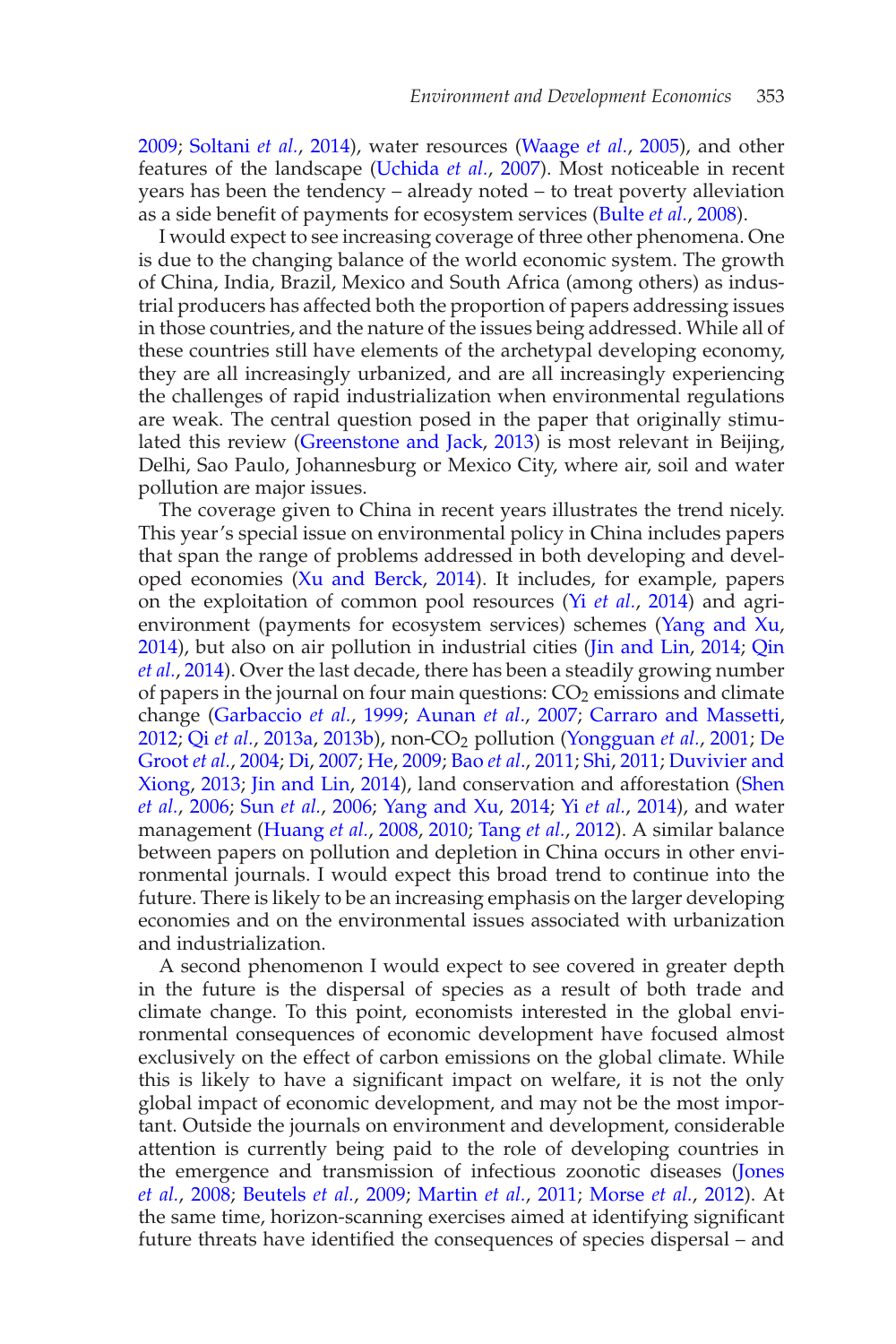especially the dispersal of pests and pathogens – as among the most severe [\(King](#page-28-18) *et al.*, [2006\)](#page-28-18). Since the control of disease risk is an international public good, the problem of species dispersal has at least some of the characteristics of the climate change problem, although the strategic interests of nation states in the problem are different [\(Barrett,](#page-24-17) [2003,](#page-24-17) [2005](#page-24-18); [Sandler](#page-32-21), [2004\)](#page-32-21). I would expect this issue to become more prominent in the future.

The closer integration of the global economy, and the increasing importance of managing global resources in the public domain, is also likely to raise the emphasis given to a third area: international environmental agreements. This has been an intermittent concern in this journal over the past two decades [\(Barrett](#page-23-16), [1994](#page-23-16), [2000;](#page-24-13) [Fernandez,](#page-26-20) [2002](#page-26-20)). It received some attention after the Kyoto Protocol was agreed, but has not received attention consistently. More recently, however, the flow of papers addressing both theoretical and empirical aspects of multilateral agreements has increased [\(Bayramoglu and Jacques,](#page-24-19) [2011;](#page-24-19) Caparrós and Péreau, [2013](#page-25-22); [Dinar and Zaccour,](#page-26-21) [2013;](#page-26-21) [Pavlova and de Zeeuw,](#page-31-17) [2013\)](#page-31-17). As might be expected, a key issue is the capacity for multilateral agreements to be selfenforcing when countries are asymmetric with respect to the costs and benefits of environmentally damaging activities. An encouraging finding of this work is that asymmetries in costs and benefits can yield large stable coalitions, irrespective of whether there are transfers between signatories. However, consistent with the wider literature on the topic, such large stable coalitions are also only possible if the gains from cooperation are small. In cases where the potential gains from cooperation are larger, transfers become more important [\(Pavlova and de Zeeuw,](#page-31-17) [2013](#page-31-17)).

Finally, a potential growth area I am less confident about is the interdisciplinary modeling and management of coupled human–natural systems. One motivation for the establishment of *Environment and Development Economics* was the provision of a forum in which the insights of both the natural and economic sciences could be brought to bear on the links between environmental change and economic development, but it has proved harder to realize this goal than others. Over the last two decades natural scientists have been engaged in a series of policy fora and synthesis papers [\(Arrow](#page-23-17) *et al*., [1996;](#page-23-17) [Bolin,](#page-24-20) [1998;](#page-24-20) [Levin](#page-29-18) *et al*., [1998](#page-29-18), [2013](#page-29-19); Ehrlich and Ehrlich, [2002](#page-26-2); [Ehrlich,](#page-26-22) [2008\)](#page-26-22), but the majority of contributions to the journal derive from economists whose primary home lies in either environment or development. This is not to decry these contributions. However, improvement in our capacity both to understand the interactions between economic and environmental processes, and to develop instruments that will not have unanticipated consequences, depends on breaking down the barriers between economics and the natural sciences. Among the most important insights from theoretical ecology is that the ability of systems to function over time depends on their resilience – a measure of the capacity of the system to maintain functionality when subject to stress or shocks. This is turn depends on heterogeneity within the system, which we can think of as the size of the portfolio of assets available to the system. Although the implications of the approach for the stability of resource-dependent developing economies have attracted some attention [\(Perrings](#page-31-18), [2006\)](#page-31-18), this remains a Cinderella problem. That said, it is too early to say whether the latest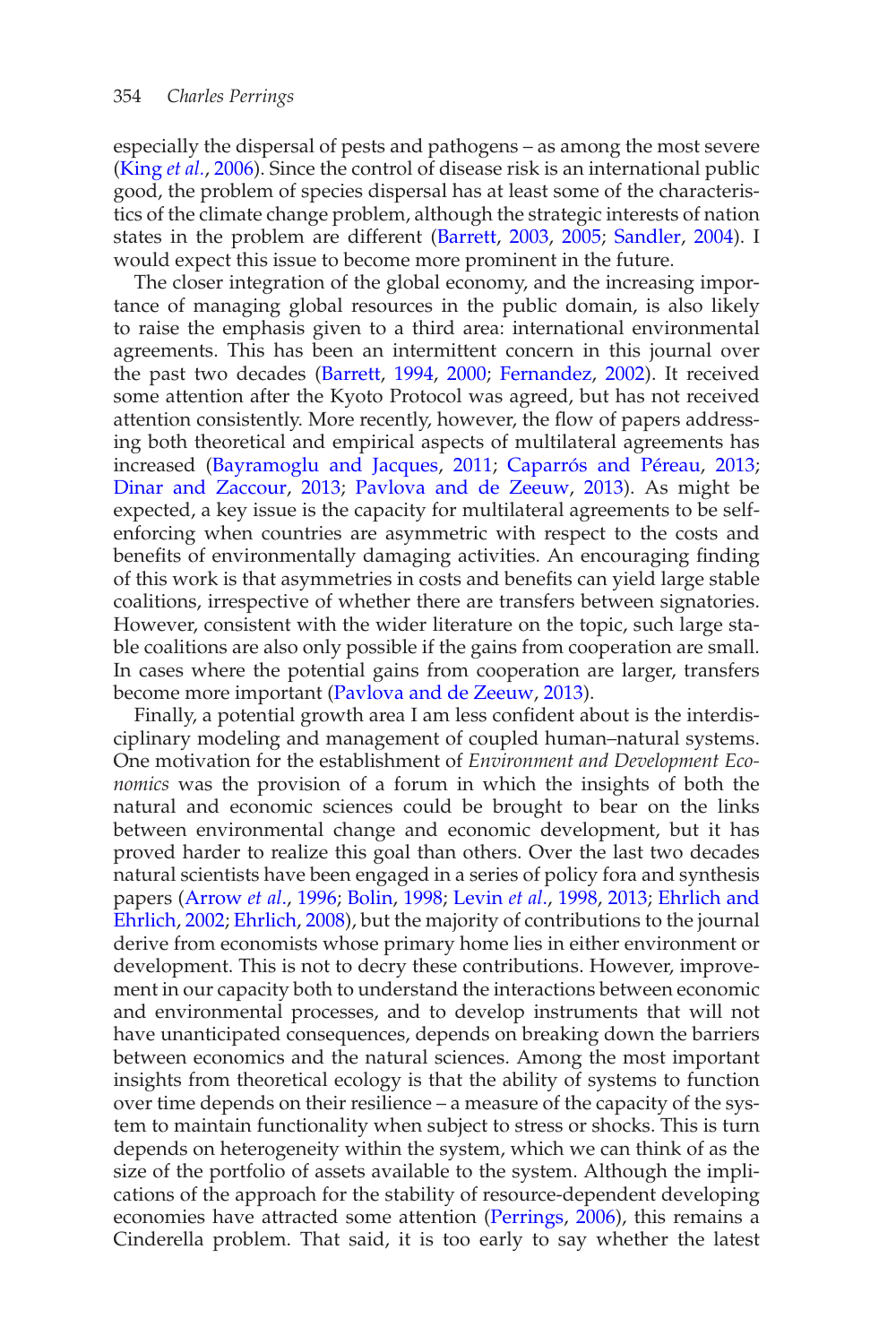attempt [\(Levin](#page-29-19) *et al*., [2013\)](#page-29-19) to bring these arguments before economists working on environment–development interactions will bear fruit. My hope is that it will.

### **References**

- <span id="page-23-10"></span>Abler, D.G., A.G. Rodríguez, and J.S. Shortle (1999), 'Trade liberalization and the environment in Costa Rica', *Environment and Development Economics* **4**: 357–373.
- <span id="page-23-2"></span>Adhikari, B. (2005), 'Poverty, property rights and collective action: understanding the distributive aspects of common property resource management', *Environment and Development Economics* **10**: 7–31.
- <span id="page-23-6"></span>Akpalu, W. (2008), 'Fishing regulations, individual discount rate, and fisherman behaviour in a developing country fishery', *Environment and Development Economics* **13**: 591–606.
- <span id="page-23-7"></span>Akpalu, W. and A.K. Normanyo (2014), 'Illegal fishing and catch potentials among small-scale fishers: application of an endogenous switching regression model', *Environment and Development Economics* **19**: 156–172.
- <span id="page-23-12"></span>Albers, H.J., M.J. Goldbach, and D.T. Kaffine (2006), 'Implications of agricultural policy for species invasion in shifting cultivation systems', *Environment and Development Economics* **11**: 429–452.
- <span id="page-23-9"></span>Angelsen, A., S. Brown, C. Loisel, L. Peskett, C. Streck, and D. Zarin (2009), *Reducing Emissions from Deforestation and Forest Degradation (REDD): An Options Assessment Report*, Washington, DC: Meridian Institute.
- <span id="page-23-11"></span>Arda, M. (2000), "'Being the environmental stick" – an improper role for international trade', *Environment and Development Economics* **5**: 483–529.
- <span id="page-23-8"></span>Arriagada, R. and C. Perrings (2013), 'Making payments for ecosystem services work', in P. Kumar, I. Thiaw and T. Barker (eds), *Values, Payments and Institutions for Ecosystem Management*, Cheltenham: Edward Elgar, pp. 16–57.
- <span id="page-23-1"></span>Arrow, K.J. (2002), 'Population, development, and human natures', *Environment and Development Economics* **7**: 171–190.
- <span id="page-23-3"></span>Arrow, K., B. Bolin, R. Costanza, *et al*. (1995), 'Economic growth, carrying capacity, and the environment', *Science* **268**: 520–521.
- <span id="page-23-17"></span>Arrow, K., B. Bolin, R. Costanza, *et al*. (1996), 'Economic growth, carrying capacity, and the environment', *Environment and Development Economics* **1**: 104–110.
- <span id="page-23-5"></span>Arrow, K.J., P. Dasgupta, L.H. Goulder, K.J. Mumford, and K. Oleson (2012), 'Sustainability and the measurement of wealth', *Environment and Development Economics* **17**: 317–353.
- <span id="page-23-14"></span>Aunan, K., T. Berntsen, D. O'Connor, T.H. Persson, H. Vennemo, and F. Zhai (2007), 'Benefits and costs to China of a climate policy', *Environment and Development Economics* **12**: 471–497.
- <span id="page-23-15"></span>Bao, Q., Y. Chen, and L. Song (2011), 'Foreign direct investment and environmental pollution in China: a simultaneous equations estimation', *Environment and Development Economics* **16**: 71–92.
- <span id="page-23-13"></span>Barbier, E.B. (2008), 'Ecosystems as natural assets', *Foundations and Trends in Microeconomics* **4**: 611–681.
- <span id="page-23-0"></span>Barbier, E.B. (2010), 'Poverty, development, and environment', *Environment and Development Economics* **15**: 635–660.
- <span id="page-23-4"></span>Barbier, E.B. (2013), 'Wealth accounting, ecological capital and ecosystem services', *Environment and Development Economics* **18**: 133–161.
- <span id="page-23-16"></span>Barrett, S. (1994), 'The biodiversity supergame', *Environmental and Resource Economics* **4**: 111–122.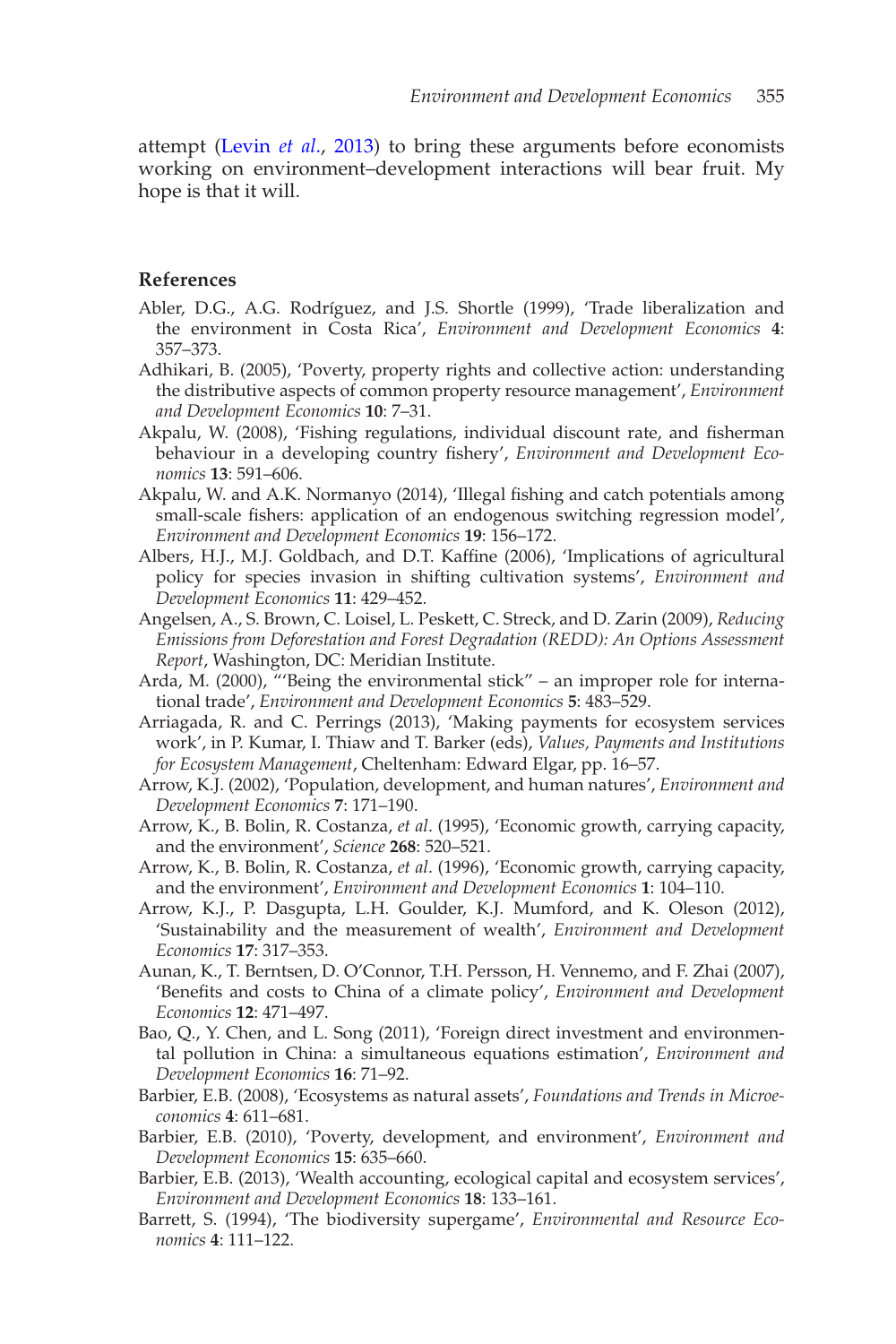- <span id="page-24-13"></span>Barrett, S. (2000), 'Trade and the environment: local versus multilateral reforms', *Environment and Development Economics* **5**: 349–360.
- <span id="page-24-17"></span>Barrett, S. (2003), *Environment and Statecraft: The Strategy of Environmental Treaty-Making*, Oxford: Oxford University Press.
- <span id="page-24-18"></span>Barrett, S. (2005), 'Managing the global commons', Background working paper for the Task Force on Global Public Goods, Stockholm.
- <span id="page-24-15"></span>Barrett, S. (2007), *Why Cooperate? The Incentive to Supply Global Public Goods*, Oxford: Oxford University Press.
- <span id="page-24-0"></span>Barrett, S. and K. Graddy (2000), 'Freedom, growth, and the environment', *Environment and Development Economics* **5**: 433–456.
- <span id="page-24-2"></span>Barton, D.N. and S. Mourato (2003), 'Transferring the benefits of avoided health effects from water pollution between Portugal and Costa Rica', *Environment and Development Economics* **8**: 351–371.
- <span id="page-24-19"></span>Bayramoglu, B. and J.-F. Jacques (2011), 'The role of fixed cost in international environmental negotiations', *Environment and Development Economics* **16**: 221–238.
- <span id="page-24-16"></span>Beutels, P., N. Jia, Q. Zhou, R. Smith, W. Cao, and S. de Vlas (2009), 'The economic impact of SARS in Beijing, China', *Tropical Medicine & International Health* **14**: 85– 91.
- <span id="page-24-14"></span>Bhagwati, J. (2000), 'On thinking clearly about the linkage between trade and the environment', *Environment and Development Economics* **5**: 483–529.
- <span id="page-24-12"></span>Bhagwati, J. and A. Panagariya (2013), *Why Growth Matters: How Economic Growth in India Reduced Poverty*, New York: Public Affairs.
- <span id="page-24-9"></span>Blom, B., T. Sunderland, and D. Murdiyarso (2010), 'Getting REDD to work locally: lessons learned from integrated conservation and development projects', *Environmental Science and Policy* **13**: 164–172.
- <span id="page-24-20"></span>Bolin, B. (1998), 'Key features of the global climate system to be considered in analysis of the climate change issue', *Environment and Development Economics* **3**: 347–409.
- <span id="page-24-6"></span>Bosello, F., C. Carraro, and M. Galeotti (2001), 'The double dividend issue: modeling strategies and empirical findings', *Environment and Development Economics* **6**: 9–45.
- <span id="page-24-10"></span>Bosetti, V., R. Lubowski, A. Golub, and A. Markandya (2011), 'Linking reduced deforestation and a global carbon market: implications for clean energy technology and policy flexibility', *Environment and Development Economics* **16**: 479–505.
- <span id="page-24-5"></span>Bovenberg, A.L. and L. Goulder (1996), 'Optimal environmental taxation in the presence of other taxes: general equilibrium analyses', *American Economic Review* **86**: 766–788.
- <span id="page-24-4"></span>Bovenberg, A.L. and F. van der Ploeg (1994), 'Environmental policy, public finance, and the labour market in a second-best world', *Journal of Public Economics* **55**: 349–390.
- <span id="page-24-3"></span>Boyd, J. and S. Banzhaf (2007), 'What are ecosystem services? The need for standardized environmental accounting units', *Ecological Economics* **63**: 616–626.
- <span id="page-24-11"></span>Boyer, T. and S. Polasky (2004), 'Valuing urban wetlands: a review of non-market valuation studies', *Wetlands* **24**: 744–755.
- <span id="page-24-1"></span>Brouwer, R., S. Akter, L. Brander, and E. Haque (2009), 'Economic valuation of flood risk exposure and reduction in a severely flood prone developing country', *Environment and Development Economics* **14**: 397–417.
- <span id="page-24-8"></span>Brown, D., F. Seymour, and L. Peskett (2008), 'How do we achieve REDD co-benefits and avoid doing harm?', in A. Angelsen (ed.), *Moving Ahead with REDD: Issues, Options and Implications*, Bogor: CIFOR, pp. 107–118.
- <span id="page-24-7"></span>Bulte, E.H., L. Lipper, R. Stringer, and D. Zilberman (2008), 'Payments for ecosystem services and poverty reduction: concepts, issues, and empirical perspectives', *Environment and Development Economics* **13**: 245–254.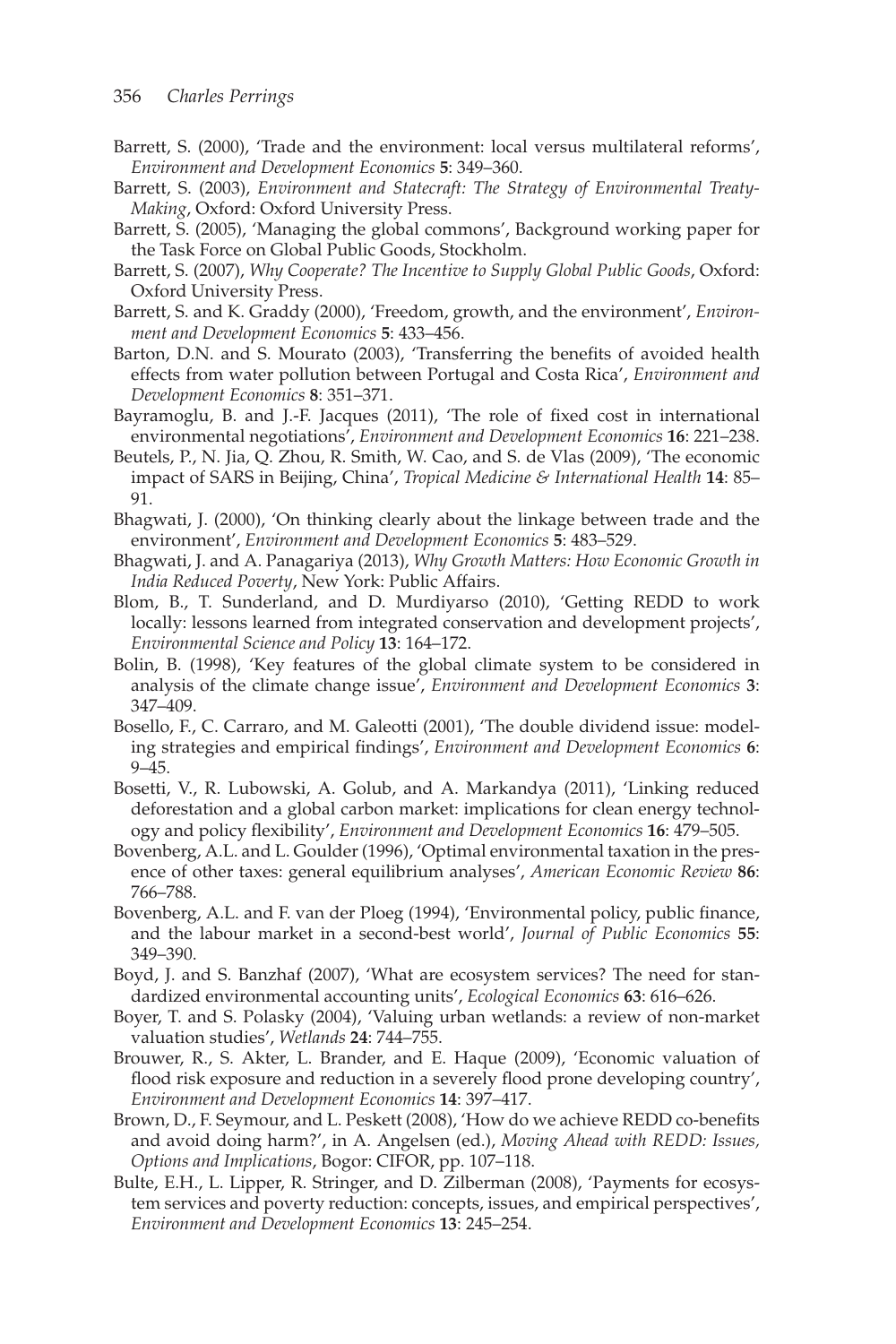- <span id="page-25-7"></span>Cairns, R.D. (2002), 'Green accounting using imperfect, current prices', *Environment and Development Economics* **7**: 207–214.
- <span id="page-25-4"></span>Caldwell, J.C. (1976), 'Toward a restatement of demographic transition theory', *Population and Development Review* **2**: 321–366.
- <span id="page-25-22"></span>Caparrós, A. and J.-C. Péreau (2013), 'Forming coalitions to negotiate North–South climate agreements', *Environment and Development Economics* **18**: 69–92.
- <span id="page-25-0"></span>Carpenter, S.R., H.A. Mooney, J. Agard, *et al*. (2009), 'Science for managing ecosystem services: beyond the Millennium Ecosystem Assessment', *Proceedings of the National Academy of Sciences of the USA* **106**: 1305–1312.
- <span id="page-25-21"></span>Carraro, C. and E. Massetti (2012), 'Energy and climate change in China', *Environment and Development Economics* **17**: 689–713.
- <span id="page-25-11"></span>Chhatre, A. and A. Agrawal (2009), 'Trade-offs and synergies between carbon storage and livelihood benefits from forest commons', *Proceedings of the National Academy of Sciences* **106**: 17667–17670.
- <span id="page-25-9"></span>Chopra, K. and S.C. Gulati (1998), 'Environmental degradation, property rights and population movements: hypotheses and evidence from Rajasthan (India)', *Environment and Development Economics* **3**: 35–57.
- <span id="page-25-12"></span>Clark, C. (1973), 'The economics of overexploitation', *Science* **181**: 630–634.
- <span id="page-25-13"></span>Clark, C.W. (1976), *Mathematical Bioeconomics: The Optimal Management of Renewable Resources*, New York: John Wiley.
- <span id="page-25-2"></span>Cleaver, K.M. and A.G. Schreiber (1994), *Reversing the Spiral: The Population, Agriculture, and Environment Nexus in Sub-Saharan Africa*, Washington, DC: World Bank.
- <span id="page-25-10"></span>Coase, R. (1960), 'The problem of social cost', *Journal of Law and Economics* **3**: 1–44.
- <span id="page-25-5"></span>Cole, M.A., A.J. Rayner, and J.M. Bates (1997), 'The Environmental Kuznets Curve: an empirical analysis', *Environment and Development Economics* **2**: 401–416.
- <span id="page-25-15"></span>Cooper, J.C. (2001), 'Construction of a fund for the sharing of benefits from the utilization of plant genetic resources for food and agriculture', *Environment and Development Economics* **6**: 47–62.
- <span id="page-25-17"></span>Cooper, R.N. (2000), 'Trade and the environment', *Environment and Development Economics* **5**: 483–529.
- <span id="page-25-18"></span>Copeland, B.R. (2000), 'Trade and environment: policy linkages', *Environment and Development Economics* **5**: 405–432.
- <span id="page-25-20"></span>Costello, C., M. Springborn, C. McAusland, and A. Solow (2007), 'Unintended biological invasions: does risk vary by trading partner?', *Journal of Environmental Economics and Management* **54**: 262–276.
- <span id="page-25-16"></span>Coxhead, I. and S. Jayasuriya (2004), 'Development strategy and trade liberalization: implications for poverty and environment in the Philippines', *Environment and Development Economics* **9**: 613–644.
- <span id="page-25-19"></span>Daily, G.C. and P.R. Ehrlich (1996), 'Impacts of development and global change on the epidemiological environment', *Environment and Development Economics* **1**: 311–346.
- <span id="page-25-6"></span>Damania, R. (2002), 'Environmental controls with corrupt bureaucrats', *Environment and Development Economics* **7**: 407–427.
- <span id="page-25-8"></span>Dasgupta, P. (1982), *The Control of Resources*, Oxford: Blackwell.
- <span id="page-25-3"></span>Dasgupta, P. (1993a), *An Inquiry into Well-Being and Destitution*, Oxford: Clarendon Press.
- <span id="page-25-14"></span>Dasgupta, P. (1993b), 'Natural resources in the age of substitutability', in A.V. Kneese and J.L. Sweeney (eds), *Handbook of Natural Resource and Energy Economics*, Amsterdam: Elsevier, pp. 1111–1130.
- <span id="page-25-1"></span>Dasgupta, P. (1996), 'The economics of the environment', *Environment and Development Economics* **1**: 387–428.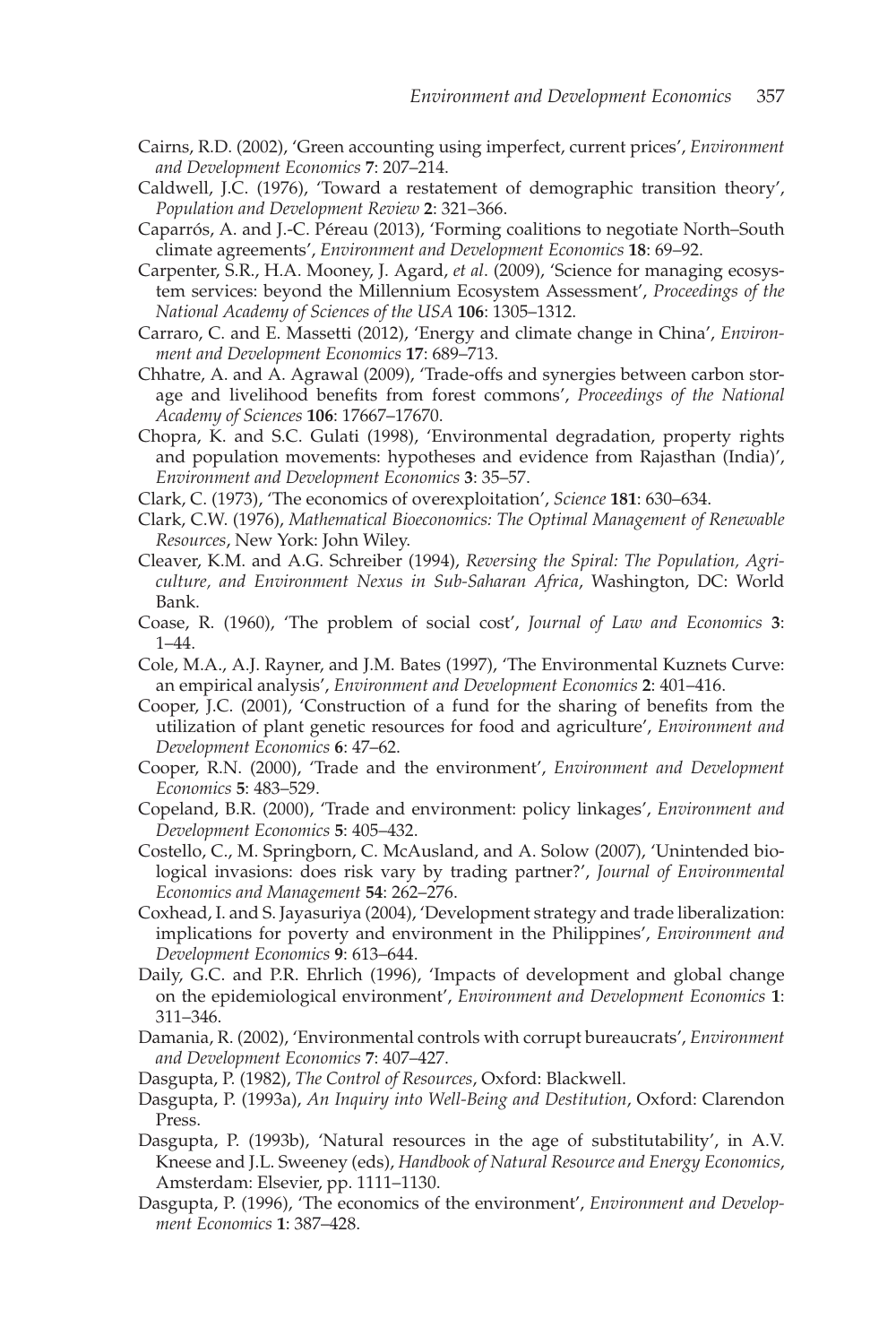- <span id="page-26-1"></span>Dasgupta, P. (2001), *Human Well-Being and the Natural Environment*, Oxford and New York: Oxford University Press.
- <span id="page-26-7"></span>Dasgupta, P. (2009), 'The welfare economic theory of green national accounts', *Environmental and Resource Economics* **42**: 3–38.
- <span id="page-26-9"></span>Dasgupta, P. (2013), 'The nature of economic development and the economic development of nature', *Economic and Political Weekly* **XLVII**: 38–51.
- <span id="page-26-13"></span>Dasgupta, P. and G.M. Heal (1979), *Economic Theory and Exhaustible Resources*, Cambridge: Cambridge University Press.
- <span id="page-26-15"></span>Dasgupta, P. and K.-G. Mäler (1996), 'Environmental economics in poor countries: the current state and a programme for improvement', *Environment and Development Economics* **1**: 3–7.
- <span id="page-26-5"></span>Dasgupta, P. and K.-G. Mäler (2000), 'Net national product, wealth, and social wellbeing', *Environment and Development Economics* **5**: 69–93.
- <span id="page-26-17"></span>De Groot, H.L.F., C.A. Withagen, and Z. Minliang (2004), 'Dynamics of China's regional development and pollution: an investigation into the Environmental Kuznets Curve', *Environment and Development Economics* **9**: 507–537.
- <span id="page-26-0"></span>De Janvry, A. and R. Garcia (1988), 'Rural poverty and environmental degradation in Latin America: causes, effects and alternative solutions', S 88/1/L.3/Rev.2, IFAD, Rome.
- <span id="page-26-18"></span>Di, W. (2007), 'Pollution abatement cost savings and FDI inflows to polluting sectors in China', *Environment and Development Economics* **12**: 775–798.
- <span id="page-26-21"></span>Dinar, A. and G. Zaccour (2013), 'Strategic behaviour and environmental commons', *Environment and Development Economics* **18**: 1–5.
- <span id="page-26-10"></span>Diwakara, H. and M.G. Chandrakanth (2007), 'Beating negative externality through groundwater recharge in India: a resource economic analysis', *Environment and Development Economics* **12**: 271–296.
- <span id="page-26-14"></span>Dreze, J. and A. Sen (2013), *An Uncertain Glory: India and Its Contradictions*, London: Allen Lane.
- <span id="page-26-4"></span>Du, X. and R.O. Mendelsohn (2011), 'Estimating the value of the reduction in air pollution during the Beijing Olympics', *Environment and Development Economics* **16**: 735–749.
- <span id="page-26-19"></span>Duvivier, C. and H. Xiong (2013), 'Transboundary pollution in China: a study of polluting firms' location choices in Hebei province', *Environment and Development Economics* **18**: 459–483.
- <span id="page-26-22"></span>Ehrlich, P.R. (2008), 'Key issues for attention from ecological economists', *Environment and Development Economics* **13**: 1–20.
- <span id="page-26-2"></span>Ehrlich, P.R. and A.H. Ehrlich (2002), 'Population, development, and human natures', *Environment and Development Economics* **7**: 158–170.
- <span id="page-26-20"></span>Fernandez, L. (2002), 'Solving water pollution problems along the US–Mexico border', *Environment and Development Economics* **7**: 715–732.
- <span id="page-26-12"></span>Ferraro, P.J. and R.D. Simpson (2002), 'The cost-effectiveness of conservation payments', *Land Economics* **78**: 339–353.
- <span id="page-26-6"></span>Ferreira, S. and J.R. Vincent (2005), 'Genuine savings: leading indicator of sustainable development?', *Economic Development and Cultural Change* **53**: 737–754.
- <span id="page-26-8"></span>Figueroa, E., E. Calfucura, and J. Nuñez (2002), 'Green national accounting: the case of Chile's mining sector', *Environment and Development Economics* **7**: 215–239.
- <span id="page-26-3"></span>Fisher, M. (2004), 'Household welfare and forest dependence in Southern Malawi', *Environment and Development Economics* **9**: 135–154.
- <span id="page-26-16"></span>Gaff, H., H.R. Joshi, and S. Lenhart (2007), 'Optimal harvesting during an invasion of a sublethal plant pathogen', *Environment and Development Economics* **12**: 673–686.
- <span id="page-26-11"></span>Garbaccio, R.F., M.S. Ho, and D.W. Jorgenson (1999), 'Controlling carbon emissions in China', *Environment and Development Economics* **4**: 493–518.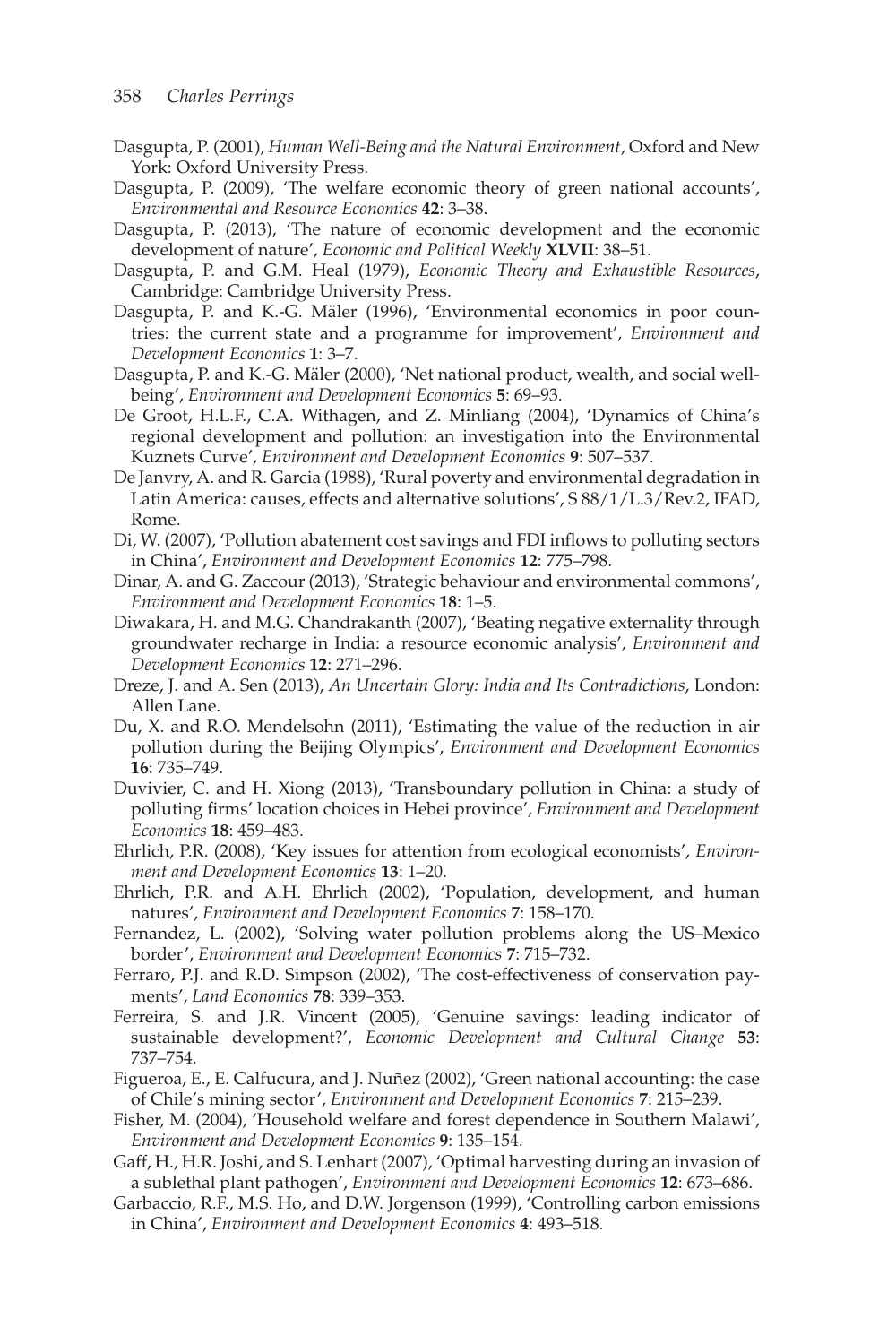- <span id="page-27-17"></span>Goulder, L. (1995), 'Environmental taxation and the double dividend: a reader's guide', *International Tax and Public Finance* **2**: 157–183.
- <span id="page-27-0"></span>Greenstone, M. and B.K. Jack (2013), 'Envirodevonomics: a research agenda for a young field', NBER Working Paper Series No. 19426. NBER, Cambridge, MA.
- <span id="page-27-22"></span>Gren, I.-M., T. Thierfelder, and H. Berglund (2011), 'Country characteristics and nonindigenous species', *Environment and Development Economics* **16**: 51–70.
- <span id="page-27-21"></span>Griffin, K. (2000), 'Delinking trade, environmental protection, and labor standards', *Environment and Development Economics* **5**: 483–529.
- <span id="page-27-15"></span>Groom, B. and C. Palmer (2010), 'Cost-effective provision of environmental services: the role of relaxing market constraints', *Environment and Development Economics* **15**: 219–240.
- <span id="page-27-2"></span>Grossman, G. and A. Krueger (1995), 'Economic growth and the environment', *Quarterly Journal of Economics* **110**: 353–377.
- <span id="page-27-13"></span>Hamilton, K. (1994), 'Green adjustments to GDP', *Resources Policy* **20**: 155–168.
- <span id="page-27-19"></span>Hamilton, K. (1995), 'Sustainable development, the Hartwick rule and optimal growth', *Environmental and Resource Economics* **5**: 393–411.
- <span id="page-27-14"></span>Hamilton, K. (2012), 'Comments on Arrow *et al*. "Sustainability and the measurement of wealth"', *Environment and Development Economics* **17**: 356–361.
- <span id="page-27-4"></span>Hamilton, K. and M. Clemens (1999), 'Genuine savings rates in developing countries', *World Bank Economic Review* **13**: 333–356.
- <span id="page-27-20"></span>Hamilton, K. and J.M. Hartwick (2005), 'Investing exhaustible resource rents and the path of consumption', *Canadian Journal of Economics/Revue canadienne d'´economique* **38**: 615–621.
- <span id="page-27-3"></span>Hammitt, J.K., J.-T. Liu, and J.-L. Liu (2001), 'Contingent valuation of a Taiwanese wetland', *Environment and Development Economics* **6**: 259–268.
- <span id="page-27-16"></span>Hardin, G. (1968), 'The tragedy of the commons', *Science* **162**: 1243–1248.
- <span id="page-27-5"></span>Haripriya, G.S. (2000), 'Integrating forest resources into the system of national accounts in Maharashtra, India', *Environment and Development Economics* **5**: 143–156.
- <span id="page-27-8"></span>Hartwick, J. (1977), 'Intergenerational equity and the investing of rents from exhaustible resources', *American Economic Review* **66**: 972–974.
- <span id="page-27-9"></span>Hartwick, J. (1978), 'Substitution among exhaustible resources and intergenerational equity', *Review of Economic Studies* **45**: 347–354.
- <span id="page-27-10"></span>Hartwick, J. (1990), 'Natural resources, national accounting, and economic depreciation', *Journal of Public Economics* **43**: 291–304.
- <span id="page-27-11"></span>Hartwick, J. (1994), 'National wealth and net national product', *Scandinavian Journal of Economics* **9**: 253–256.
- <span id="page-27-12"></span>Hartwick, J. (2000), *National Accounting and Capital*, Cheltenham: Edward Elgar.
- <span id="page-27-6"></span>Hassan, R.M. (2000), 'Improved measure of the contribution of cultivated forests to national income and wealth in South Africa', *Environment and Development Economics* **5**: 157–176.
- <span id="page-27-7"></span>Hassan, R. (2003), 'Measuring asset values and flow benefits of non-traded products and ecosystems services of forest and woodland resources in South Africa', *Environment, Development and Sustainability* **5**: 403–418.
- <span id="page-27-23"></span>He, J. (2009), 'China's industrial  $SO<sub>2</sub>$  emissions and its economic determinants: EKC's reduced vs. structural model and the role of international trade', *Environment and Development Economics* **14**: 227–262.
- <span id="page-27-1"></span>Heath, J. and H. Binswanger (1996), 'Natural resource degradation effects of poverty and population growth are largely policy induced: the case of Colombia', *Environment and Development Economics* **1**: 65–84.
- <span id="page-27-18"></span>Henry, M., D. Maniatis, V. Gitz, D. Huberman, and R. Valentini (2011), 'Implementation of REDD+ in sub-Saharan Africa: state of knowledge, challenges and opportunities', *Environment and Development Economics* **16**: 381–404.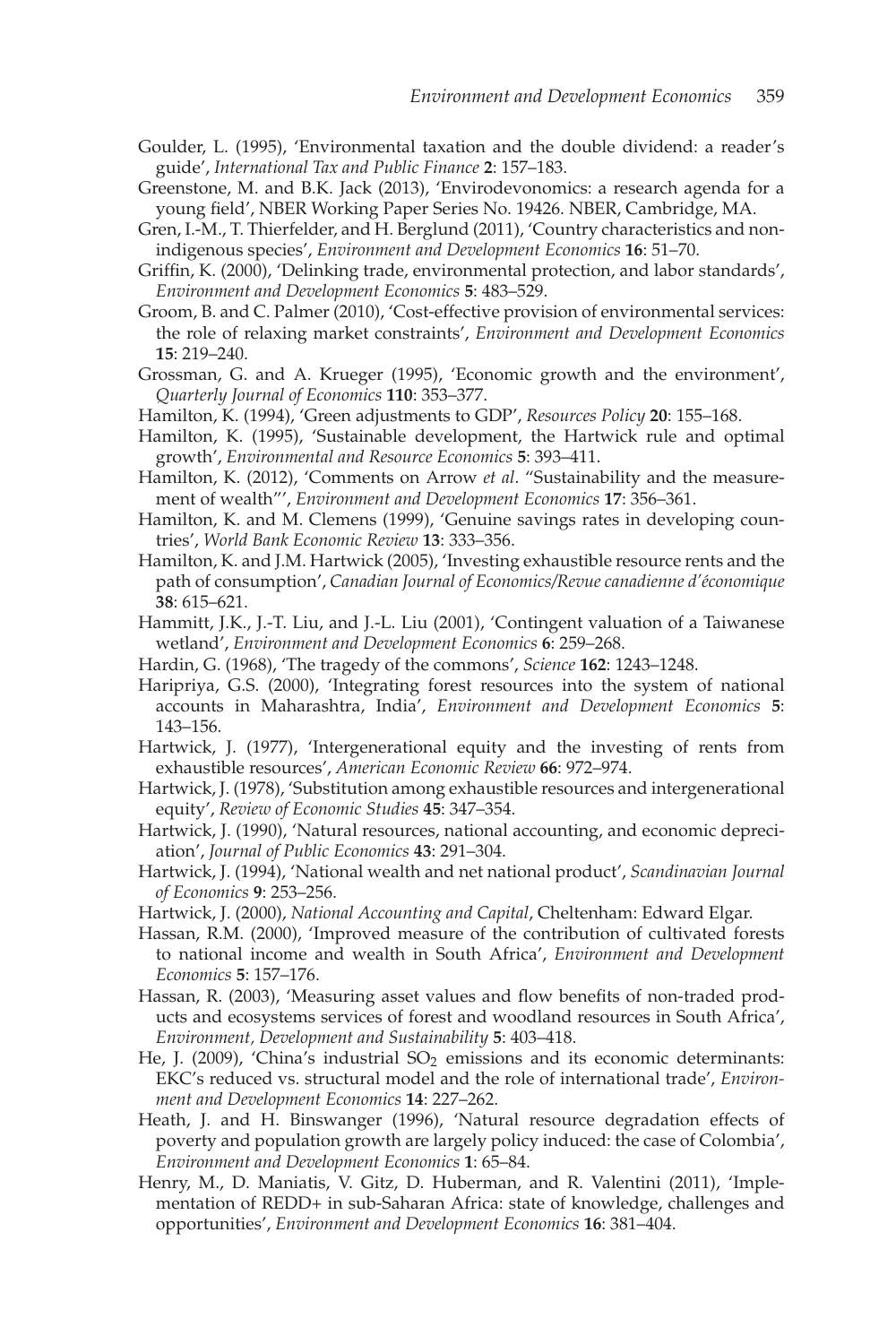- <span id="page-28-6"></span>Hill, J., S. Polasky, E. Nelson, D.Tilman, H. Huo, L. Ludwig, J. Neumann, H.C. Zheng, and D. Bonta (2009), 'Climate change and health costs of air emissions from biofuels and gasoline', *Proceedings of the National Academy of Sciences of the United States of America* **106**: 2077–2082.
- <span id="page-28-0"></span>Holden, S.T., B. Shiferaw, and M. Wik (1998), 'Poverty, market imperfections and time preferences: of relevance for environmental policy', *Environment and Development Economics* **3**: 105–130.
- <span id="page-28-9"></span>Hotelling, H. (1931), 'The economics of exhaustible resources', *Journal of Political Economy* **39**: 137–175.
- <span id="page-28-16"></span>Huang, Q., S. Rozelle, S. Msangi, J. Wang, and J. Huang (2008), 'Water management reform and the choice of contractual form in China', *Environment and Development Economics* **13**: 171–200.
- <span id="page-28-17"></span>Huang, Q., S. Rozelle, R. Howitt, J. Wang, and J. Huang (2010), 'Irrigation water demand and implications for water pricing policy in rural China', *Environment and Development Economics* **15**: 293–319.
- <span id="page-28-7"></span>Hutchinson, J.M.S., M.L. Margosian, K.A. With, and K.A. Garrett (2009), 'Connectivity of the American agricultural landscape: assessing the national risk of crop pest and disease spread', *BioScience* **59**: 141–151.
- <span id="page-28-11"></span>IPCC (2014), *Climate Change 2014: Impacts, Adaptation, and Vulnerability*, IPCC Working Group II, [Available at] http://ipcc-wg2.gov/AR5/report/.
- <span id="page-28-4"></span>Jack, B.K. (2009), 'Upstream-downstream transactions and watershed externalities: experimental evidence from Kenya', *Ecological Economics* **68**: 1813–1824.
- <span id="page-28-15"></span>Jin, Y. and L. Lin (2014), 'China's provincial industrial pollution: the role of technical efficiency, pollution levy and pollution quantity control', *Environment and Development Economics* **19**: 111–132.
- <span id="page-28-1"></span>Johnston, R.J. and M. Russell (2011), 'An operational structure for clarity in ecosystem service values', *Ecological Economics* **70**: 2243–2249.
- <span id="page-28-14"></span>Jones, K.E., N. Patel, M. Levy, A. Storeygard, D. Balk, J.L. Gittleman, and P. Daszak (2008), 'Global trends in emerging infectious diseases', *Nature* **451**: 990–993.
- <span id="page-28-2"></span>Kabubo-Mariara, J. (2003), 'The linkages between property rights, migration, and productivity: the case of Kajiado District, Kenya', *Environment and Development Economics* **8**: 621–636.
- <span id="page-28-3"></span>Kabubo-Mariara, J. (2005), 'Herders response to acute land pressure under changing property rights: some insights from Kajiado District, Kenya', *Environment and Development Economics* **10**: 67–85.
- <span id="page-28-10"></span>Kala, N., P. Kurukulasuriya, and R. Mendelsohn (2012), 'The impact of climate change on agro-ecological zones: evidence from Africa', *Environment and Development Economics* **17**: 663–687.
- <span id="page-28-12"></span>Kasulo, V. (2000), 'The impact of invasive species in African lakes', in C. Perrings, M. Williamson and S. Dalmazzone (eds), *The Economics of Biological Invasions*, Cheltenham: Edward Elgar, pp. 183–207.
- <span id="page-28-18"></span>King, D.A., C. Peckham, J.K. Waage, J. Brownlie, and M.E.J. Woolhouse (2006), 'Infectious diseases: preparing for the future', *Science* **313**: 1392–1393.
- <span id="page-28-5"></span>Kinzig, A.P., C. Perrings, F.S. Chapin, S. Polasky, V.K. Smith, D. Tilman, and B.L. Turner (2011), 'Paying for ecosystem services – promise and peril', *Science* **334**: 603–604.
- <span id="page-28-8"></span>Kinzig, A.P., C. Perrings, F.S. Chapin, S. Polasky, V.K. Smith, D. Tilman, and B.L. Turner (2012), 'Response – Ecosystem services: free lunch no more', *Science* **335**: 656–657.
- <span id="page-28-13"></span>Knowler, D. (2005), 'Reassessing the costs of biological invasion: *Mnemiopsis leidyi* in the Black Sea', *Ecological Economics* **52**: 187–199.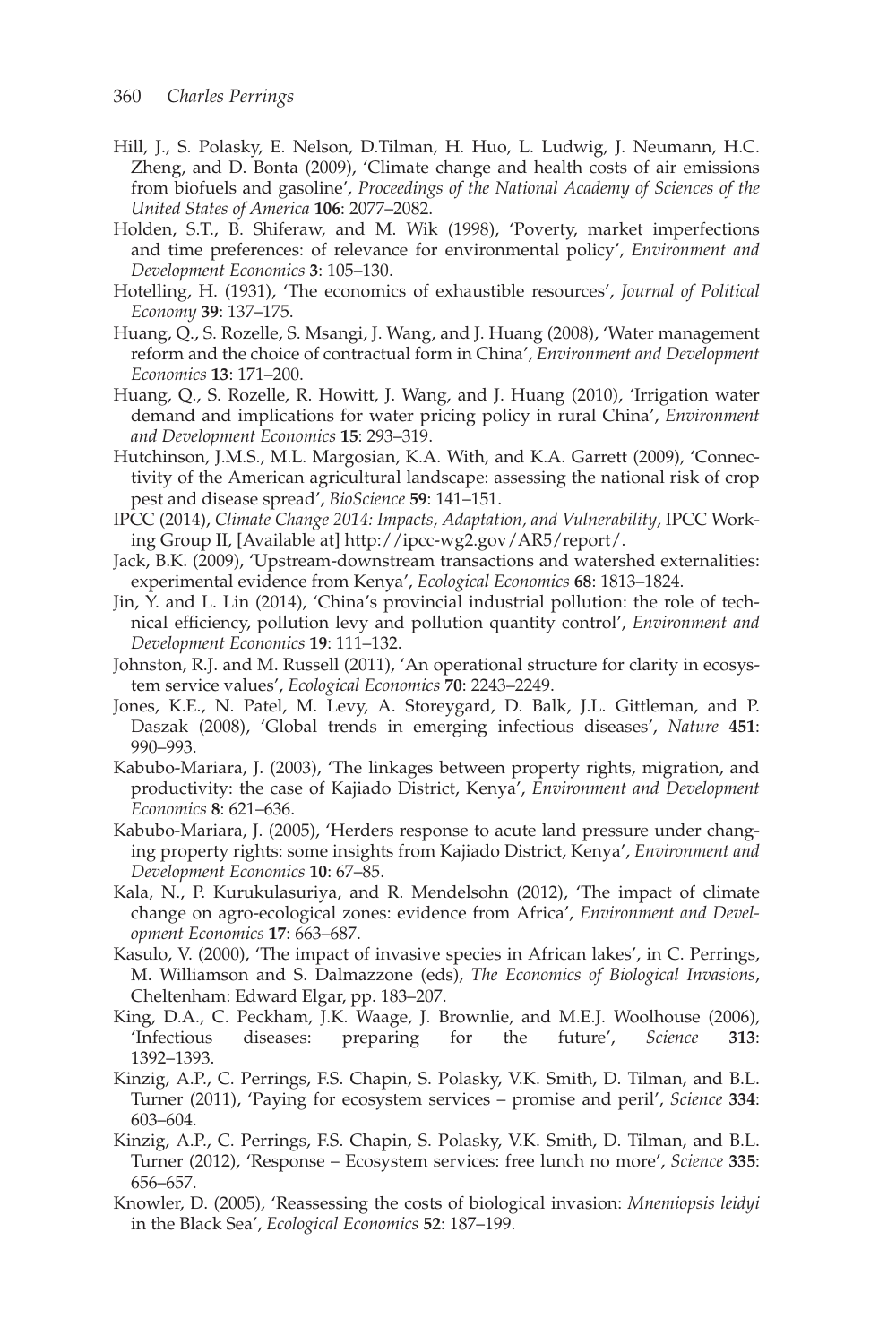- <span id="page-29-7"></span>Köhlin, G. (2001), 'Contingent valuation in project planning and evaluation: the case of social forestry in Orissa, India', *Environment and Development Economics* **6**: 237–258.
- <span id="page-29-1"></span>Kumar, S.K. and D. Hotchkiss (1988), 'Consequences of deforestation for women's time allocation, agricultural production and nutrition in the hills of Nepal', IFPRI Research Report No. 69, IFPRI, Washington, DC.
- <span id="page-29-6"></span>Kwak, S.-J., S.-H. Yoo, and C.-K. Lee (2007), 'Valuation of the Woopo Wetland in Korea: a contingent valuation study', *Environment and Development Economics* **12**: 323–328.
- <span id="page-29-4"></span>Lall, S.V., H. Selod, and Z. Shalizi (2006), 'Rural–urban migration in developing countries: a survey of theoretical predictions and empirical findings', World Bank Policy Research Working Paper No. 3915, World Bank, Washington, DC.
- <span id="page-29-9"></span>Lange, G.-M. (2004), 'Wealth, natural capital, and sustainable development: contrasting examples from Botswana and Namibia', *Environmental and Resource Economics* **29**: 257–283.
- <span id="page-29-10"></span>Lange, G.-M. and M. Wright (2004), 'Sustainable development in mineral economies: the example of Botswana', *Environment and Development Economics* **9**: 485–505.
- <span id="page-29-18"></span>Levin, S., S. Barrett, S. Aniyar, *et al*. (1998), 'Resilience in natural and socioeconomic systems', *Environment and Development Economics* **3**: 222–262.
- <span id="page-29-19"></span>Levin, S., T. Xepapadeas, A.-S. Crépin, et al. (2013), 'Social-ecological systems as complex adaptive systems: modeling and policy implications', *Environment and Development Economics* **18**: 111–132.
- <span id="page-29-14"></span>Levine, J.M. and C.M. D'Antonio (2003), 'Forecasting biological invasions with increasing international trade', *Conservation Biology* **17**: 322–326.
- <span id="page-29-8"></span>Lindahl, E. (1933), 'The concept of income', in G. Bagge (ed.), *Economic Essays in Honor of Gustav Cassel* , London: Allen & Unwin, pp. 399–407.
- <span id="page-29-11"></span>Long, A. (2009), 'Taking adaptation value seriously: designing REDD to protect biodiversity', *Carbon and Climate Law Review* **3**: 314–323.
- <span id="page-29-2"></span>Lopez, R. (1992), 'Environmental degradation and economic openness in LDCs: the poverty linkage', *American Journal of Agricultural Economics* **74**: 1138–1145.
- <span id="page-29-3"></span>Lopez, R. and C. Scoseria (1996), 'Environmental sustainability and poverty in Belize: a policy paper', *Environment and Development Economics* **1**: 289–308.
- <span id="page-29-16"></span>López-Feldman, A. and J.E. Wilen (2008), 'Poverty and spatial dimensions of non-timber forest extraction', *Environment and Development Economics* **13**: 621–642.
- <span id="page-29-15"></span>López-Feldman, A., J. Mora, and J.E. Taylor (2007), 'Does natural resource extraction mitigate poverty and inequality? Evidence from rural Mexico and a Lacandona rainforest community', *Environment and Development Economics* **12**: 251–269.
- <span id="page-29-13"></span>Mack, R.N., D. Simberloff, W.M. Lonsdale, H. Evans, M. Clout, and F.A. Bazzaz (2000), 'Biotic invasions: causes, epidemiology, global consequences, and control', *Ecological Applications* **10**: 689–710.
- <span id="page-29-12"></span>Mäler, K.-G. (1974), *Environmental Economics: A Theoretical Inquiry*, Baltimore, MD: Johns Hopkins Press.
- <span id="page-29-5"></span>Mansoor, A. and B. Quillin (2007), *Migration and Remittances: Eastern Europe and the Former Soviet Union,* Washington, DC: World Bank.
- <span id="page-29-0"></span>Markandya, A. (2001), 'Poverty alleviation and sustainable development: implications for the management of natural capital', Working Paper, International Institute for Sustainable Development, Winnipeg.
- <span id="page-29-17"></span>Martin, V., X. Zhou, E. Marshall, *et al*. (2011), 'Risk-based surveillance for avian influenza control along poultry market chains in South China: the value of social network analysis', *Preventive Veterinary Medicine* **102**: 196–205.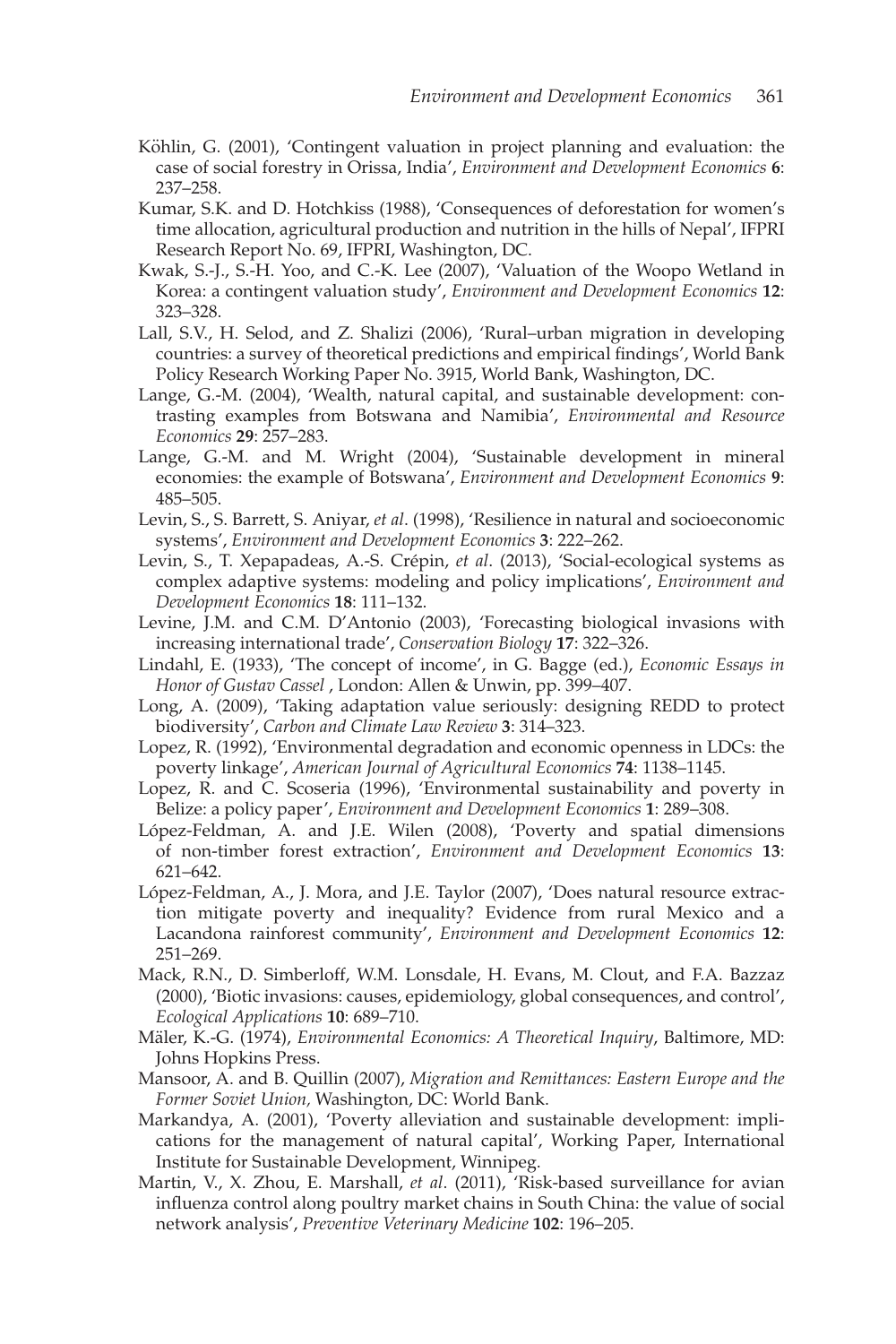- <span id="page-30-5"></span>Mathieu, L.F., I.H. Langford, and W. Kenyon (2003), 'Valuing marine parks in a developing country: a case study of the Seychelles', *Environment and Development Economics* **8**: 373–390.
- <span id="page-30-17"></span>McAusland, C. and C. Costello (2004), 'Avoiding invasives: trade related policies for controlling unintentional exotic species introductions', *Journal of Environmental Economics and Management* **48**: 954–977.
- <span id="page-30-16"></span>McNeely, J.A. (2001), 'An introduction to human dimensions of invasive alien species', in J.A. Mcneely (ed.), *The Great Reshuffling. Human Dimensions of Invasive Alien Species*, Gland: IUCN, pp. 5–20.
- <span id="page-30-3"></span>Mekonnen, A. (2000), 'Valuation of community forestry in Ethiopia: a contingent valuation study of rural households', *Environment and Development Economics* **5**: 289–308.
- <span id="page-30-14"></span>Mendelsohn, R., A. Dinar, and L. Williams (2006), 'The distributional impact of climate change on rich and poor countries', *Environment and Development Economics* **11**: 159–178.
- <span id="page-30-0"></span>Millennium Ecosystem Assessment (2005), *Ecosystems and Human Well-being: General Synthesis*, Washington, DC: Island Press.
- <span id="page-30-13"></span>Millock, K. (2002), 'Technology transfers in the Clean Development Mechanism: an incentives issue', *Environment and Development Economics* **7**: 449–466.
- <span id="page-30-11"></span>Montague, C. (2008), 'Recovering the sand deficit from a century of dredging and jetties along Florida's Atlantic coast: a reevaluation of beach nourishment as an essential tool for ecological conservation', *Journal of Coastal Research* **24**: 899–916.
- <span id="page-30-2"></span>Moomaw, W.R. and G.C. Unruh (1997), 'Are environmental Kuznets curves misleading us? The case of  $CO<sub>2</sub>$  emissions', *Environment and Development Economics* 2: 451–463.
- <span id="page-30-19"></span>Morse, S.S., J.A. Mazet, M. Woolhouse, C.R. Parrish, D. Carroll, W.B. Karesh, C. Zambrana-Torrelio, W.I. Lipkin, and P. Daszak (2012), 'Prediction and prevention of the next pandemic zoonosis', *Lancet* **380**: 1956–1965.
- <span id="page-30-4"></span>Naylor, R. and M. Drew (1998), 'Valuing mangrove resources in Kosrae, Micronesia', *Environment and Development Economics* **3**: 471–490.
- <span id="page-30-12"></span>O'Ryan, R., C.J. De Miguel, S. Miller, and M. Pereira (2011), 'The socioeconomic and environmental effects of free trade agreements: a dynamic CGE analysis for Chile', *Environment and Development Economics* **16**: 305–327.
- <span id="page-30-18"></span>Ojha, V.P. (2009), 'Carbon emissions reduction strategies and poverty alleviation in India', *Environment and Development Economics* **14**: 323–348.
- <span id="page-30-15"></span>Olson, L.J. (2006), 'The economics of terrestrial invasive species: a review of the literature', *Review of Agricultural and Resource Economics* **35**: 178–194.
- <span id="page-30-1"></span>Ostrom, E. (1990), *Governing the Commons: the Evolution of Institutions for Collective Action*, Cambridge: Cambridge University Press.
- <span id="page-30-9"></span>Pagiola, S. (2008), 'Payments for environmental services in Costa Rica', *Ecological Economics* **65**: 712–724.
- <span id="page-30-8"></span>Pagiola, S., E. Ramírez, J. Gobbi, C. de Haan, M. Ibrahim, E. Murgueitio, and J.P. Ruíz (2007), 'Paying for the environmental services of Silvopastoral practices in Nicaragua', *Ecological Economics* **64**: 374–385.
- <span id="page-30-10"></span>Pagiola, S., A.R. Rios, and A. Arcenas (2008), 'Can the poor participate in payments for environmental services? Lessons from the Silvopastoral Project in Nicaragua', *Environment and Development Economics* **13**: 299–325.
- <span id="page-30-7"></span>Pattanayak, S.K. (2004), 'Valuing watershed services: concepts and empirics from Southeast Asia', *Agriculture Ecosystems and Environment* **104**: 171–184.
- <span id="page-30-6"></span>Pattanayak, S.K. and R. Kramer (2001), 'Worth of watersheds: a producer surplus approach for valuing drought control in eastern Indonesia', *Environmental and Development Economics* **6**: 123–145.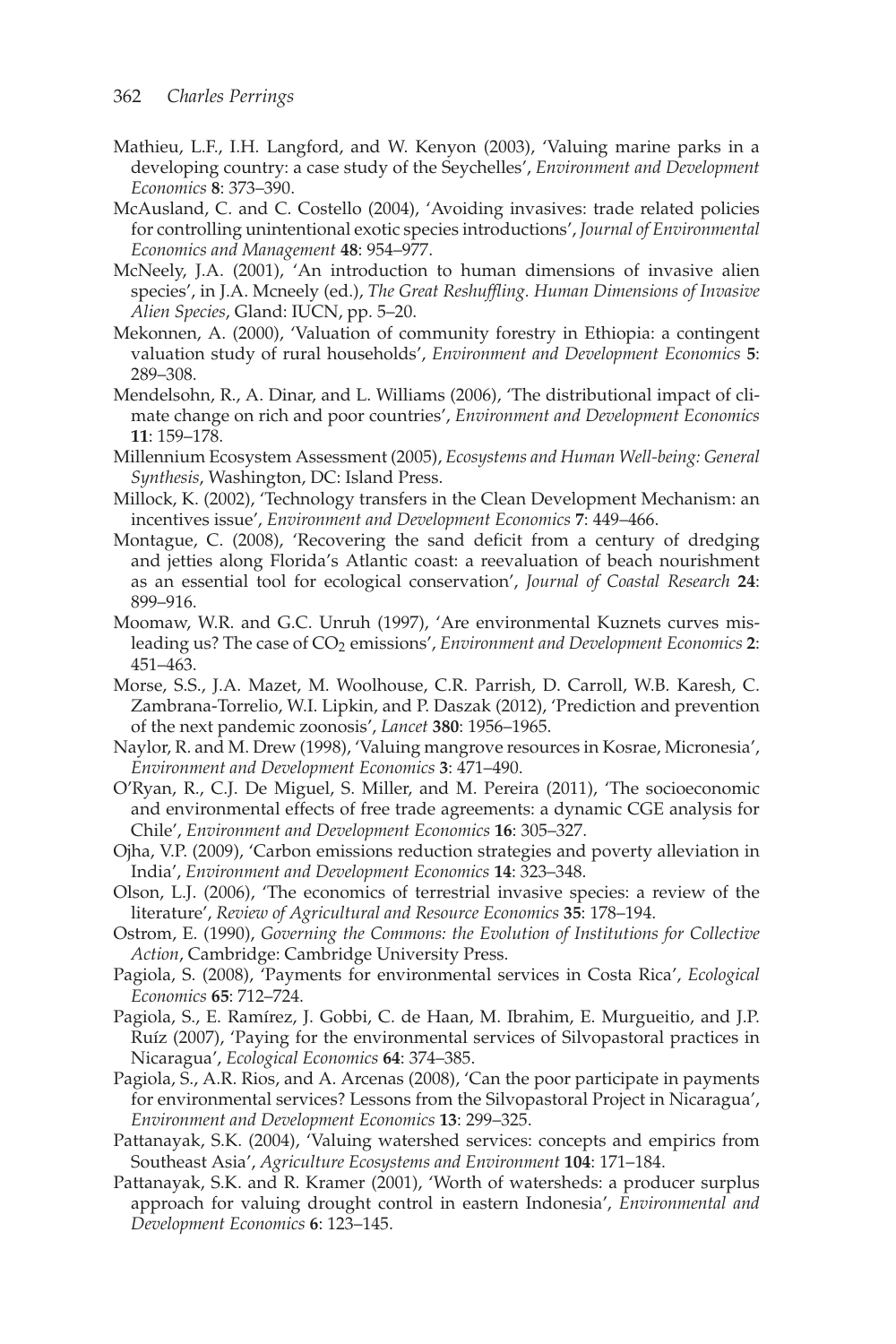- <span id="page-31-5"></span>Pattanayak, S.K., S. Wunder, and P.J. Ferraro (2010), 'Show me the money: do payments supply environmental services in developing countries?', *Review of Environmental Economics and Policy* **4**: 254–274.
- <span id="page-31-17"></span>Pavlova, Y. and A. de Zeeuw (2013), 'Asymmetries in international environmental agreements', *Environment and Development Economics* **18**: 51–68.
- <span id="page-31-2"></span>Pearce, D. and G. Atkinson (1993), 'Capital theory and the measurement of sustainable development: an indicator of weak sustainability', *Ecological Economics* **8**: 103–108.
- <span id="page-31-7"></span>Pearce, D.W. (1998), 'Economic development and climate change', *Environment and Development Economics* **3**: 347–409.
- Pearce, D.W. and J.J. Warford (1993), *World Without End: Economics, Environment, and Sustainable Development*, Oxford: Oxford University Press.
- <span id="page-31-3"></span>Pearce, D., K. Hamilton, and G. Atkinson (1996), 'Measuring sustainable development: progress on indicators', *Environment and Development Economics* **1**: 85–101.
- <span id="page-31-10"></span>Pejchar, L. and H. Mooney (2010), 'The impact of invasive alien species on ecosystem services and human well-being', in C. Perrings, H.A. Mooney and M. Williamson (eds), *Globalization and Bioinvasions: Ecology, Economics, Management and Policy*, Oxford: Oxford University Press, pp. 161–182.
- <span id="page-31-0"></span>Perrings, C. (1989), 'An optimal path to extinction – poverty and resource degradation in the open agrarian economy', *Journal of Development Economics* **30**: 1–24.
- <span id="page-31-18"></span>Perrings, C. (2006), 'Resilience and sustainable development', *Environment and Development Economics* **11**: 417–427.
- <span id="page-31-12"></span>Perrings, C. (2007), 'Pests, pathogens and poverty: biological invasions and agricultural dependence', in A. Kontoleon, U. Pascual and T. Swanson (eds), *Biodiversity Economics: Principles, Methods, and Applications*, Cambridge: Cambridge University Press, pp. 133–165.
- <span id="page-31-8"></span>Perrings, C. (2010), 'The economics of biodiversity: the evolving agenda', *Environment and Development Economics* **15**: 721–746.
- <span id="page-31-4"></span>Perrings, C. (2012), 'The road to wealth accounting', in UNU-IHDP and UNEP (eds), *Inclusive Wealth Report 2012. Measuring Progress toward Sustainability*, Cambridge: Cambridge University Press, pp. 143–164.
- <span id="page-31-11"></span>Perrings, C., K. Dehnen-Schmutz, J. Touza, and M. Williamson (2005), 'How to manage biological invasions under globalization', *Trends in Ecology and Evolution* **20**: 212–215.
- <span id="page-31-9"></span>Perrings, C., H.A. Mooney, and M.H. Williamson (eds) (2010), *Bioinvasions and Globalization: Ecology, Economics, Management, and Policy*, Oxford: Oxford University Press.
- <span id="page-31-6"></span>Phelps, J., M. Guerrero, D. Dalabajan, B. Young, and E.L. Webb (2010), 'What makes a REDD country?', *Global Environmental Change* **20**: 322–332.
- <span id="page-31-1"></span>Pingali, P., P. Bigot, and H. Binswanger (1987), *Agricultural Mechanization and the Evolution of Farming Systems in Sub-Saharan Africa*, Baltimore, MA: Johns Hopkins Press.
- <span id="page-31-15"></span>Qi, Y., H. Li, and T. Wu (2013a), 'Interpreting China's carbon flows', *Proceedings of the National Academy of Sciences* **110**: 11221–11222.
- <span id="page-31-16"></span>Qi, Y., T. Wu, J. He, and D.A. King (2013b), 'China's carbon conundrum', *Nature Geoscience* **6**: 507–509.
- <span id="page-31-14"></span>Qin, P., X. Zheng, and L. Wang (2014), 'Travel mode choice and impact of fuel tax in Beijing', *Environment and Development Economics* **19**: 92–110.
- <span id="page-31-13"></span>Rai, R.K. and H. Scarborough (2013), 'Economic value of mitigation of plant invaders in a subsistence economy: incorporating labour as a mode of payment', *Environment and Development Economics* **18**: 225–244.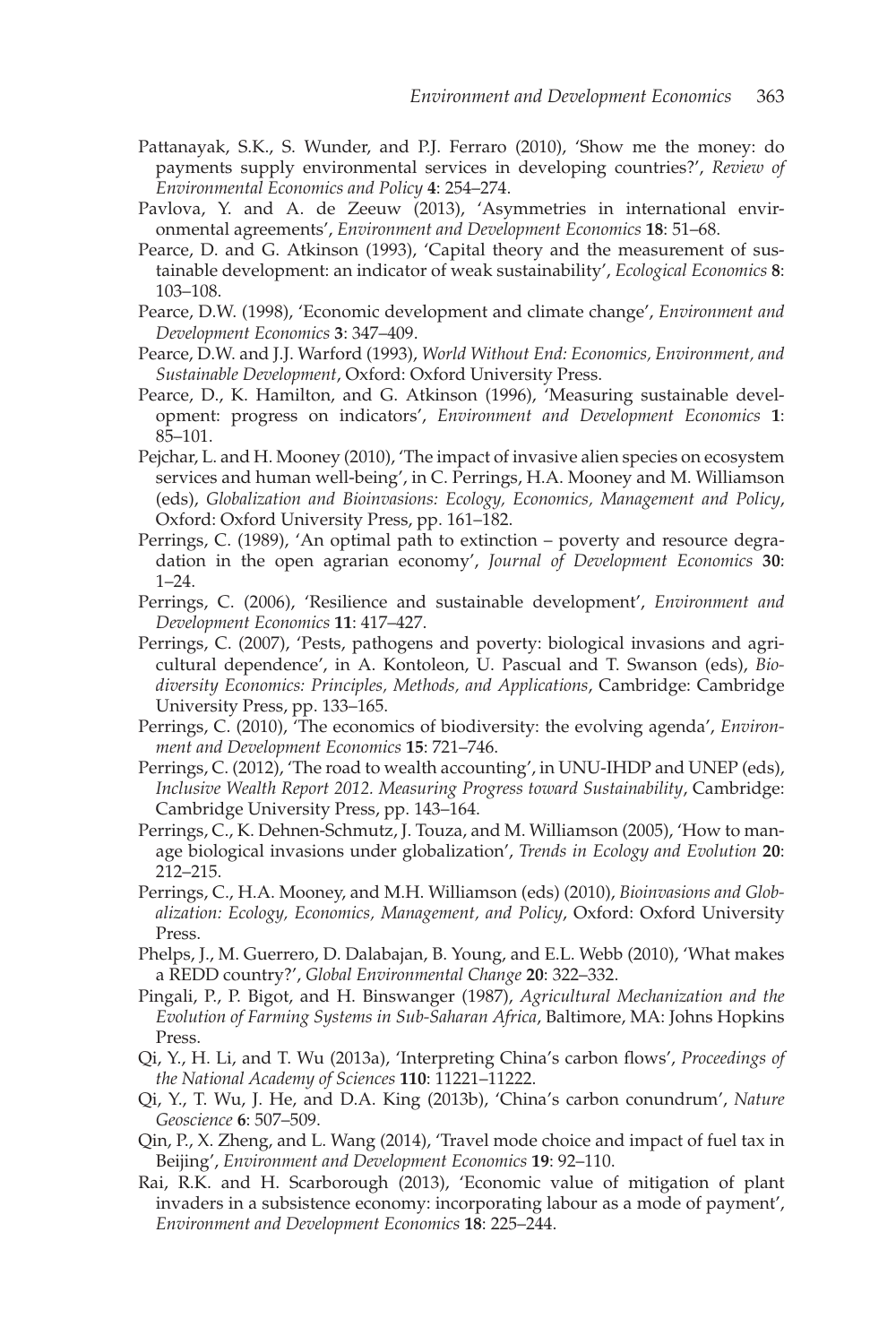- <span id="page-32-18"></span>Rangi, D.K. (2004), *Invasive Alien Species: Agriculture and Development*, Nairobi: UNEP.
- <span id="page-32-10"></span>Reddy, V.R. (2005), 'Costs of resource depletion externalities: a study of groundwater overexploitation in Andhra Pradesh, India', *Environment and Development Economics* **10**: 533–556.
- <span id="page-32-16"></span>Repetto, R. (2000), 'Avoiding trade and environment conflicts', *Environment and Development Economics* **5**: 483–529.
- <span id="page-32-6"></span>Repetto, R., W.B. Magrath, and M. Wells (1989), *Wasting Assets: Natural Resources in the National Income Accounts*, Washington, DC: World Resources Institute.
- <span id="page-32-5"></span>Rosado, M.A., M.A. Cunha-E-Sá, M.M. Ducla-Soares, and L.C. Nunes (2006), 'Combining averting behavior and contingent valuation data: an application to drinking water treatment in Brazil', *Environment and Development Economics* **11**: 729–746.
- <span id="page-32-17"></span>Rose, A., E. Bulte, and H. Folmer (1999), 'Long-run implications for developing countries of joint implementation of greenhouse gas mitigation', *Environmental and Resource Economics* **14**: 19–31.
- <span id="page-32-14"></span>Sachs, J.D. and A.M. Warner (1997), 'Sources of slow growth in African economies', *Journal of African Economies* **6**: 335–376.
- <span id="page-32-15"></span>Sachs, J.D. and A.M. Warner (2001), 'The curse of natural resources', *European Economic Review* **45**: 827–838.
- <span id="page-32-21"></span>Sandler, T. (2004), *Global Collective Action*, Cambridge: Cambridge University Press.
- <span id="page-32-12"></span>Sartzetakis, E.S. and P.D. Tsigaris (2009), 'Uncertainty and the double dividend hypothesis', *Environment and Development Economics* **14**: 565–585.
- <span id="page-32-3"></span>Seldon, T.M. and D. Song (1994), 'Environmental quality and development: is there a Kuznets curve for air pollution emissions?', *Journal of Environmental Economics and Management* **27**: 147–162.
- <span id="page-32-4"></span>Shafik, N. (1994), 'Economic development and environmental quality: an econometric analysis', *Oxford Economic Papers* **46**: 757–773.
- <span id="page-32-20"></span>Shen, Y., X. Liao, and R. Yin (2006), 'Measuring the socioeconomic impacts of China's Natural Forest Protection Program', *Environment and Development Economics* **11**: 769–788.
- <span id="page-32-19"></span>Shi, X. (2011), 'China's attempts to minimize non- $CO<sub>2</sub>$  emissions from coal: evidence of declining emission intensity', *Environment and Development Economics* **16**: 573–590.
- <span id="page-32-11"></span>Shively, G.E. (2006), 'Externalities and labour market linkages in a dynamic twosector model of tropical agriculture', *Environment and Development Economics* **11**: 59–75.
- <span id="page-32-7"></span>Solow, R.M. (1974a), 'The economics of resources or the resources of economics', *American Economic Review Papers and Proceedings* **64**: 1–14.
- <span id="page-32-8"></span>Solow, R.M. (1974b), 'Intergenerational equity and exhaustible resources', *Review of Economic Studies* (Symposium): 29–46.
- <span id="page-32-9"></span>Solow, R.M. (1986), 'On the intergenerational allocation of exhaustible resources', *Scandinavian Journal of Economics* **88**: 141–149.
- <span id="page-32-0"></span>Soltani, A., A. Angelsen, and T. Eid (2014), 'Poverty, forest dependence and forest degradation links: evidence from Zagros, Iran', *Environment and Development Economics*; doi:http://dx.doi.org/10.1017/S1355770X13000648.
- <span id="page-32-13"></span>Stavins, R.N. (2003), 'Experience with market-based environmental policy instruments', in K.-G. Mäler and J.R. Vincent (eds), *Handbook of Environmental Economics*, Amsterdam: Elsevier, pp. 355–435.
- <span id="page-32-1"></span>Stern, D.I. (1998), 'Progress on the Environmental Kuznets Curve', *Environment and Development Economics* **3**: 381–394.
- <span id="page-32-2"></span>Stern, D.I. (2004), 'The rise and fall of the Environmental Kuznets Curve', *World Development* **32**: 1419–1439.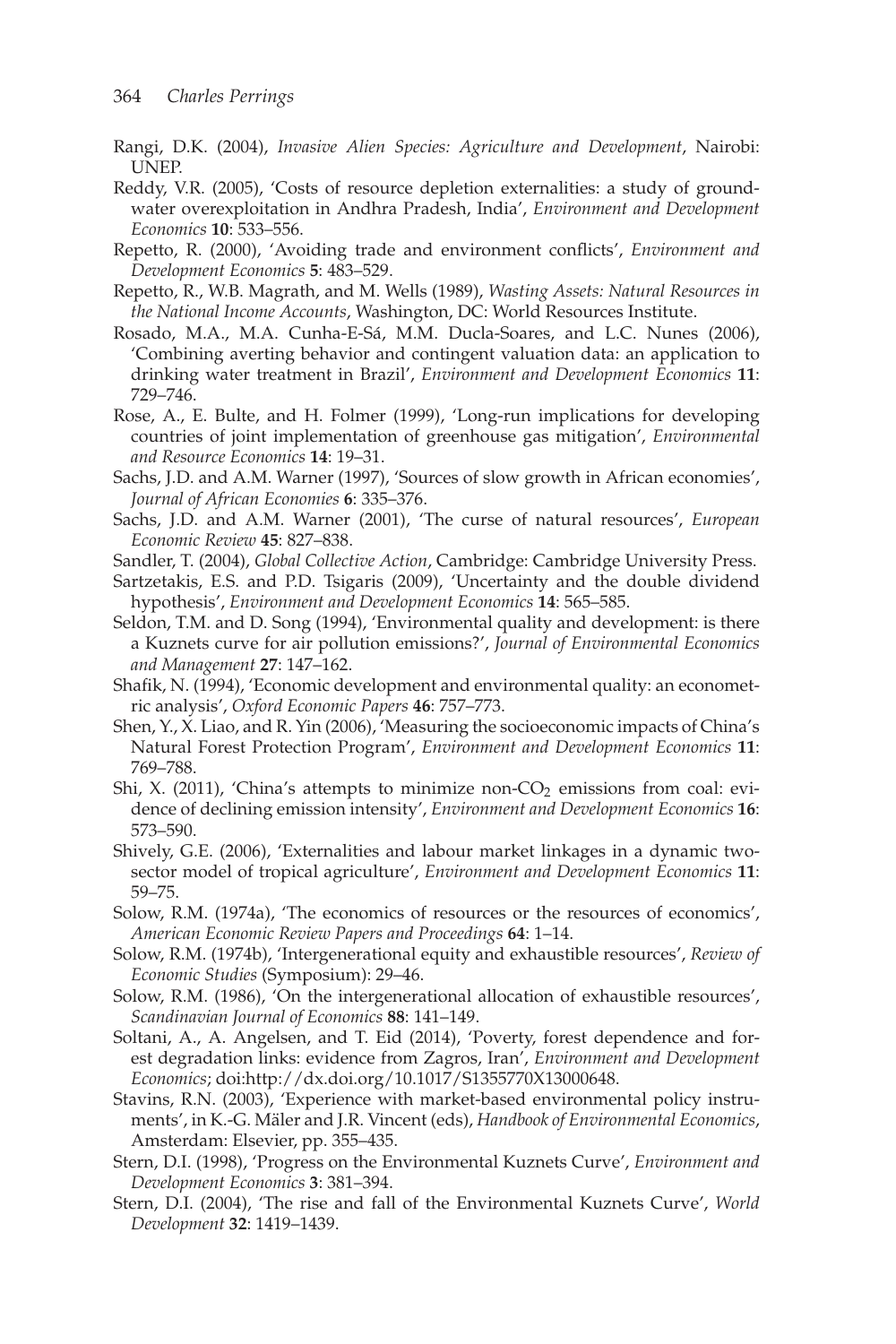- <span id="page-33-3"></span>Stern, D.I. and M.S. Common (2001), 'Is there an Environmental Kuznets Curve for sulphur', *Journal of Environmental Economics and Management* **41**: 162–178.
- <span id="page-33-20"></span>Sun, G., G. Zhou, Z. Zhang, X. Wei, S.G. McNulty, and J.M. Vose (2006), 'Potential water yield reduction due to reforestation across China', *Journal of Hydrology* **328**: 548–558.
- <span id="page-33-21"></span>Tang, Z., Y. Shi, Z. Nan, and Z. Xu (2012), 'The economic potential of payments for ecosystem services in water conservation: a case study in the upper reaches of Shiyang River basin, northwest China', *Environment and Development Economics* **17**: 445–460.
- <span id="page-33-11"></span>Tietenberg, T. (2003), 'The tradable-permits approach to protecting the commons: lessons for climate change', *Oxford Review of Economic Policy* **19**: 400–419.
- <span id="page-33-2"></span>Tiffen, M., M. Mortimore, and F. Gichuki (1994), *More People, Less Erosion, Environmental Recovery in Kenya*, New York: John Wiley.
- <span id="page-33-1"></span>Todaro, M.P. (1969), 'A model of labor migration and urban unemployment in less developed countries', *American Economic Review* **59**: 138–148.
- <span id="page-33-14"></span>Turpie, J.K. and B.J. Heydenrych (2000), 'Economic consequences of alien infestation of the Cape Floral Kingdom's Fynbos vegetation', in C. Perrings, M. Williamson and S. Dalmazzone (eds), *The Economics of Biological Invasions*, Cheltenham: Edward Elgar, pp. 152–182.
- <span id="page-33-19"></span>Uchida, E., J. Xu, Z. Xu, and S. Rozelle (2007), 'Are the poor benefiting from China's Land Conservation Program?', *Environment and Development Economics* **12**: 593–620.
- <span id="page-33-8"></span>UNU-IHDP and UNEP (2012), *Inclusive Wealth Report 2012. Measuring Progress Toward Sustainability*, Cambridge: Cambridge University Press.
- <span id="page-33-15"></span>van Wilgen, B.W. and D.M. Richardson (2010), 'Current and future consequences of invasions by alien species: a case study from South Africa', in C. Perrings, H.A. Mooney and M. Williamson (eds), *Globalization and Bioinvasions: Ecology, Economics, Management and Policy*, Oxford: Oxford University Press, pp. 183–201.
- <span id="page-33-4"></span>Vásquez, W.F., D. Franceschi, and G.T. Van Hecken (2012), 'Household preferences for municipal water services in Nicaragua', *Environment and Development Economics* **17**: 105–126.
- <span id="page-33-10"></span>Vincent, J.R. (1997), 'Resource depletion and economic sustainability in Malaysia', *Environment and Development Economics* **2**: 19–37.
- <span id="page-33-5"></span>Vouvaki, D. and A. Xepapadeas (2008), 'Changes in social welfare and sustainability: theoretical issues and empirical evidence', *Ecological Economics* **67**: 473–484.
- <span id="page-33-17"></span>Waage, J.K. and J.D. Mumford (2008), 'Agricultural biosecurity', *Philosophical Transactions of the Royal Society B: Biological Sciences* **363**: 863–876.
- <span id="page-33-16"></span>Waage, J.K., J.W. Woodhall, S.J. Bishop, J.J. Smith, D.R. Jones, and N.J. Spence (2009), 'Patterns of plant pest introductions in Europe and Africa', *Agricultural Systems* **99**: 1–5.
- <span id="page-33-18"></span>Wang, J., Z. Xu, J. Huang, and S. Rozelle (2005), 'Incentives in water management reform: assessing the effect on water use, production, and poverty in the Yellow River Basin', *Environment and Development Economics* **10**: 769–799.
- <span id="page-33-9"></span>Whalley, J. (1999), 'Environmental considerations in tax policy design', *Environment and Development Economics* **4**: 111–124.
- <span id="page-33-12"></span>Williamson, M. (1996), *Biological Invasions*, London: Chapman and Hall.
- <span id="page-33-13"></span>Williamson, M. (1999), 'Invasions', *Ecography* **22**: 5–12.
- <span id="page-33-6"></span>World Bank (2006), *Where is the Wealth of Nations? Measuring Capital for the 21st Century*, Washington, DC: World Bank.
- <span id="page-33-7"></span>World Bank (2011), *The Changing Wealth of Nations: Measuring Sustainable Development in the New Millennium*, Washington, DC: World Bank.
- <span id="page-33-0"></span>World Commission on Environment and Development (1987), *Our Common Future*, Washington, DC: Island Press.